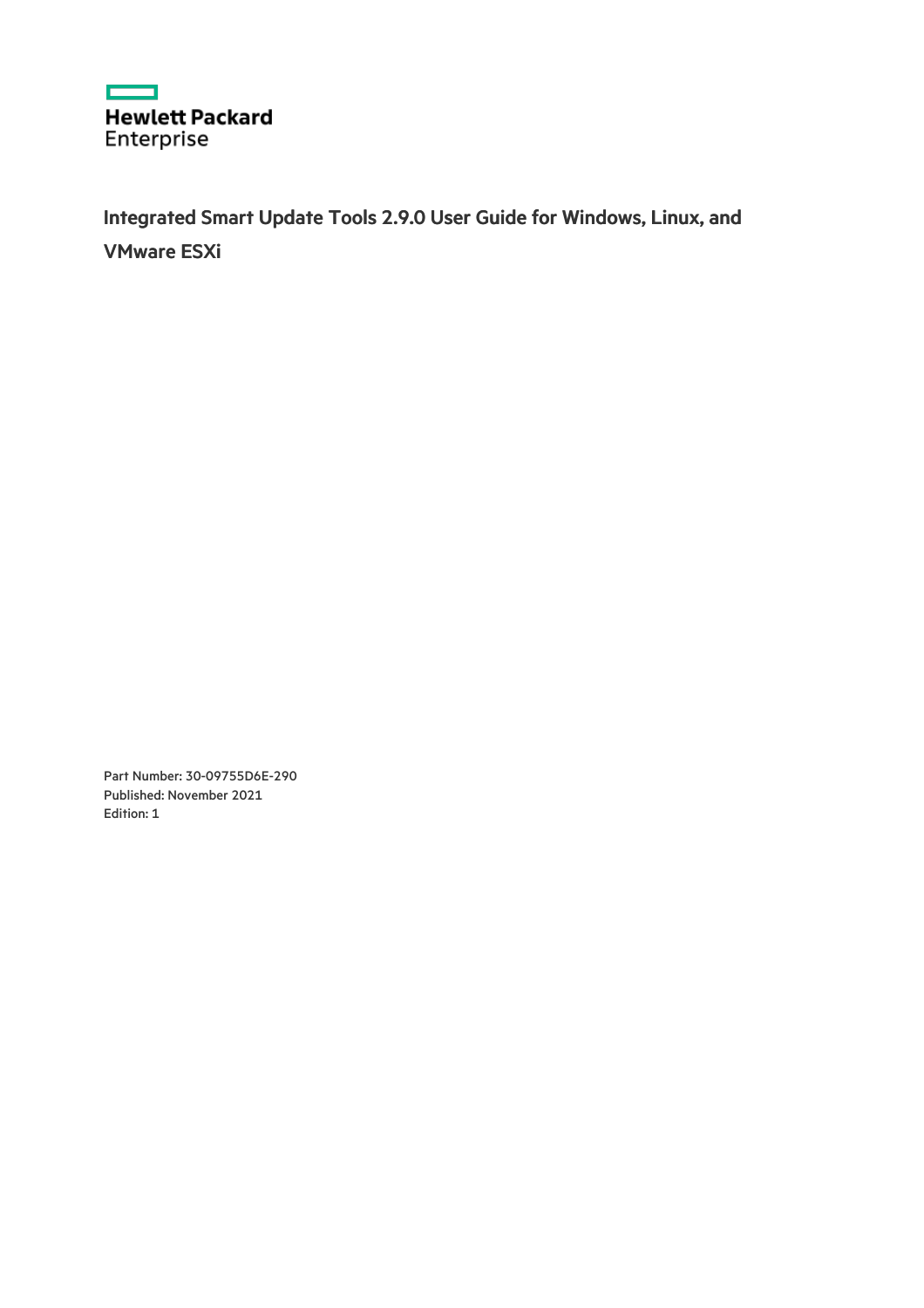## Integrated Smart Update Tools 2.9.0 User Guide for Windows, Linux, and VMware ESXi

#### Abstract

This document describes how to use Integrated Smart Update Tools to update firmware and operating system drivers on HPE ProLiant servers. This document is intended for individuals who understand the configuration and operations of Microsoft Windows, Windows Server, Linux, VMware, Service Pack for ProLiant (SPP), and Smart Components.

Part Number: 30-09755D6E-290 Published: November 2021 Edition: 1

© Copyright 2015, 2021 Hewlett Packard Enterprise Development LP

## **Notices**

The information contained herein is subject to change without notice. The only warranties for Hewlett Packard Enterprise products and services are set forth in the express warranty statements accompanying such products and services. Nothing herein should be construed as constituting an additional warranty. Hewlett Packard Enterprise shall not be liable for technical or editorial errors or omissions contained herein.

Confidential computer software. Valid license from Hewlett Packard Enterprise required for possession, use, or copying. Consistent with FAR 12.211 and 12.212, Commercial Computer Software, Computer Software Documentation, and Technical Data for Commercial Items are licensed to the U.S. Government under vendor's standard commercial license.

Links to third-party websites take you outside the Hewlett Packard Enterprise website. Hewlett Packard Enterprise has no control over and is not responsible for information outside the Hewlett Packard Enterprise website.

## Acknowledgments

Intel  $^\circ$ , Pentium  $^\circ$ , Xeon  $^\circ$ , Intel Inside  $^\circ$ , and the Intel Inside logo are trademarks of Intel Corporation in the U.S. and other countries. Microsoft ® and Windows ® are either registered trademarks or trademarks of Microsoft Corporation in the United States and/or other countries.

Adobe ® and Acrobat ® are trademarks of Adobe Systems Incorporated.

Java  $^{\circ}$  and Oracle  $^{\circ}$  are registered trademarks of Oracle and/or its affiliates.

UNIX $^*$  is a registered trademark of The Open Group.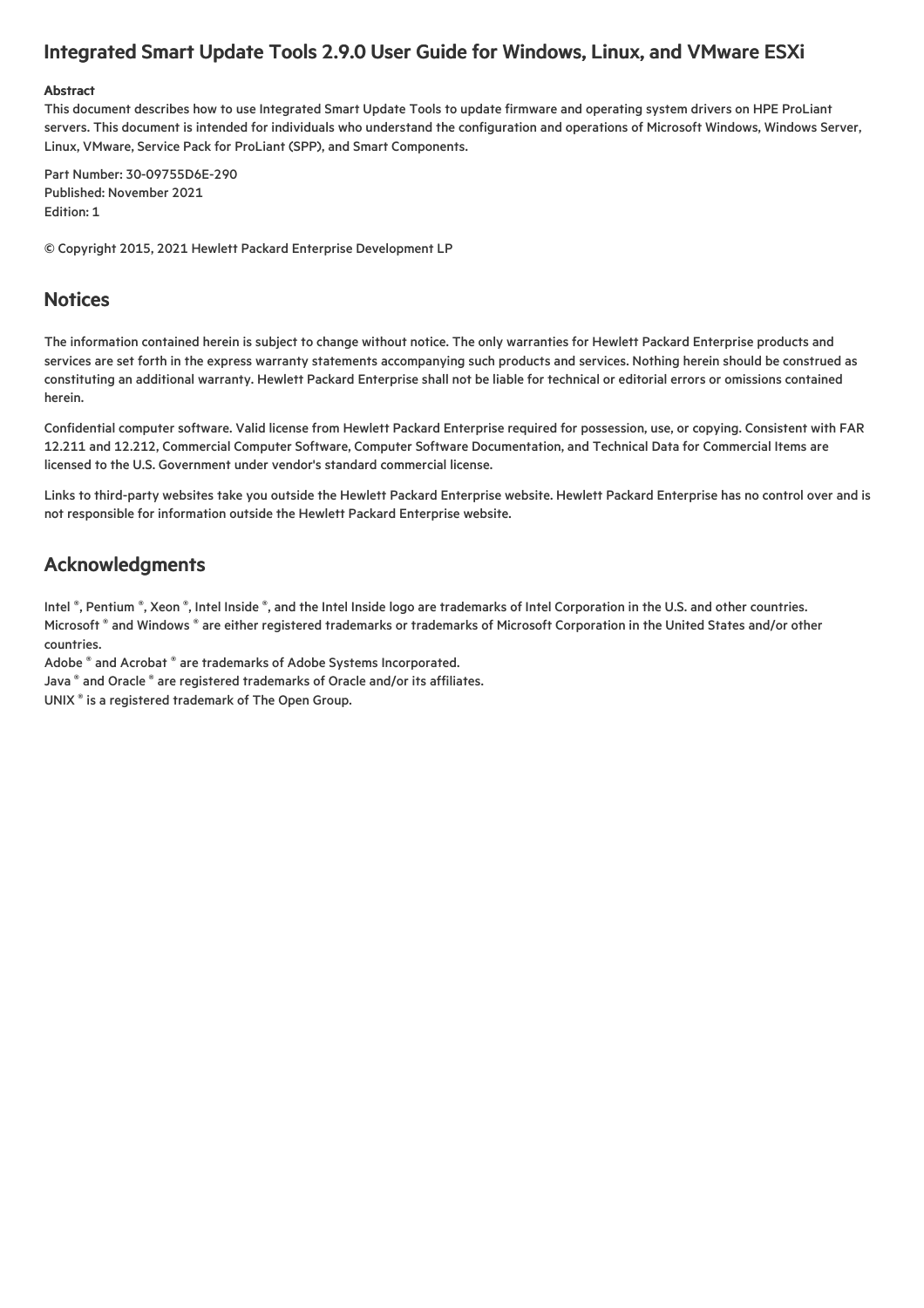- 1 iSUT [introduction](#page-4-0)
	- 1.1 iSUT usage [scenarios](#page-5-0)
	- 1.2 [Platform](#page-6-0) support
	- 1.3 iSUT [operating](#page-7-0) modes
	- 1.4 iLO [Repository-based](#page-9-0) update options
	- 1.5 Dual boot [environment](#page-10-0) notes
	- 1.6 ESXCLI extension for remote [execution](#page-11-0)
		- 1.6.1 iSUT ESXCLI extension [advantages](#page-12-0)

#### 2 [Downloading](#page-13-0) iSUT

- 2.1 [Downloading](#page-14-0) SUM
- 2.2 [Downloading](#page-15-0) iSUT RPM keys
- 3 [Installing](#page-16-0) iSUT for Windows and Linux
	- 3.1 iSUT [installation](#page-17-0) for Windows
	- 3.2 iSUT [installation](#page-18-0) for Linux
	- 3.3 Configuring iSUT [components](#page-19-0)
	- 3.4 Configuring iSUT for High [Security/CNSA/FIPS](#page-20-0)
	- 3.5 Configuring iSUT when CAC Smartcard [Authentication](#page-21-0) is enabled in iLO
	- 3.6 Configuring iSUT with the SUM GUI [\(Windows/Linux\)](#page-22-0)
	- 3.7 Installing iSUT with the SUM GUI [\(Windows/Linux\)](#page-23-0)
	- 3.8 Verifying iSUT [installation](#page-24-0)
	- 3.9 Setting the staging [directory](#page-25-0)
	- 3.10 [Reinstalling](#page-26-0) iSUT with the SUM GUI

#### 4 [Installing](#page-27-0) iSUT for VMware ESXi

- 4.1 [Installing](#page-28-0) iSUT VMware ESXi (Gen10 only)
- 5 Installing VMware software Smart [Components](#page-29-0) on Gen10 using SUM and iSUT
- 6 [iSUT](#page-30-0) log files
	- 6.1 [About](#page-31-0) log files
	- 6.2 [Collecting](#page-32-0) log files

#### 7 [Uninstalling](#page-33-0) iSUT

- 7.1 [Uninstalling](#page-34-0) iSUT in Windows
- 7.2 [Uninstalling](#page-35-0) iSUT in Linux
- 7.3 [Uninstalling](#page-36-0) iSUT in VMware ESXi

#### 8 iSUT [troubleshooting](#page-37-0)

- 8.1 Baseline URI not Detected as a [Supported](#page-38-0) Baseline
- 8.2 iSUT installs a CHIF driver by default [\(Windows](#page-39-0) only)
- 8.3 Cannot clear the iSUT staging [directory](#page-40-0)
- 8.4 iSUT is installed, but does not issue [commands](#page-41-0)
- 8.5 iSUT does not recognize a [configuration](#page-42-0) file
- 8.6 iSUT [cannot](#page-43-0) stage files
- 8.7 iSUT cannot mount [baseline](#page-44-0) ISO through iLO Virtual Media
- 8.8 iSUT cannot start [deployment](#page-45-0)
- 8.9 iSUT [cannot](#page-46-0) reboot a server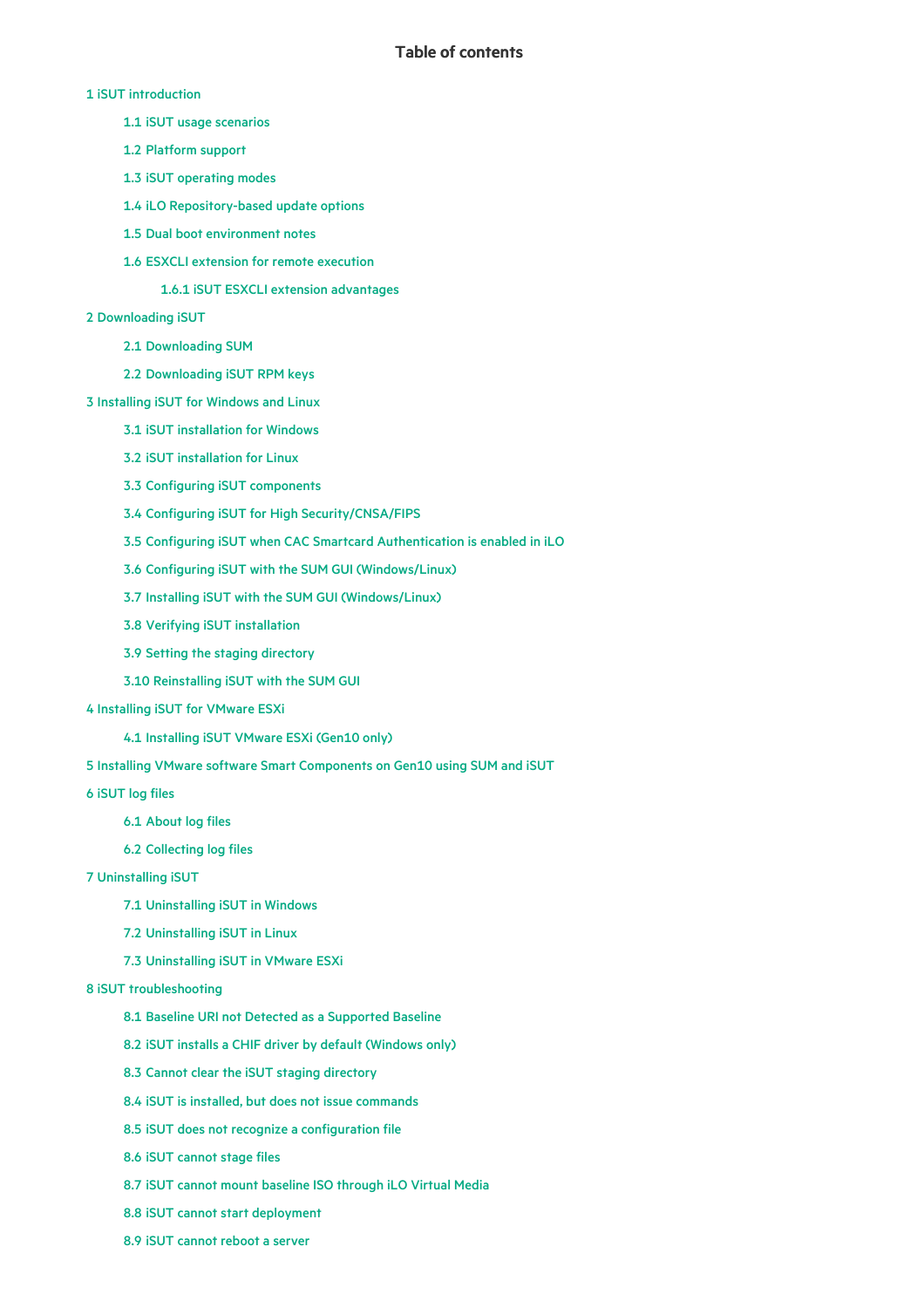8.10 [Components](#page-47-0) in an iLO installation queue are marked as Exception

8.11 iSUT does not [launch](#page-48-0) SUM

8.12 iSUT does not [support](#page-49-0) the version of SUM

8.13 An [unprivileged](#page-50-0) account installed iSUT

8.14 iSUT [unexpectedly](#page-51-0) changes the command

8.15 [Firmware](#page-52-0) update is delayed when firmware is applied in mixed mode

## 9 [Website](#page-53-0) and support

#### 9.1 [Websites](#page-54-0)

9.1.1 Support and other [resources](#page-55-0)

9.1.1.1 Accessing Hewlett Packard [Enterprise](#page-56-0) Support

9.1.1.2 [Accessing](#page-57-0) updates

9.1.1.3 [Remote](#page-58-0) support

9.1.1.4 Warranty [information](#page-59-0)

9.1.1.5 Regulatory [information](#page-60-0)

9.1.1.6 [Documentation](#page-61-0) feedback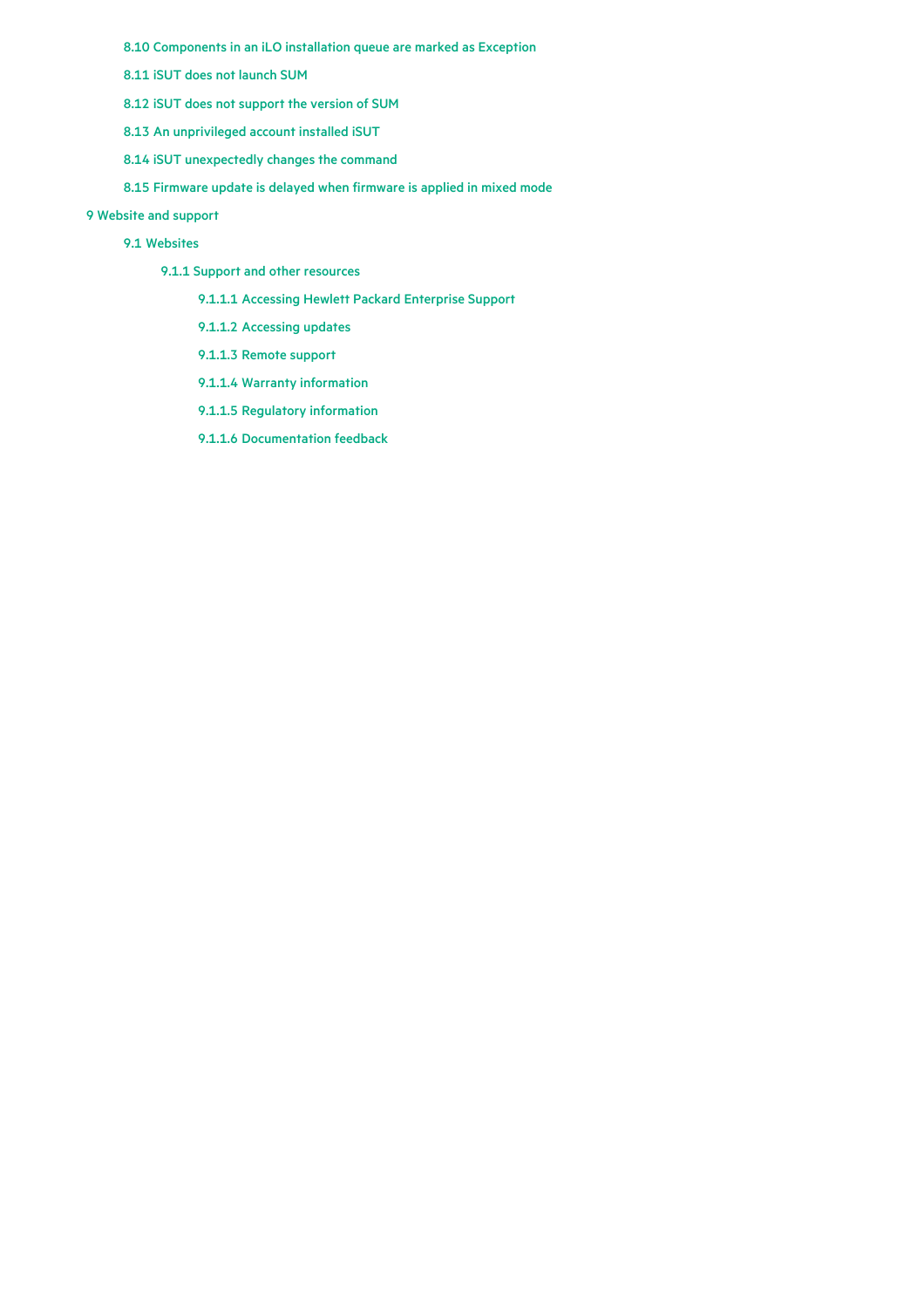## <span id="page-4-0"></span>iSUT introduction

## Integrated Smart Update Tools

Integrated Smart Update Tools (iSUT) is the smart update solution for performing online firmware and driver updates. iSUT is used with iLO 4, iLO 5, and with update solutions (management appliances such as iLO Amplifier Pack or HPE OneView and Smart Update Manager to stage, install, and activate firmware and driver updates.

The solution must be installed on the operating system, where it updates results through Rich Infrastructure Services (RIS) communication.

- iSUT: Polls iLO to check for requests from SUM, iLO Amplifier Pack, or HPE OneView for updates through local iLO using the iLO  $\bullet$ channel interface driver installed on the OS and orchestrates staging, deploying, and activating updates. You can adjust the polling interval by issuing the appropriate command-line option provided by iSUT. Performs inventory on target servers, stages deployment, deploys updates, and then reboots the servers.
- iLO 5 with integrated Smart Update (Gen10 or later servers only): Performs iLO Repository-based updates by downloading the  $\bullet$ components from iLO Repository when iLO Installation Queue has the components which can be updated by iSUT .
- iLO Amplifier Pack and HPE OneView: Displays available updates for servers. Communicates with iSUT (or iSUT 1.x) to initiate updates using the iLO Redfish interface. iSUT reports the status of updates to iLO Amplifier Pack through iLO Restful Interface.
- SUM: A tool for firmware and driver maintenance for HPE ProLiant servers and associated options.

## **同**NOTE:

SUM and iLO Amplifier Pack should not manage the same nodes.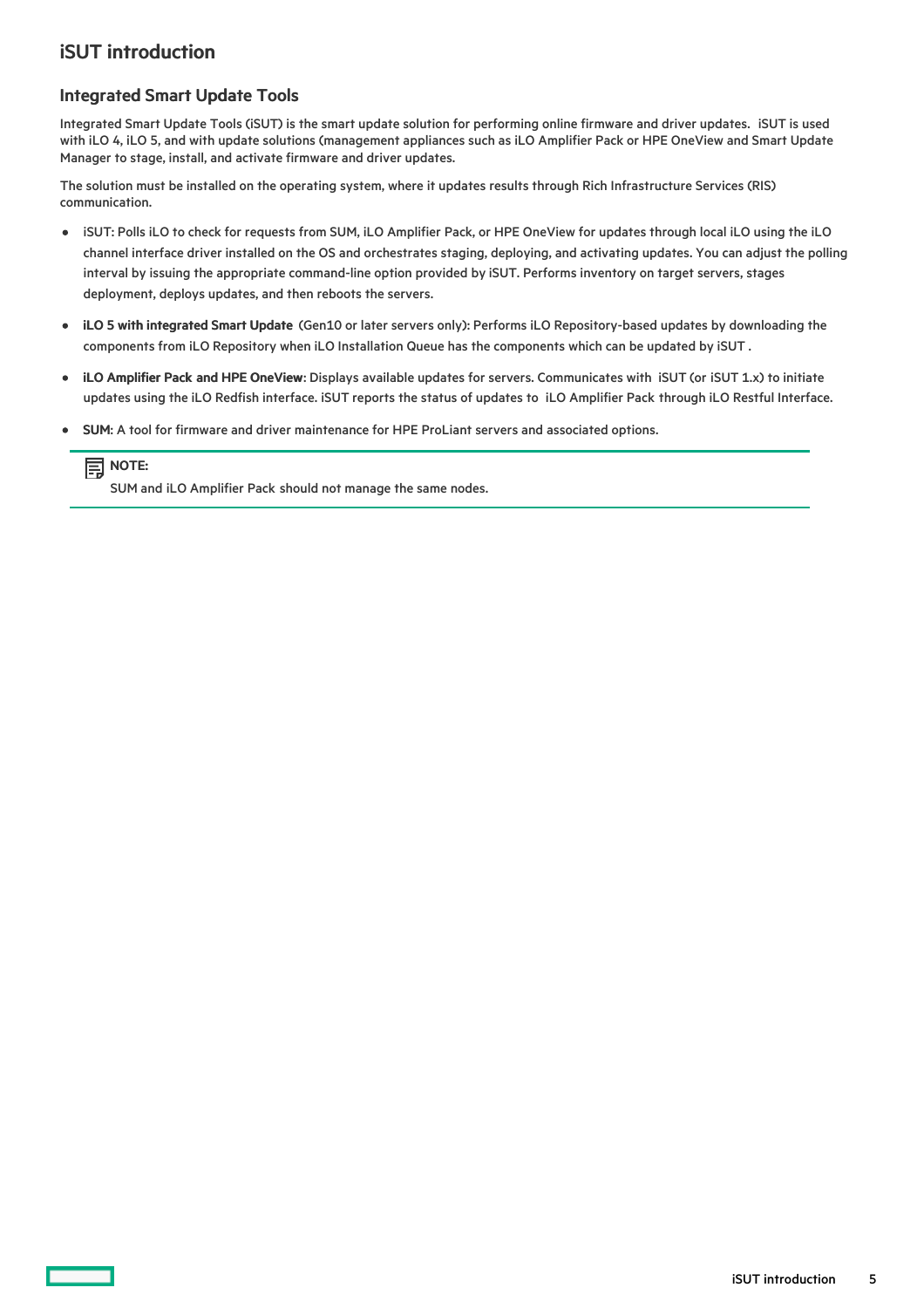# <span id="page-5-0"></span>iSUT usage scenarios

 $\overline{\phantom{a}}$ 

Online updates using HPE OneView and iLO Amplifier Pack require iSUTto be installed in the OS/hypervisor of the remote servers or in a helper OS appliance as follows:

| <b>Server generation</b> | OS/hypervisor of remote server | <b>SUT to use</b>                     | Where is iSUT installed and<br>running?                       |
|--------------------------|--------------------------------|---------------------------------------|---------------------------------------------------------------|
| Gen10 and Gen9           | <b>Windows</b>                 | <b>Integrated ISUT for Windows</b>    | In the Windows instance of each<br>remote server.             |
| Gen10 and Gen9           | <b>Red Hat or SUSE</b>         | Integrated ISUT for Linux             | In the Red Hat or SUSE instance<br>of each remote server.     |
| Gen10                    | VMware vSphere ESXi 6.5        | Integrated iSUTfor ESXi 6.5           | In the ESXI 6.5 instance of each<br>remote server.            |
|                          | VMware vSphere ESXi 6.7        | Integrated ISUT for ESXI 6.7          | In the ESXi 6.7 instance of each<br>remote server.            |
|                          | VMware vSphere ESXi 7.0        | Integrated SUT (ISUT) for ESXI<br>7.0 | In the ESXi 7.0 instance of each<br>remote server.            |
| Gen9                     | <b>VMware vSphere ESXi</b>     | <b>iSUT for VMware vSphere ESXi</b>   | In a Red Hat instance running<br>on a physical server, or VM. |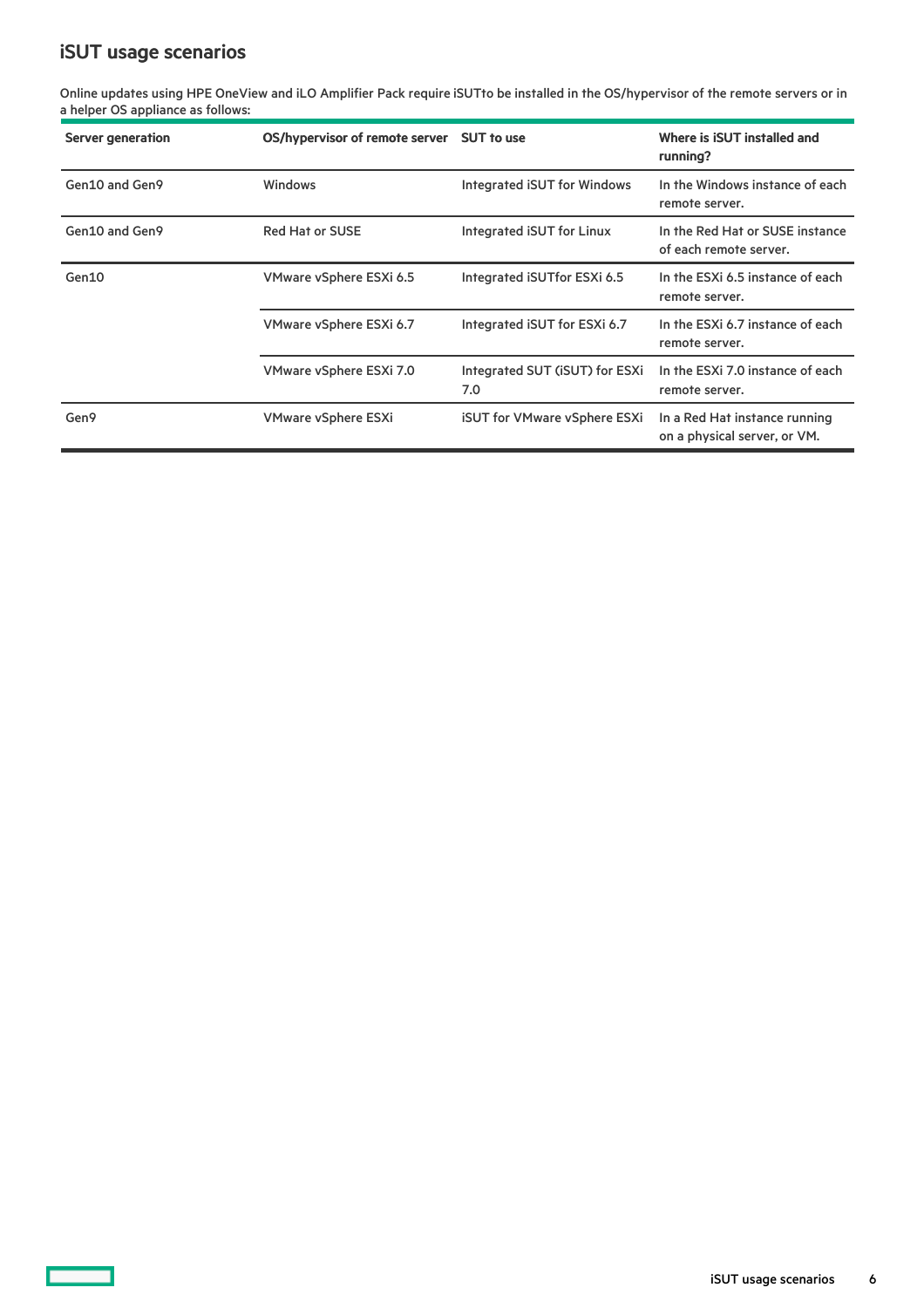# <span id="page-6-0"></span>Platform support

<u> a shekara t</u>

| <b>Operating System</b> | <b>Version supported</b>                            |  |
|-------------------------|-----------------------------------------------------|--|
| <b>Windows</b>          | Integrated Smart Update Tools 2.9.0 for Windows     |  |
| Linux                   | Integrated Smart Update Tools 2.9.0 for Linux       |  |
| <b>VMware ESXi</b>      | Integrated Smart Update Tools 2.9.0 for VMware ESXi |  |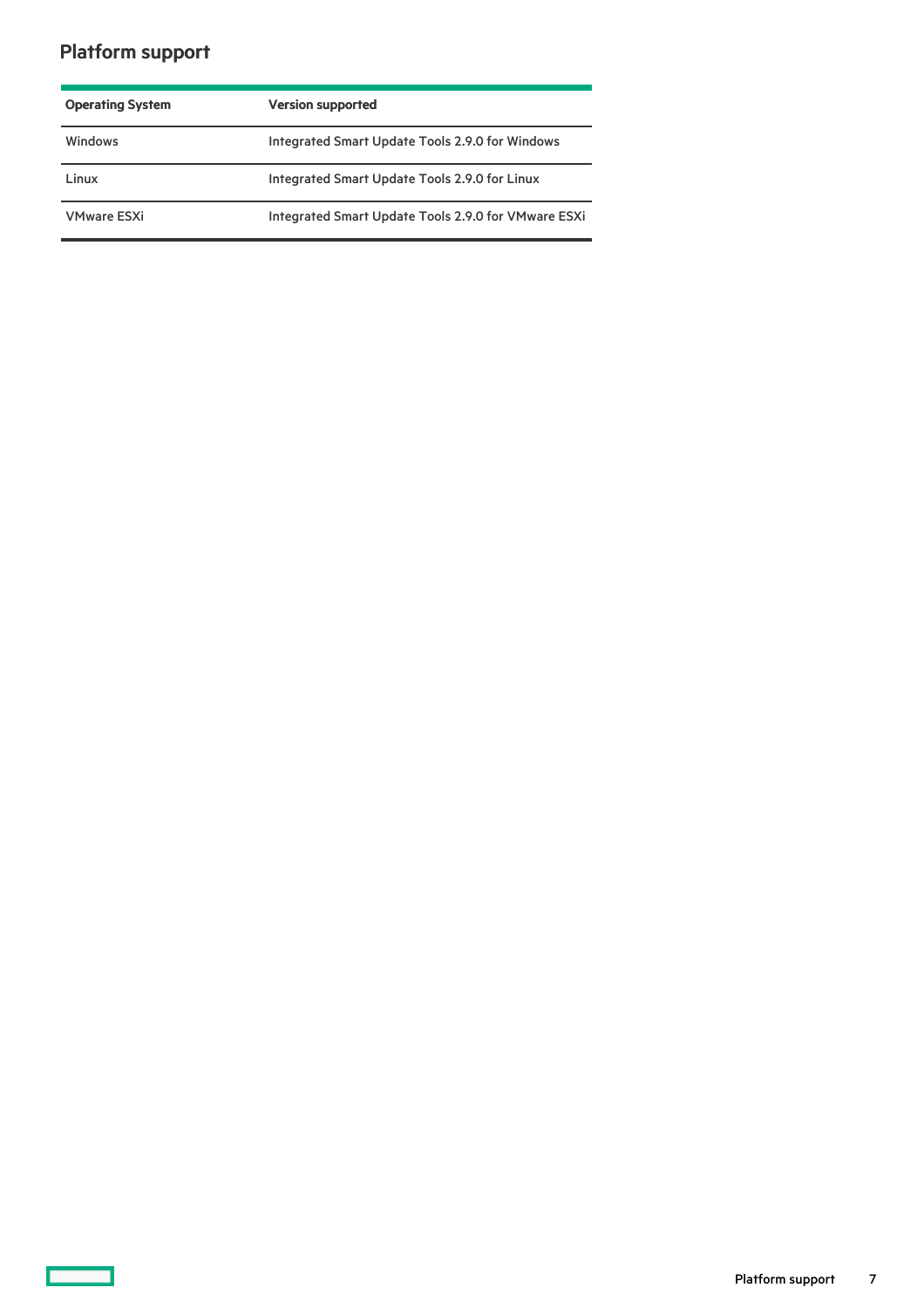## <span id="page-7-0"></span>iSUT operating modes

iSUT runs in the following modes:

- OnDemand mode: This is the CLI-based mode in which every action must be triggered by a user action. OnDemand mode enables the administrator user to write commands in the CLI window that:
	- Stage updates  $\circ$
	- Deploy updates  $\circ$
	- Reboot servers  $\circ$

You can set the mode to OnDemand using the sut -set mode=OnDemand command.

NOTE: OnDemand mode is the default mode for Gen9 servers.

Auto/Service mode: This is the automatic mode of update where the user can set the correct mode and polling interval time. After the mode and polling interval time is set, iSUT periodically polls the RIS for a new request. After the request is received, iSUT performs the updates automatically.

iSUT runs in the following Auto/Service modes:

- AutoStage
	- Mounts the SPP through iLO Virtual Media.
	- Uses SUM present in the SPP to inventory the server. -
	- Copies the applicable components from the SPP to the server for deployment. -

### $\mathbf{E}$  NOTE:

- AutoStage mode is the default mode for Gen10 and later servers. -
- In AutoStage mode, management software like HPE OneView will perform staging of the required firmware and driver components. This mode can be used to stage the components prior to installing firmware. -

For installing and activating the staged firmware, a deploy-reboot command must be issued through the iSUT CLI. Alternatively, the iSUT mode must be changed to an AutoDeploy or an OnDemand mode and then a command must be issued through the CLI.

#### AutoDeploy

- Performs all the tasks in AutoStage mode. -
- Updates the applicable components found in the iSUT staging directory on the host server. -

## **IED** NOTE:

Components updated by iSUT in iLO Repository-based updates are downloaded to the iSUT staging directory before updating.

#### AutoDeployReboot

- Performs all the tasks in AutoDeploy mode. -
- If required, reboots the host server. -



For VMware ESXi, the server must be in Maintenance mode.

**IS NOTE:** HPE OneView schedules online firmware updates by specifying a schedule time. iSUT for Windows, Linux, and VMware supports the scheduling only if it is configured in AutoDeployReboot mode or AutoDeploy mode.

## $\Xi$  NOTE: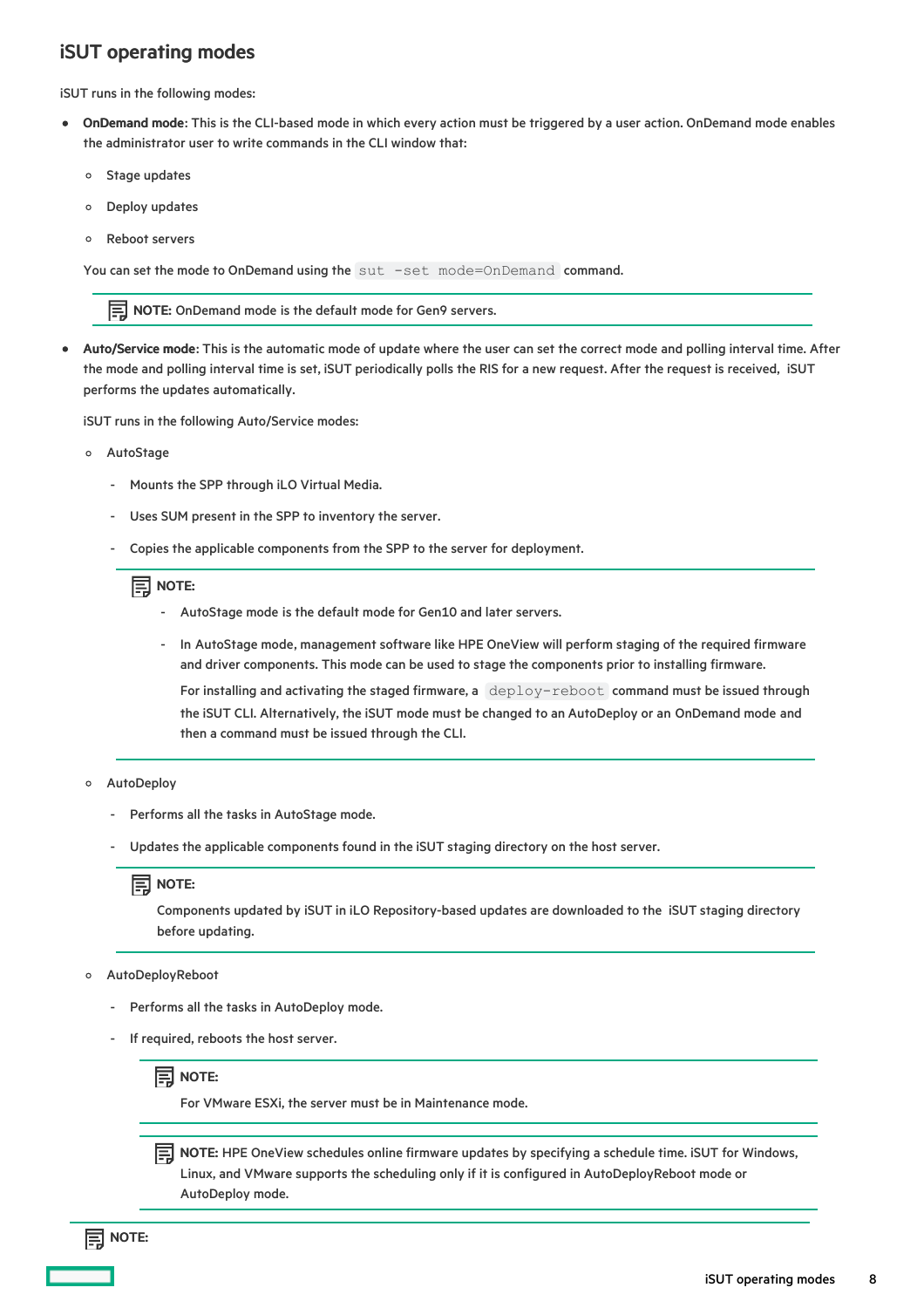If the deployment succeeds, iSUT verifies the updates by default. Use the command sut /deploy noautoveri fy to prevent the default verification. This is not applicable for iLO Repository-based updates.

You can set the mode to Auto/Service mode by using the command sut -set mode=AutoStage/AutoDeploy/AutoDeplo yReboot .

Use the status command to view which mode iSUT is running.

─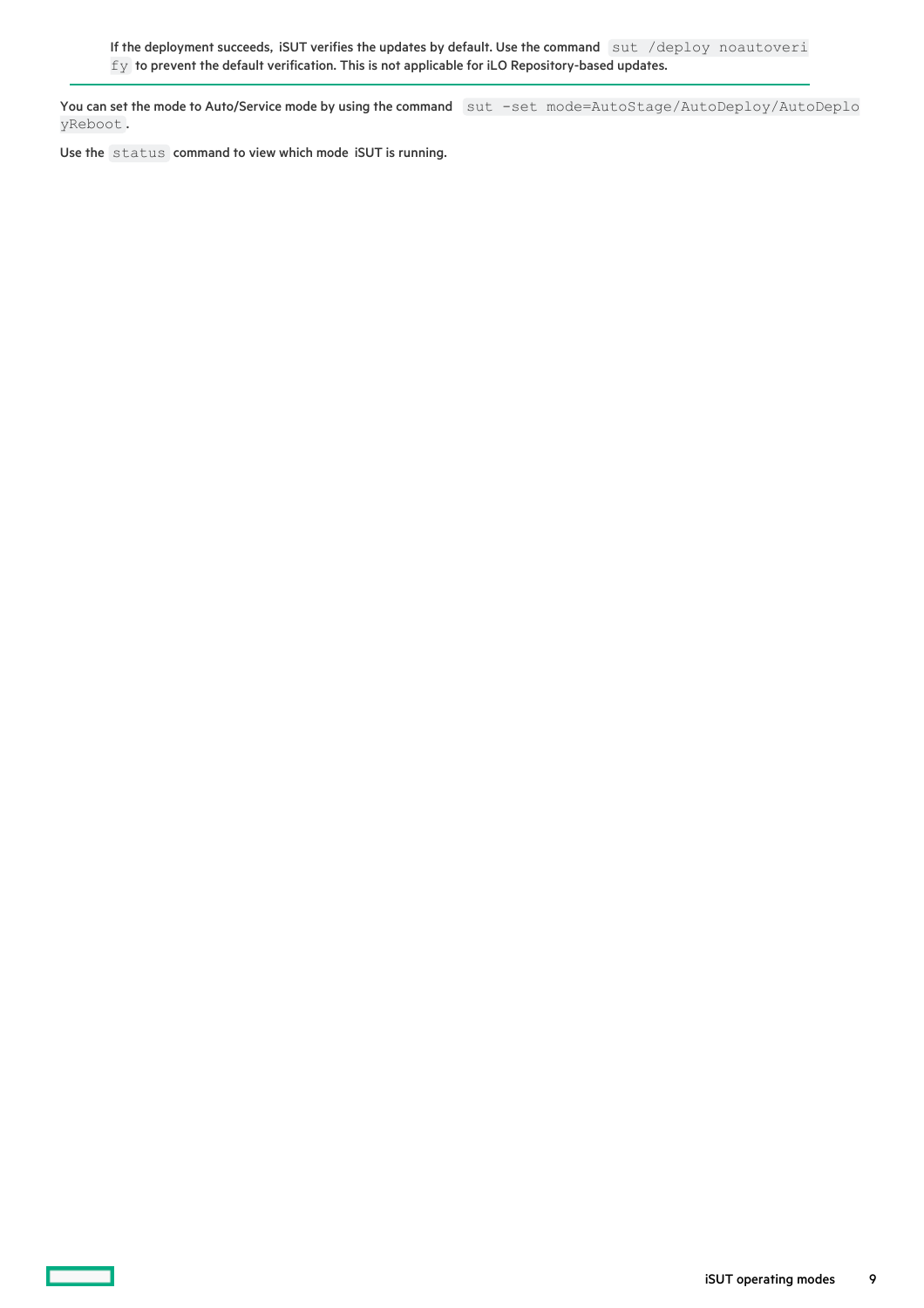## <span id="page-9-0"></span>iLO Repository-based update options

iLO Repository-based update options are available on Gen10 servers. Smart update solutions such as iLO Amplifier Pack, HPE OneView, or SUM can use this mechanism to update servers. This update option needs Agentless Management Service (AMS) to be installed on the target server on which iSUT is installed. If AMS is not installed, HPE OneView reports it as a Warning alert in the profile when a profile is applied with any of the iSUT options.

**同**NOTE:

For more information, see the **Smart Update [Manager](http://www.hpe.com/support/SUM-UG-en) 8.9.0 User Guide**.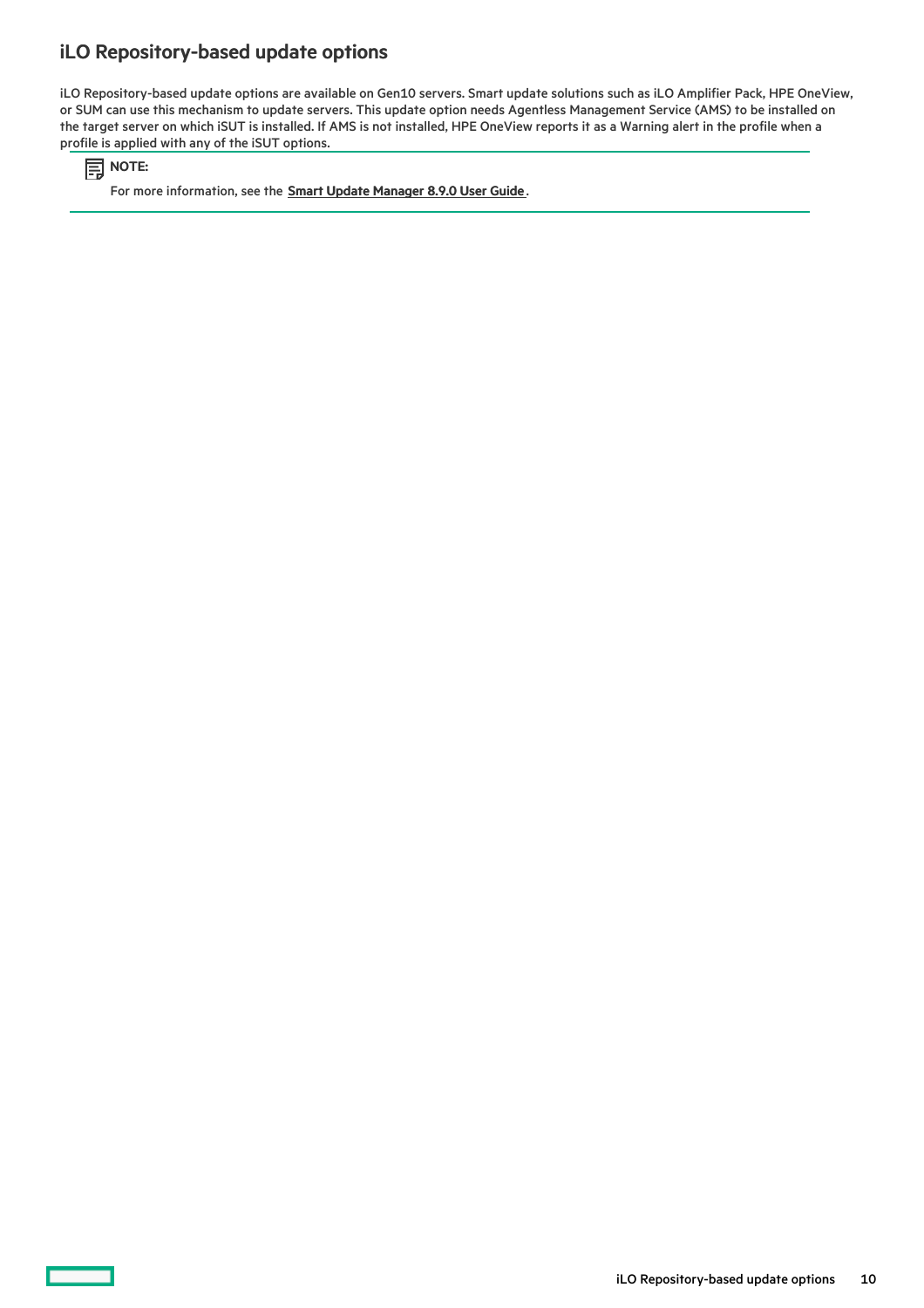## <span id="page-10-0"></span>Dual boot environment notes

If you have an environment where servers boot to both Windows and Linux operating systems.

If you run iSUT in one operating system, and then are going to run it in on another, change the staging directory to the correct path. Use the following command:

sut -set stagingdirectory=<staging\_directory\_path>

#### IMPORTANT:

iSUT requires permission to write to the staging directory.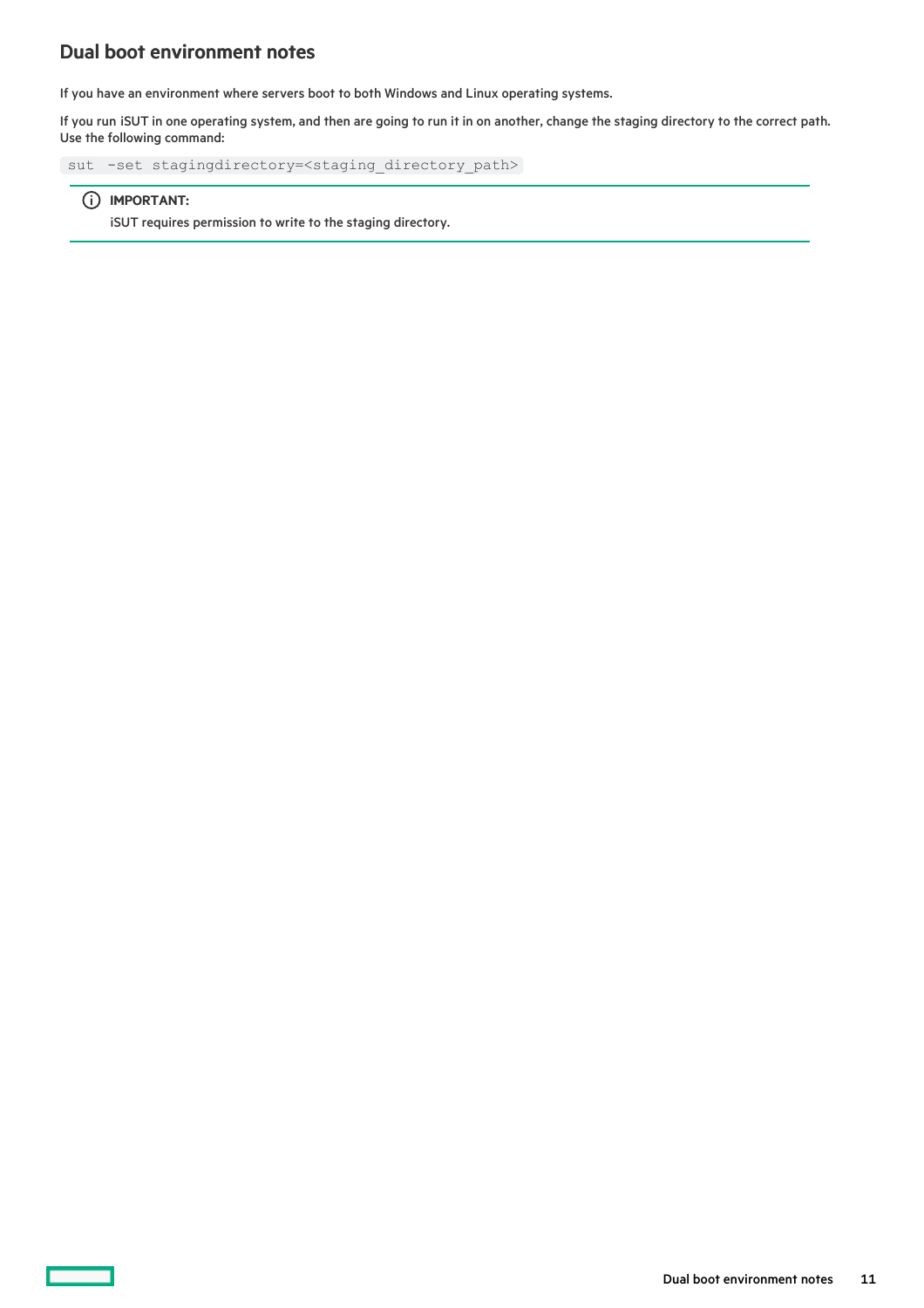# <span id="page-11-0"></span>ESXCLI extension for remote execution

 $\overline{\phantom{a}}$ 

Use ESXCLI extension feature to run iSUT OnDemand commands remotely using vCLI (ESXi 6.x)/ESXCLI (ESXi 7.x).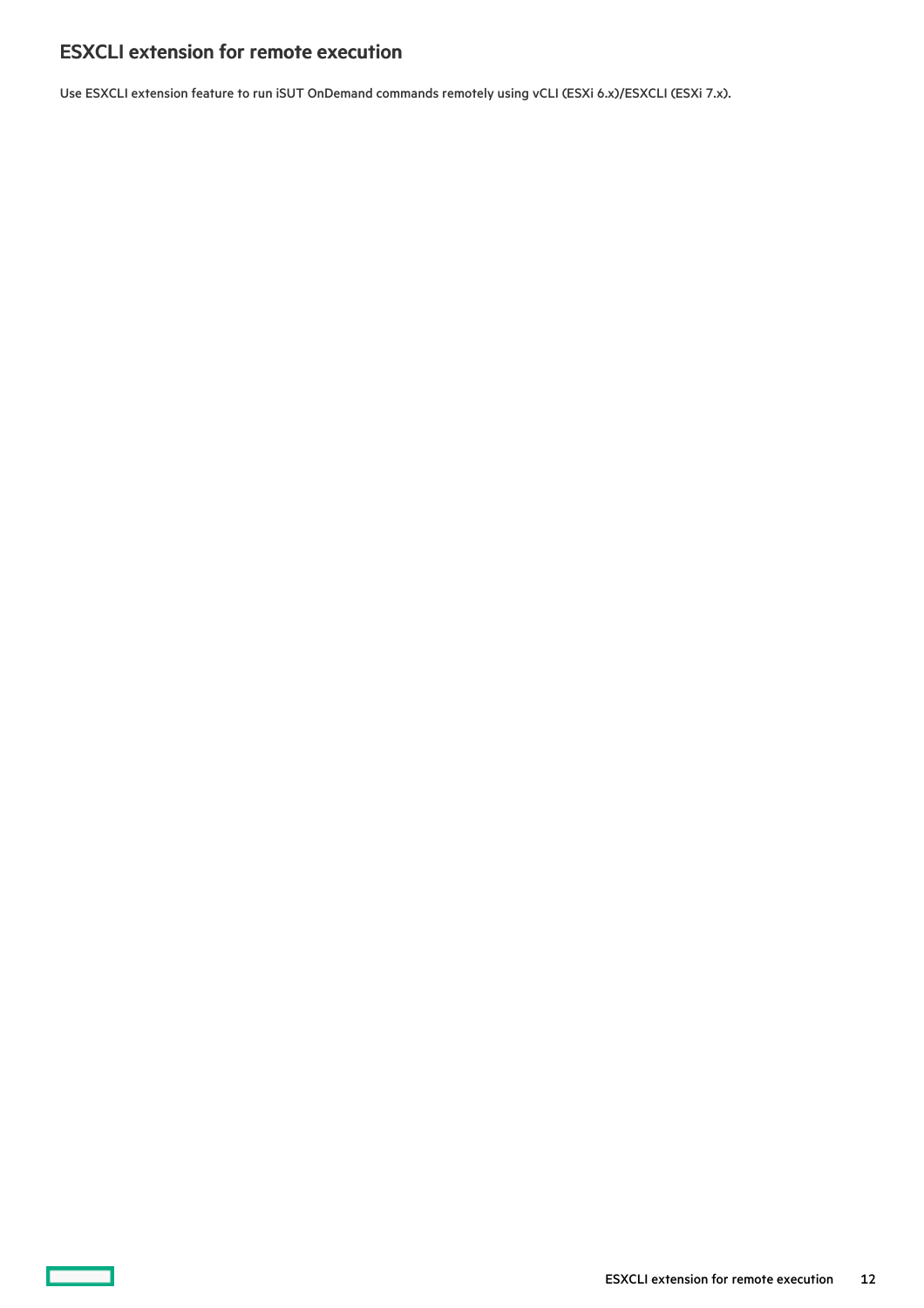## <span id="page-12-0"></span>iSUT ESXCLI extension advantages

On using iSUT ESXCLI extension, you are not required to:

- Log into each remote ESXi host individually to execute command.
- Enable SSH on each of the remote ESXi hosts.  $\bullet$
- Run same set of commands manually on each server. A script file can be used to run the supported iSUT commands.  $\bullet$

NOTE: For more information on supported CLI commands with ESXCLI extension, see Integrated Smart Update Tools CLI Reference Guide.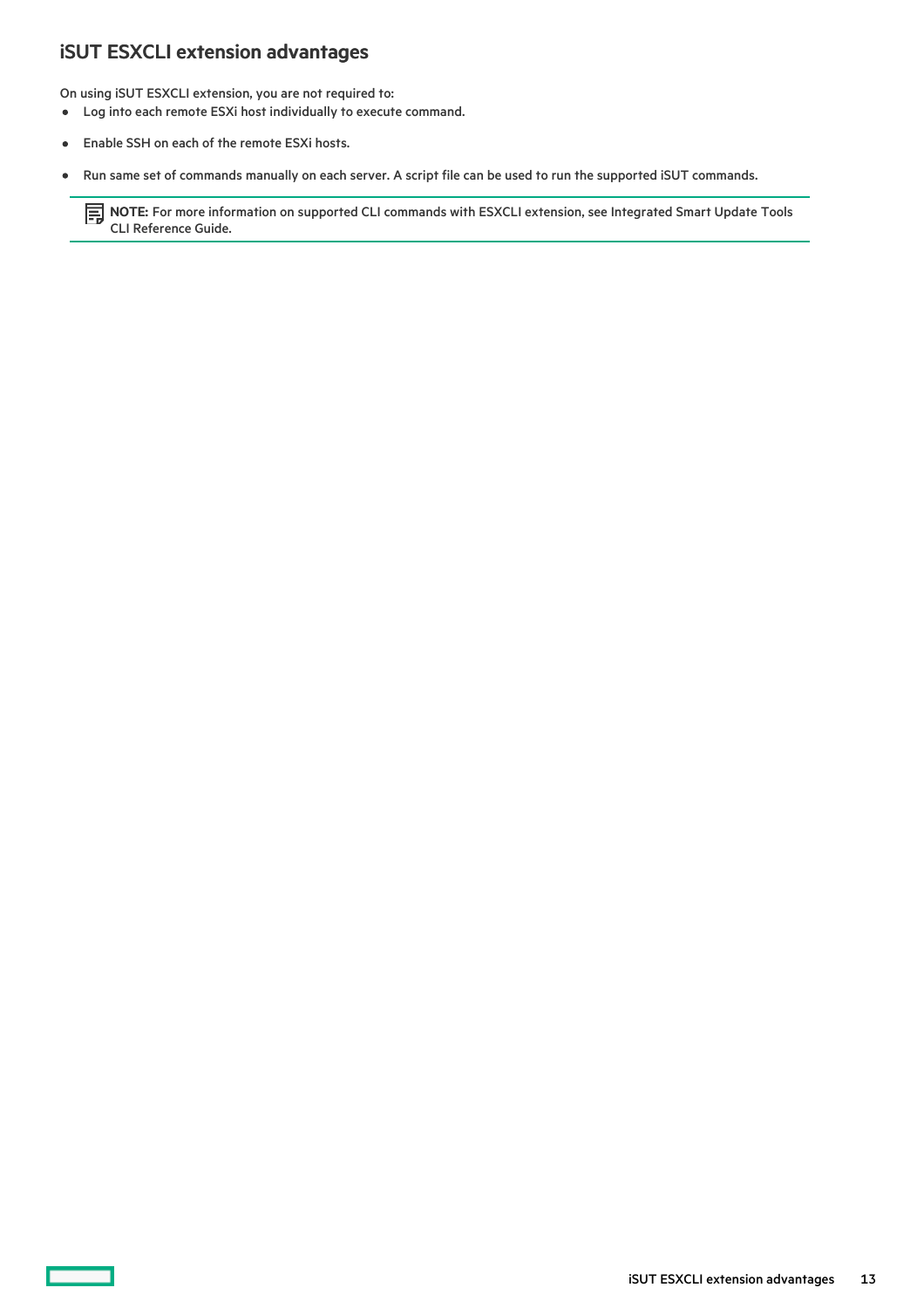# <span id="page-13-0"></span>Downloading iSUT

iSUT is available on Windows and Linux for Gen9 and Gen10 systems and on ESXi for Gen10 systems. This iSUT is part of the Service Proliant Pack (SPP) shipped by HPE. Each SPP contains a contents.html, which can be looked up using the substring Integrated Smart Update Tools to find the iSUT component part of the SPP.

If you are downloading an older SPP, you can download the latest iSUT version through the product downloads page.

Download iSUT from <https://www.hpe.com/servers/sut>.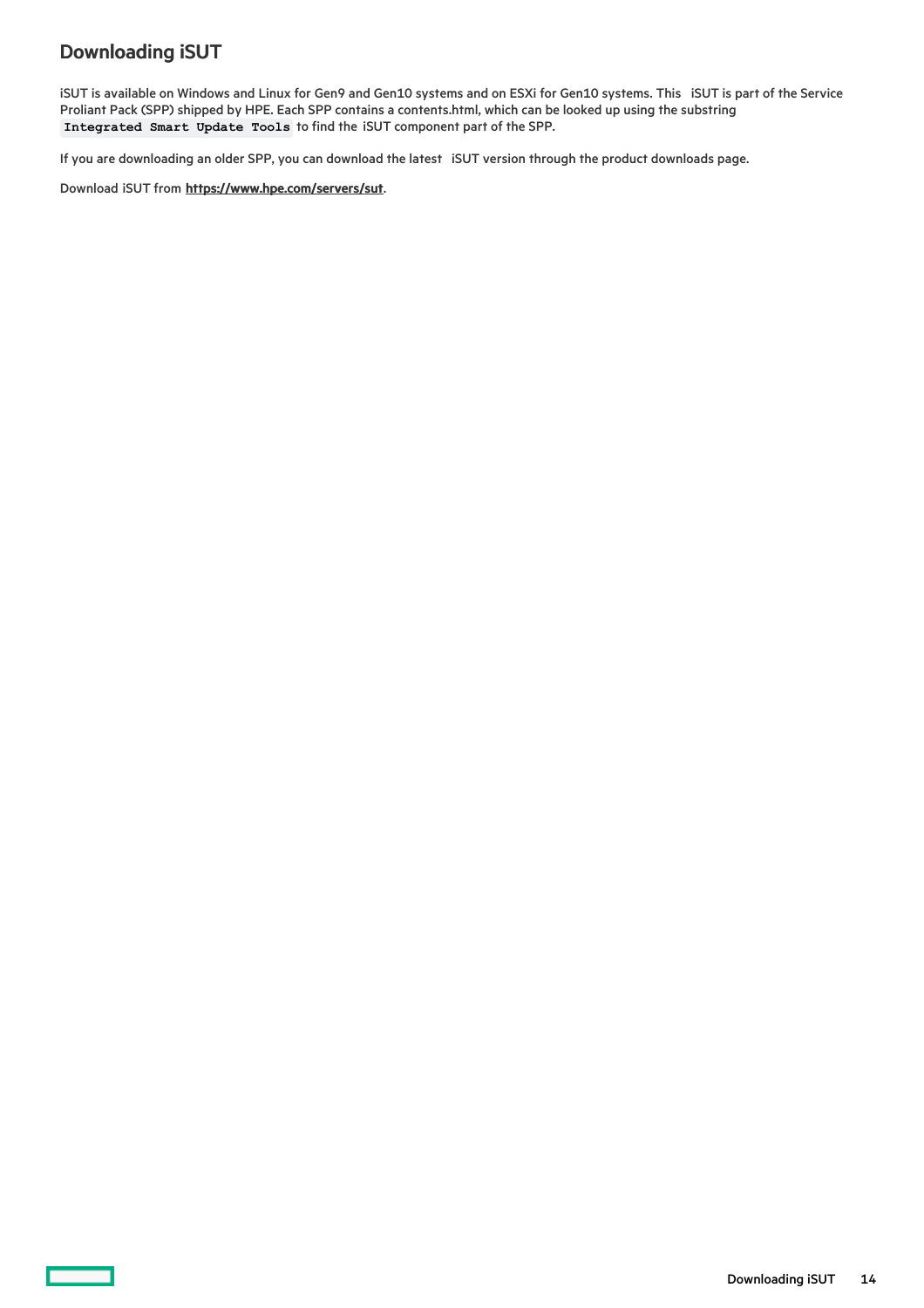# <span id="page-14-0"></span>Downloading SUM

If iSUT is not installed on the target system, you can download SUM and use it to install iSUT for the first time on the target system using the SUM GUI. For more information, see [Installing](#page-23-0) iSUT with the SUM GUI.

## **同**NOTE:

iSUT cannot be installed on Gen10 VMware ESXi systems using SUM.

### Procedure

- 1. Go to <https://www.hpe.com/servers/sum>.
- 2. Click Download.
- 3. Select the SUM version you want to download.
- 4. In the Delivery Options area, select the SUM file you want to download.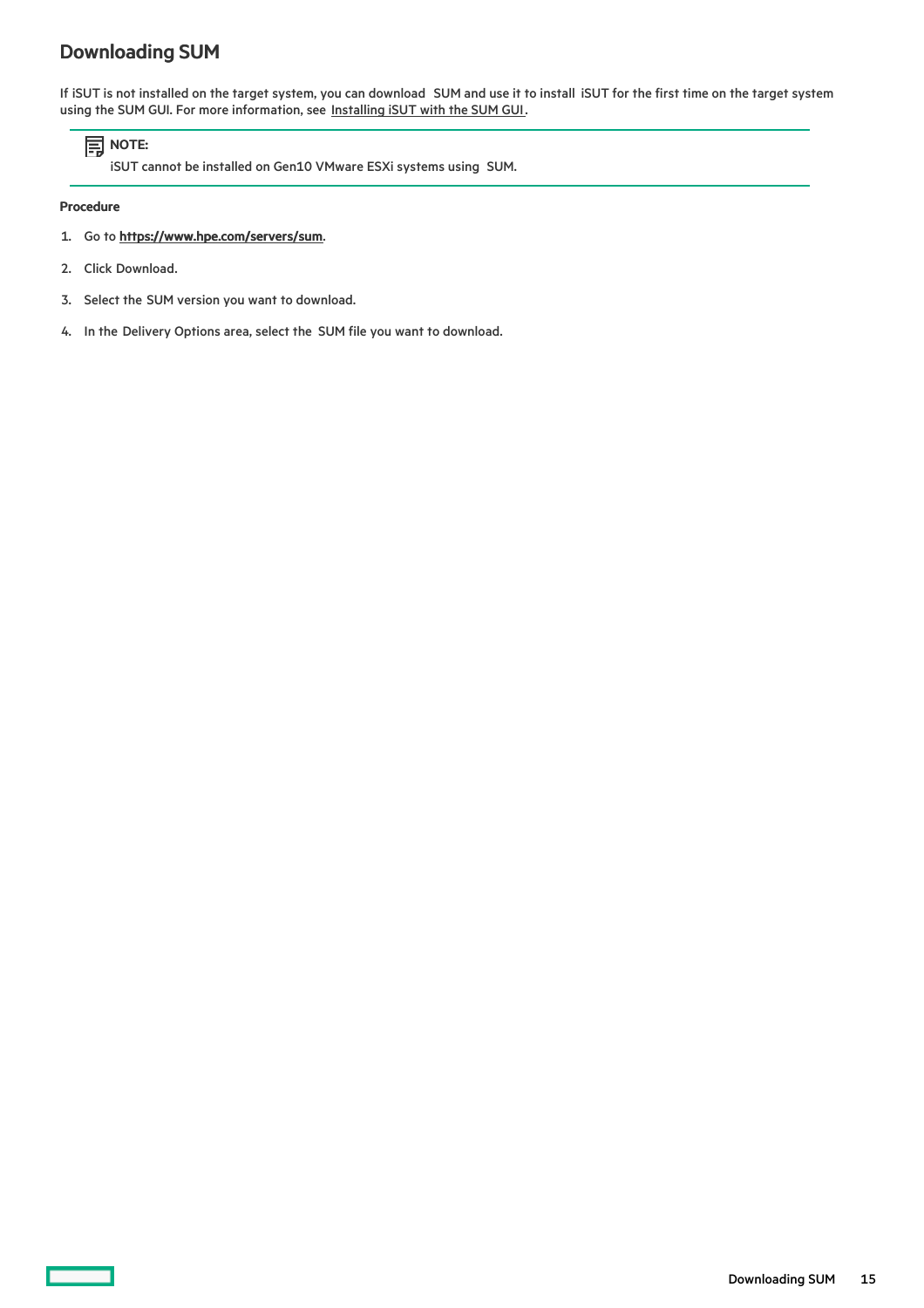# <span id="page-15-0"></span>Downloading iSUT RPM keys

## Procedure

 $\overline{\phantom{a}}$ 

Open the link [https://downloads.linux.hpe.com/SDR/keys.html](https://support.hpe.com/hpesc/docDisplay?docId=sd00001101en_us&page=https://downloads.linux.hpe.com/SDR/keys.html) in a web browser and follow the instructions.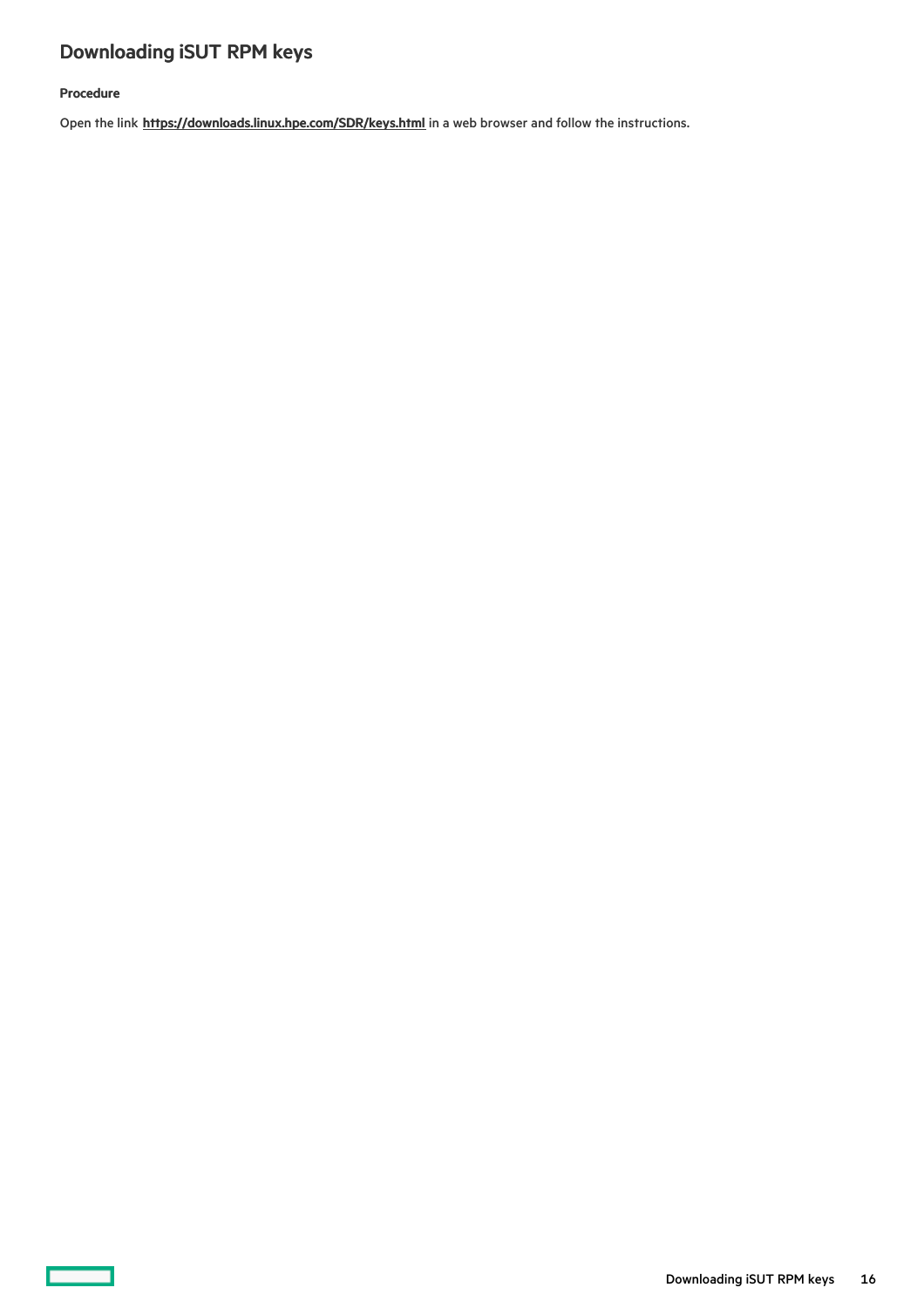## <span id="page-16-0"></span>Installing iSUT for Windows and Linux

## iSUT installation

iSUT must be installed manually the first time. Ensure that every Windows or Linux system on which SPP must be applied has iSUT installed.

After you install iSUT, the default mode of iSUT is as follows:

| Server generation Default mode |          |
|--------------------------------|----------|
| Gen10 and above AutoStage      |          |
| Gen9                           | OnDemand |

During every SPP upgrade, iSUT self-upgrades itself if the version of iSUT found in SPP is higher. During Self-Upgrade, iSUT configurations such as mode are retained (except for OnDemand mode in Gen10 and above servers).

| Server generation | Current Mode (Before Self-Upgrade) New Mode (after Self-Upgrade) |           |
|-------------------|------------------------------------------------------------------|-----------|
| Gen10 and above   | OnDemand                                                         | AutoStage |
| Gen9              | OnDemand                                                         | OnDemand  |

## **司**NOTE:

- If Server is in Auto (AutoStage/AutoDeploy/AutoDeployReboot) mode before self upgrade, mode will be retained after self upgrade for all generations.
- You can change the iSUT mode to a mode of your choice after a successful iSUT installation. To do so use the following command: sut–set mode=<OnDemand/AutoStage/AutoDeploy/AutoDeployReboot>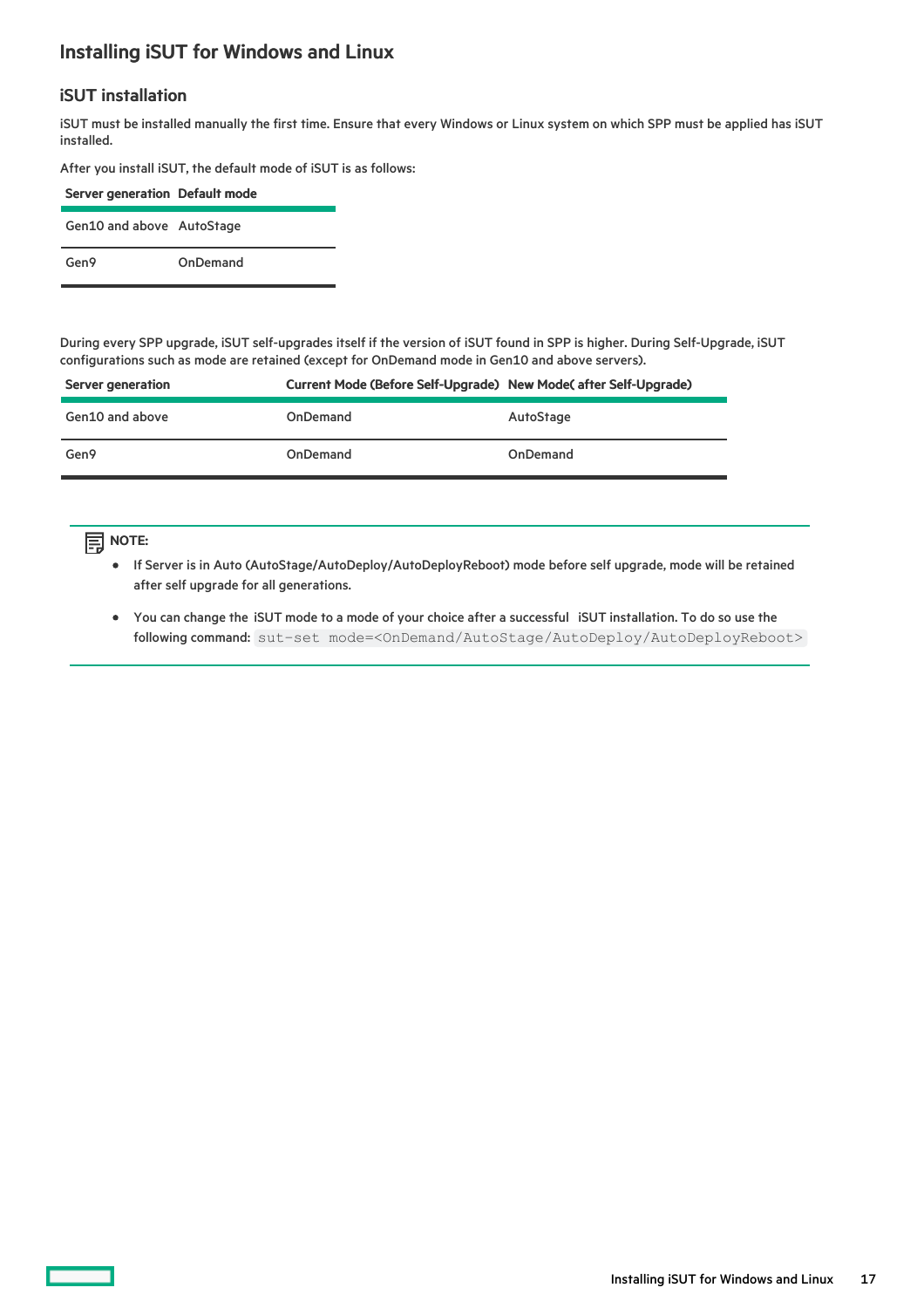# <span id="page-17-0"></span>iSUT installation for Windows

To install iSUT on Windows, perform the following steps:

- 1. Download the Smart Component (cpxxxxxx.exe) file to a local directory on the server where you want to install the software.
- 2. Change to the directory.
- 3. Run the .exe file by double-clicking it. A dialog box appears.
- 4. Click the Install button to install iSUT.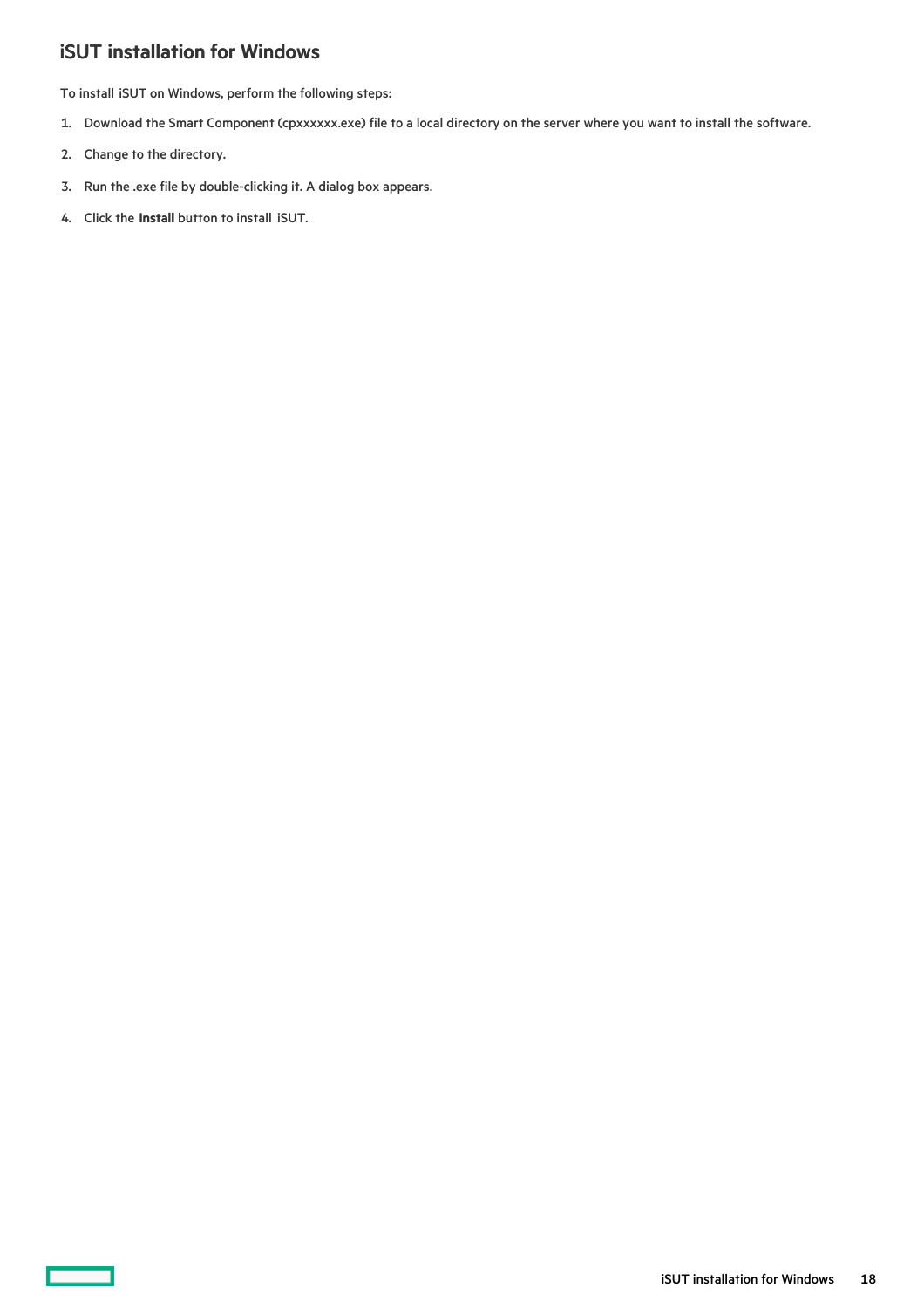## <span id="page-18-0"></span>iSUT installation for Linux

#### **Prerequisites**

- Linux OS configuration is required.
- Directories /tmp and /var/tmp/sut must have exec permission.  $\bullet$
- If you are mounting file systems to the /tmp or /var/tmp/sut directories, you must mount them as read/write.  $\bullet$

#### To install iSUT on Linux, use the following command:

```
rpm -ivh <dir_location>/sut-<version>.linux.x86_64.rpm
```
## **目**NOTE:

On Linux systems, you can also install iSUT using the repository <https://downloads.linux.hpe.com/SDR/repo/sut/>. For more information, see [https://downloads.linux.hpe.com/SDR/index.html](https://support.hpe.com/hpesc/docDisplay?docId=sd00001101en_us&page=https://downloads.linux.hpe.com/SDR/index.html).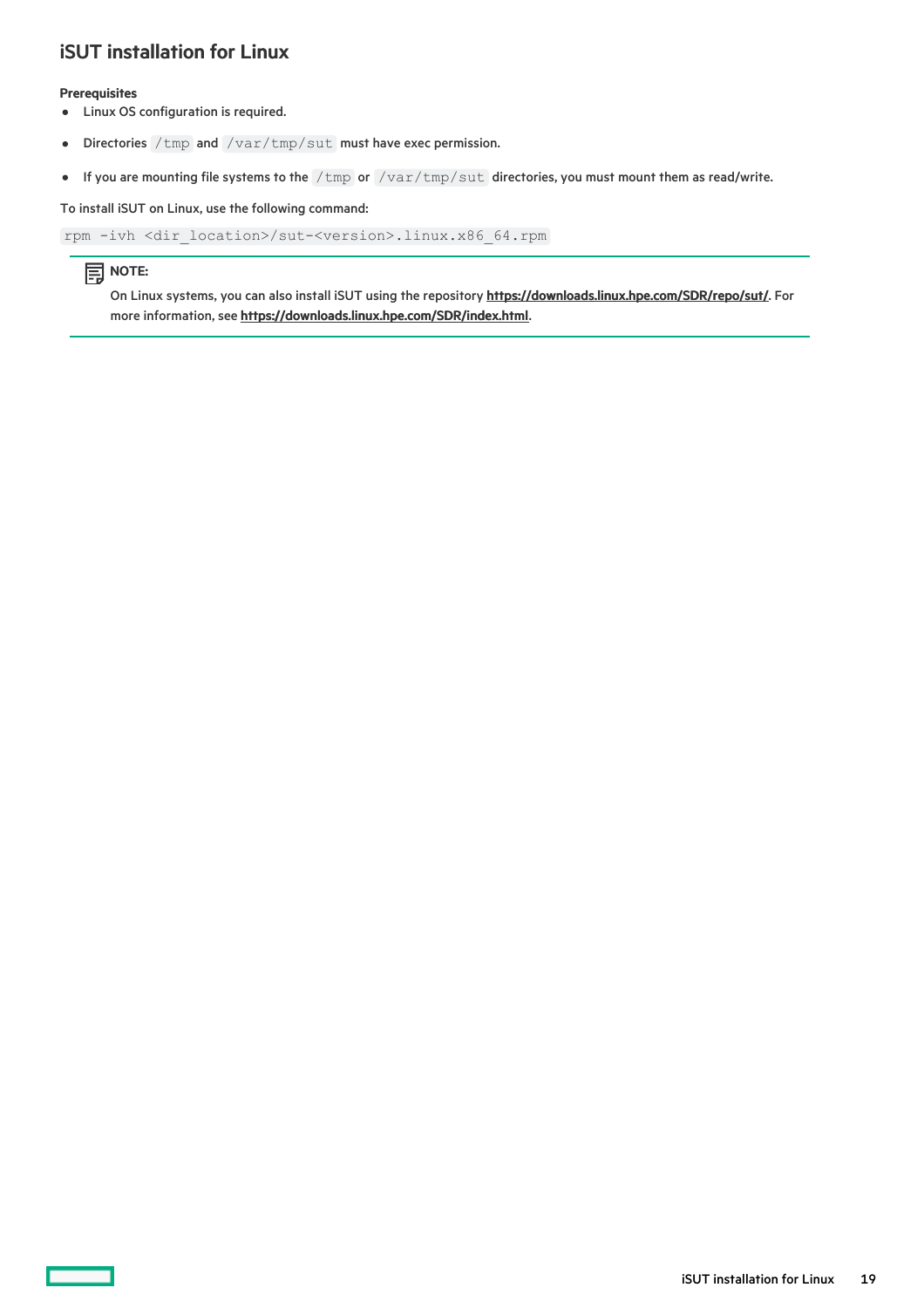# <span id="page-19-0"></span>Configuring iSUT components

While installing on Windows and Linux systems, you can configure iSUT using the following methods. On Gen10 ESXi systems, you must log into the system and run the iSUT commands to configure polling interval, staging directory or mode of operation. For more information on selecting the iSUT mode of operation, see **iSUT** [operating](#page-7-0) modes.

#### Method 1

- 1. Run SUM and set the mode to one of the auto modes (AutoStage/AutoDeploy/AutoDeployReboot) on the Baseline configuration page.
- 2. Export the configuration details to a directory.
- 3. Use this configuration file and run the component independently by passing the /config\_file option:
	- For Windows: Use the command, cpxxxxxx.exe /silent /config\_file C:\temp\cpxxxxxx\_conf\sut\_c fg.dat .
	- For Linux: Copy the sut\_cfg.dat file to /usr/local/hp/ directory and run the install command.

#### Method 2

- 1. Extract the component to a directory.
- 2. Copy sut\_cfg.dat to a different directory.
- 3. Edit the file to set the mode to one of the automodes.
- 4. Use this configuration file and run the component independently by passing the /config\_file option:
	- For Windows:
		- o Use the command, cpxxxxxx.exe /silent /config\_file C:\temp\cpxxxxxx conf\sut\_cfg.dat.
	- For Linux:
		- Extract the RPM using the command: rpm2cpio sut-<version>-<build>.linux.x86\_64 | cpio –id
		- $\circ$  Edit the sut\_cfg.dat file and copy it to the  $/usr/local/hp/$  directory and run the install command.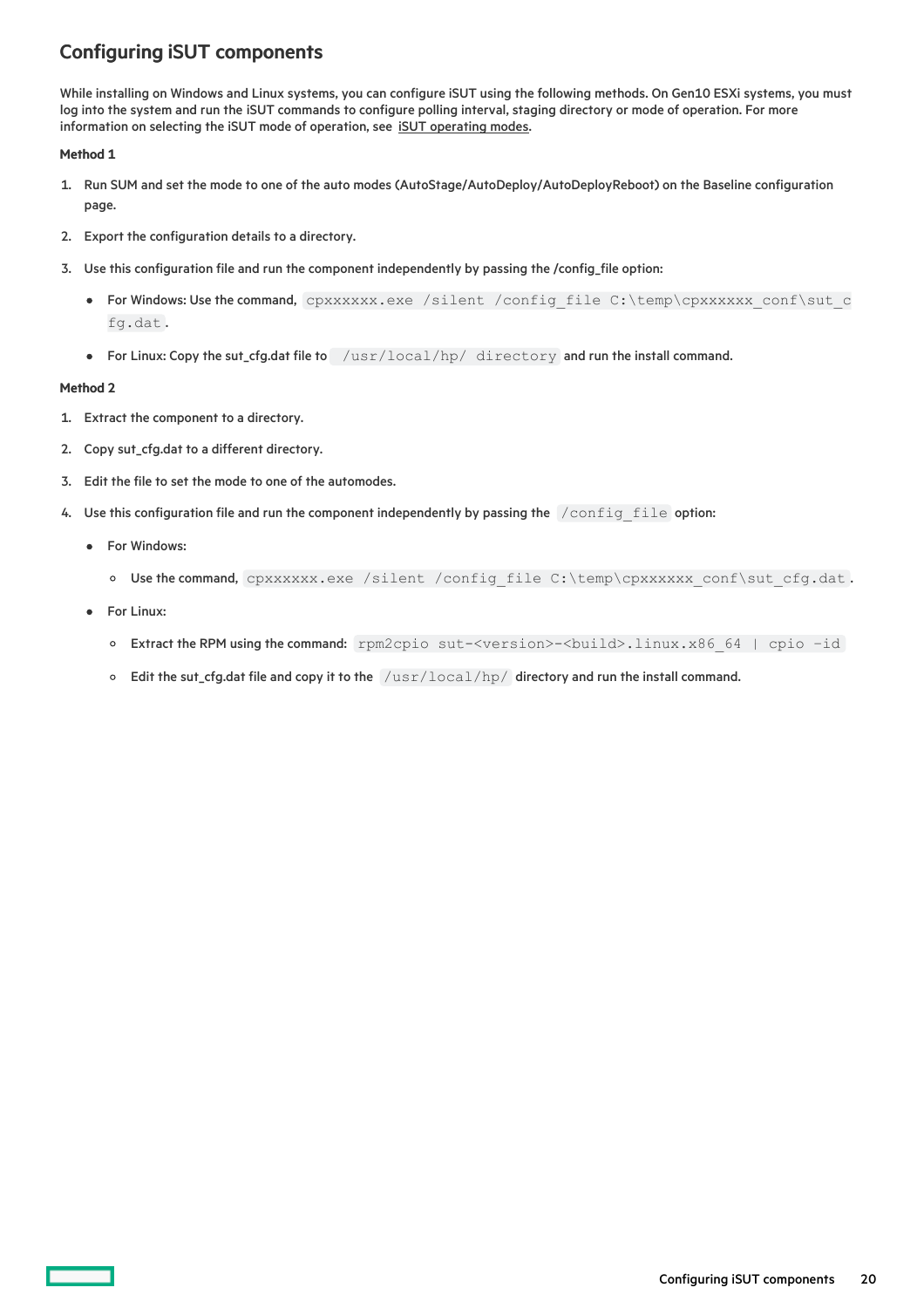# <span id="page-20-0"></span>Configuring iSUT for High Security/CNSA/FIPS

### Prerequisite

iLO must already be set in one of the modes: High Security/CNSA/FIPS

#### Procedure

- 1. Provide the iLO credentials to iSUT using the following command: sut -set ilousername=<> ilopassword=<>
- 2. Change the iSUT mode to the requisite mode.
- 3. Initiate updates.

## **同** NOTE:

Required Host Authentication must be enabled to enforce authentication using certificates or iLO credentials.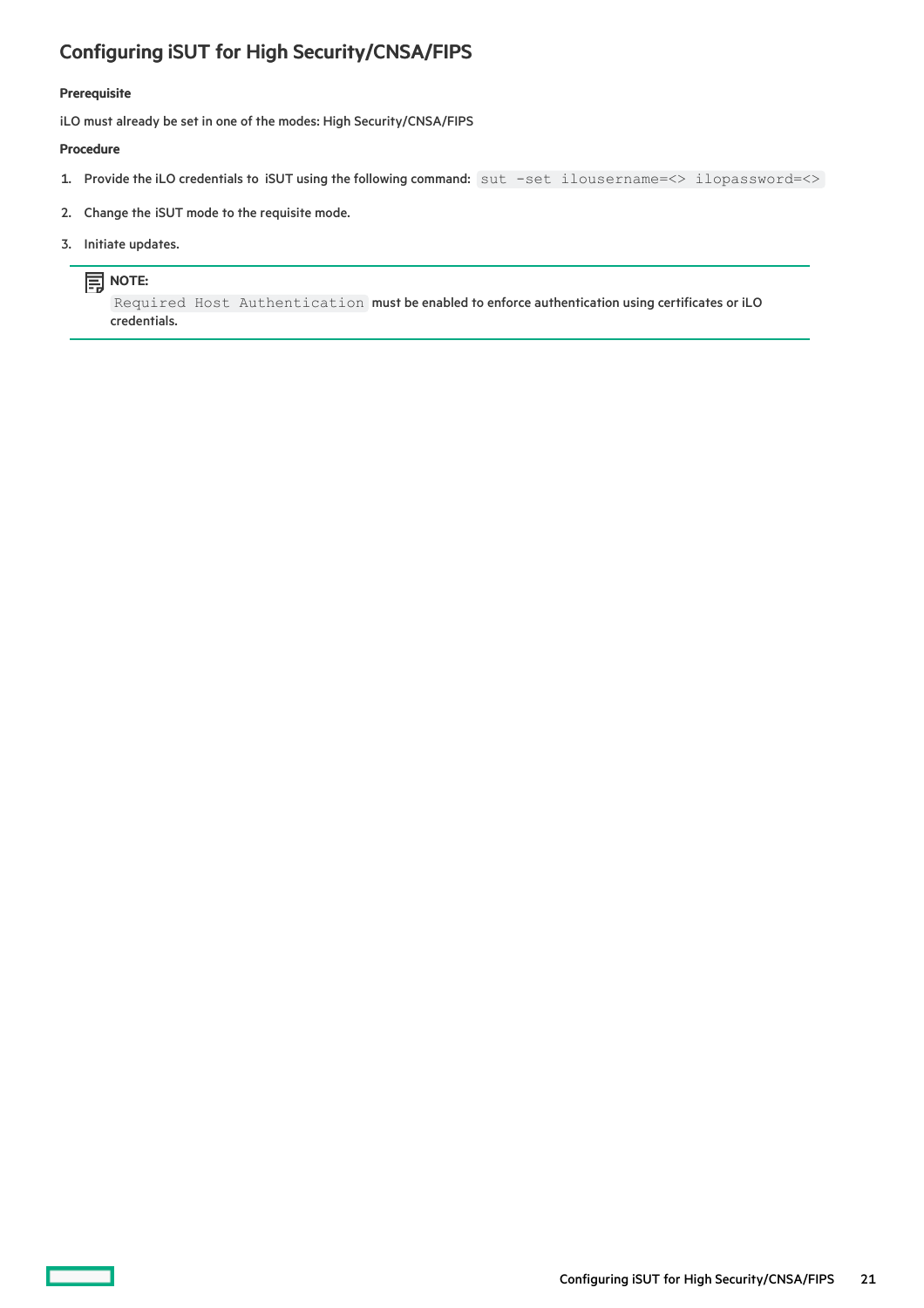# <span id="page-21-0"></span>Configuring iSUT when CAC Smartcard Authentication is enabled in iLO

#### Prerequisite

- If HPE iLO enables CAC Smartcard Authentication, iSUT can communicate with iLO using a certificate, credentials, or any other  $\bullet$ authentication methods.
- If HPE iLO enables Strict CAC, iSUT can communicate with iLO only using certificates.  $\bullet$

## $\Xi$  моте:

For more information, see CAC Smartcard Authentication in the HPE iLO 5 User [Guide](https://techlibrary.hpe.com/us/en/enterprise/servers/solutions/info-library/index.aspx?cat=ilo5&lang=1#.XdZGWugzbIU).

#### Procedure

1. Provide the iLO certificate to iSUT using the command sut -addcertificate <path to certificate file>.

If iSUT locates the file and successfully adds it, it queries for a private key value. Provide the following information:

- Enter private key path.
- Does private key has an associated password (yes/no).  $\bullet$
- Enter private key password.
- 2. Change the iSUT mode to the requisite mode.
- 3. Initiate updates.

#### $\mathbf{E}$  NOTE:

Required Host Authentication must be enabled to enforce authentication using certificates or iLO credentials.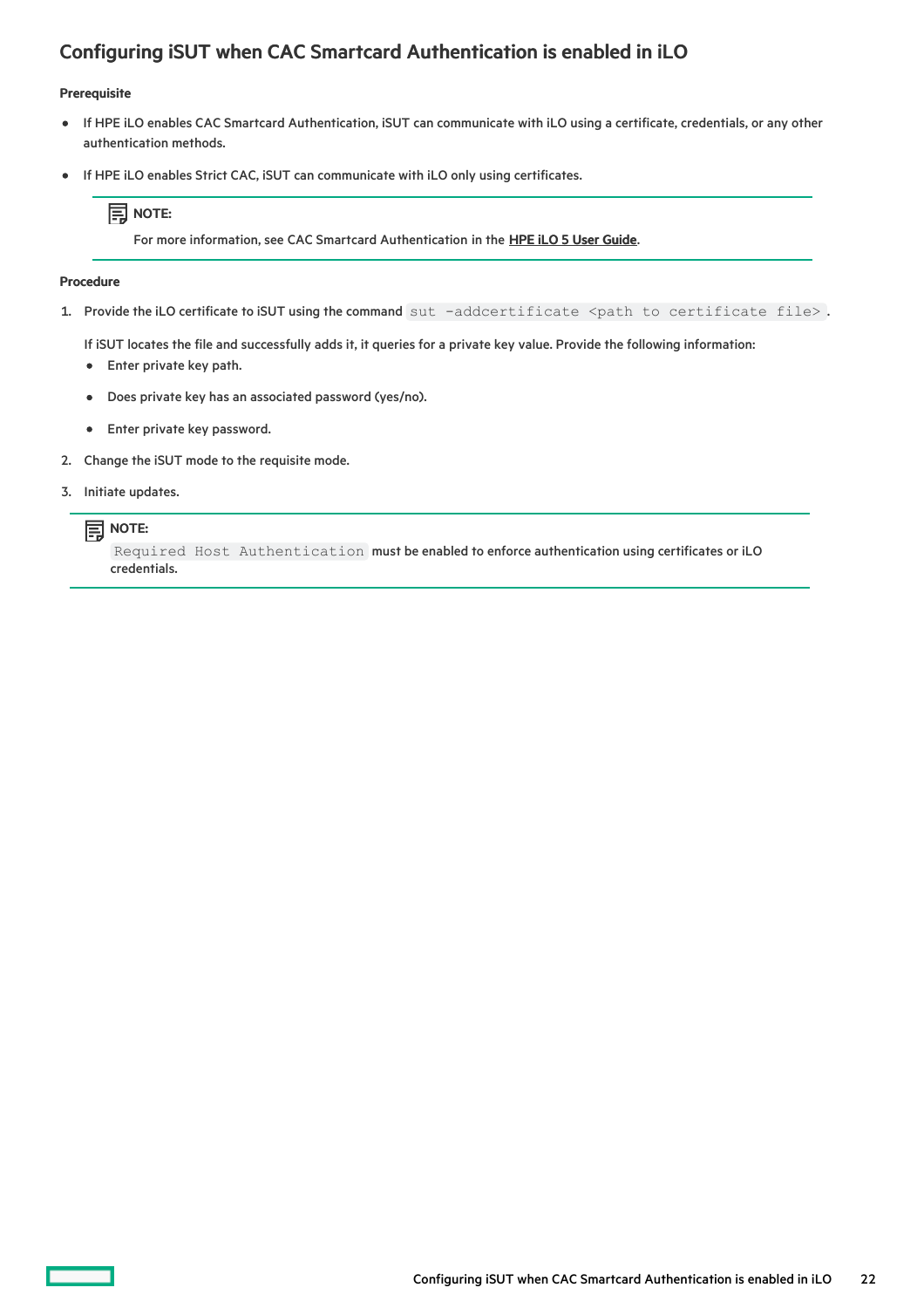# <span id="page-22-0"></span>Configuring iSUT with the SUM GUI (Windows/Linux)

For more information on using SUM, see the SUM documentation at <https://www.hpe.com/info/sum-docs>.

#### **Prerequisites**

Directory containing the iSUT components.

### Procedure

- 1. Launch SUM in GUI mode.
- 2. On the Baseline Library Screen, click Add Baseline, and then map to the directory that contains the configured iSUT components.
- 3. To sort the iSUT components, click Configurable.
- 4. Click Components.
- 5. Click Configurable or Configured. Components labeled Configurable have no configuration settings. Components labeled Configured have saved configuration settings.
- 6. Change the configuration parameters, and then click Save in SUM or Save and Export.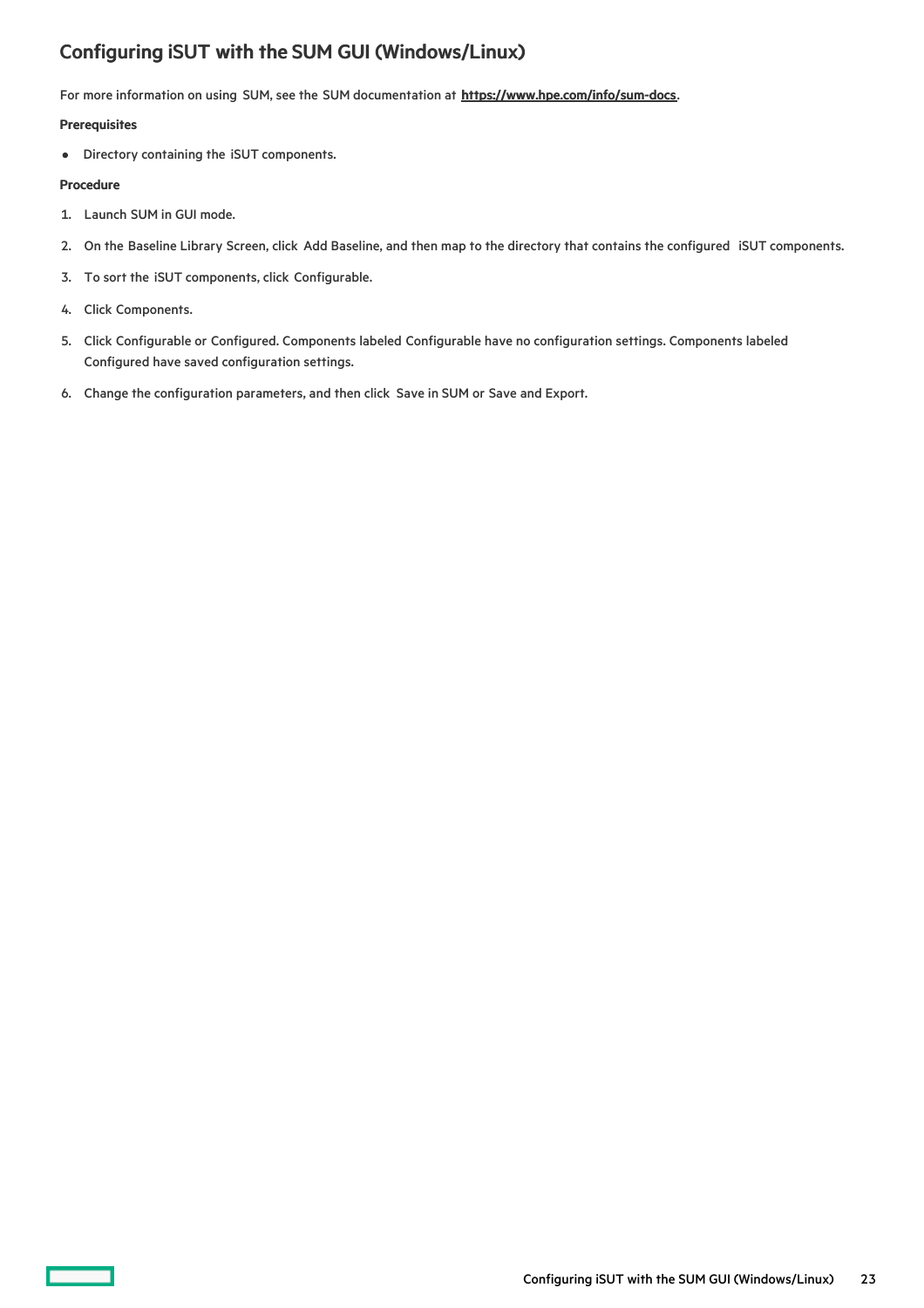## <span id="page-23-0"></span>Installing iSUT with the SUM GUI (Windows/Linux)

You can also use the SUM CLI and CLI with Input File modes to install iSUT. For more information on using SUM, see the Smart Update Manager CLI Guide at <https://www.hpe.com/info/sum-docs>.

#### **Prerequisites**

Directory with the iSUT components.

#### Procedure

- 1. Launch SUM in GUI mode.
- 2. On the Baseline Library screen, add a baseline, and then map to the directory that contains the configured iSUT components.
- 3. On the Nodes Library screen, add the nodes where you are installing iSUT and assign the baseline with the iSUT components.
- 4. On the Nodes Library screen, perform inventory on the nodes where you are installing iSUT.
- 5. Install the components.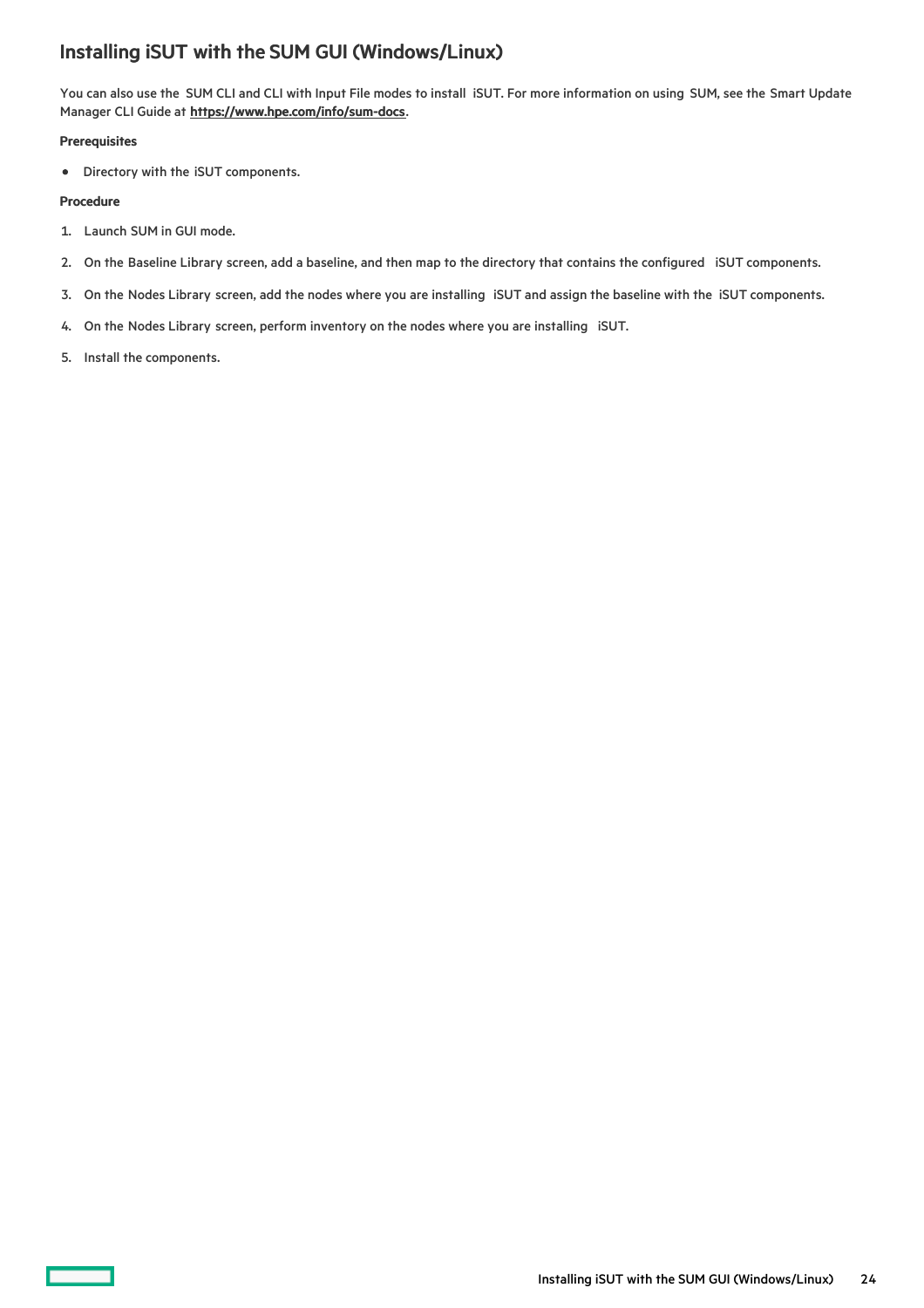# <span id="page-24-0"></span>Verifying iSUT installation

## Procedure

 $\overline{\phantom{0}}$ 

Issue the following command on the host:

sut -status

If iSUT is installed, the command output displays iSUT settings, such as mode of update and polling interval.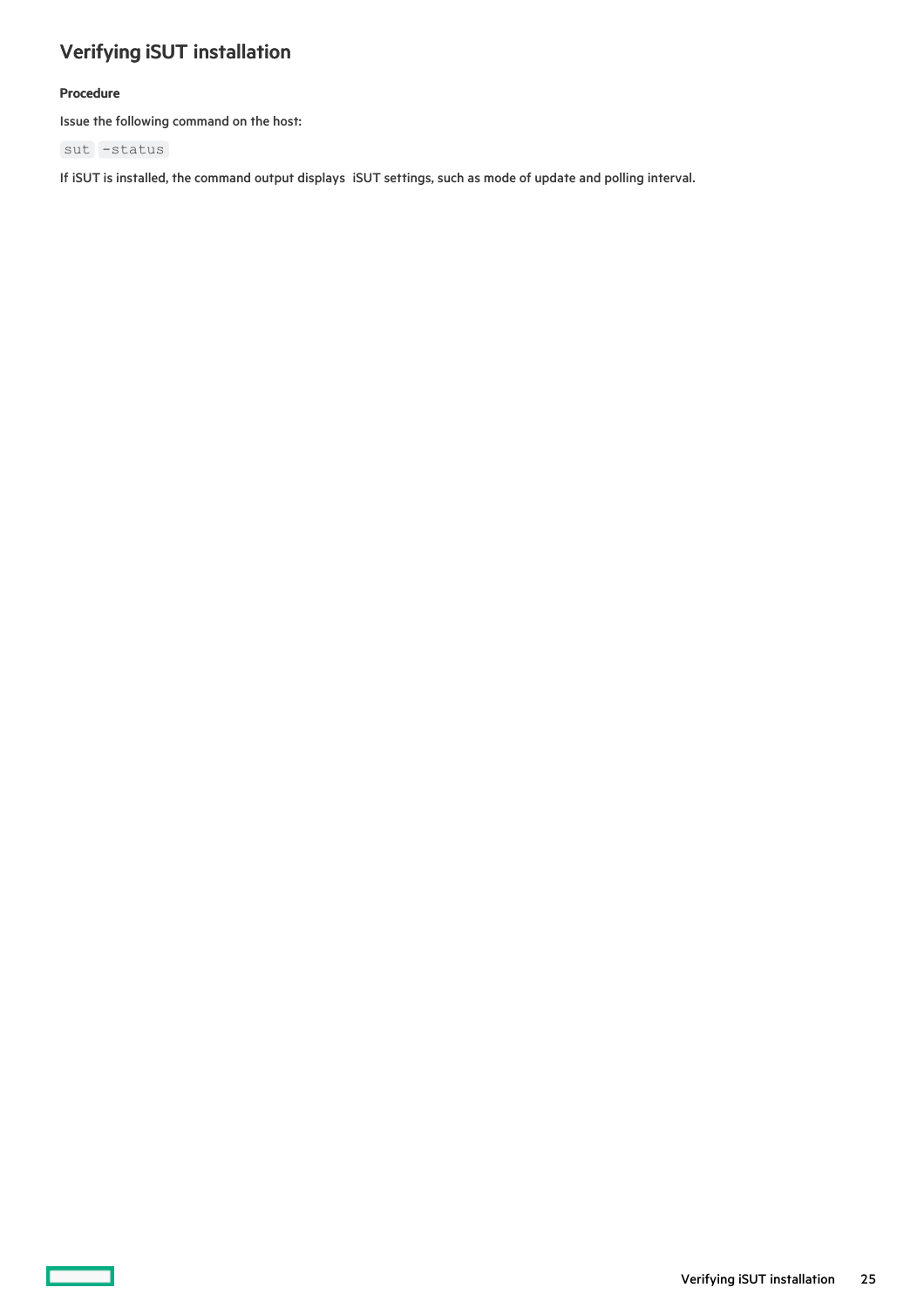# <span id="page-25-0"></span>Setting the staging directory

If you do not want to use the default iSUT staging directory, issue the following command to assign the staging directory.

### Procedure

- 1. Open a command-line window.
- 2. Enter the command /set stagingdirectory=<directory\_path> (Window/Linux/VMware ESXi).

iSUT creates a backup configuration file that iSUT can use in future sessions.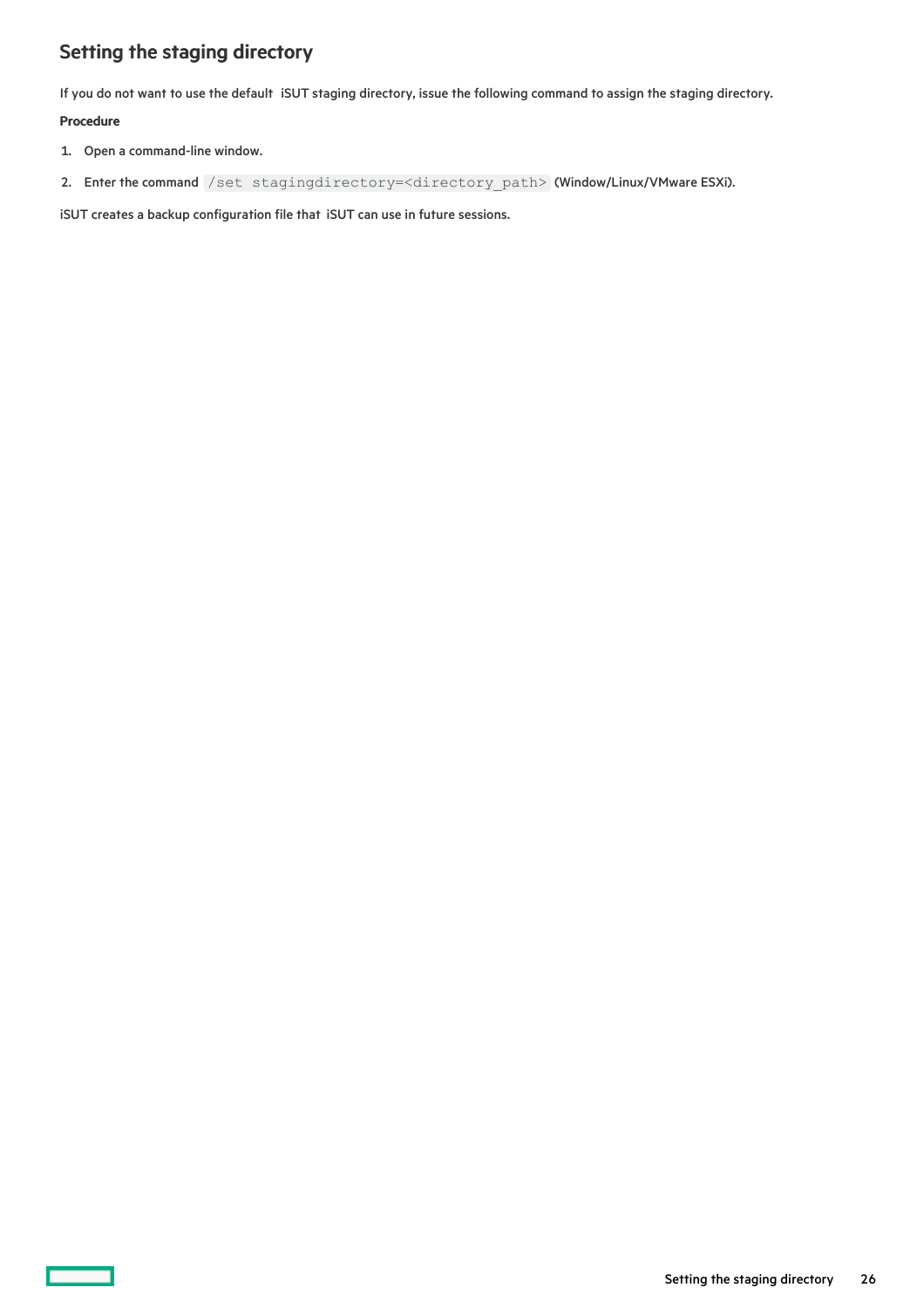## <span id="page-26-0"></span>Reinstalling iSUT with the SUM GUI

You can reinstall iSUT with SUM and overwrite the currently installed version of iSUT. You can reinstall iSUT to change the configuration for multiple servers at the same time.

#### **Prerequisites**

Directory with iSUT components configured.

#### Procedure

- 1. Launch SUM in GUI mode.
- 2. On the Baseline Library screen, add a baseline, and then map to the directory that contains the configured iSUT components.
- 3. On the Nodes Library screen, add the nodes where you are installing SUM and assign the baseline with the iSUT components.
- 4. On the Nodes Library screen, perform inventory on the nodes where you are installing iSUT.
- 5. Install the components. Use the Advanced Deployment mode and Force the component updates.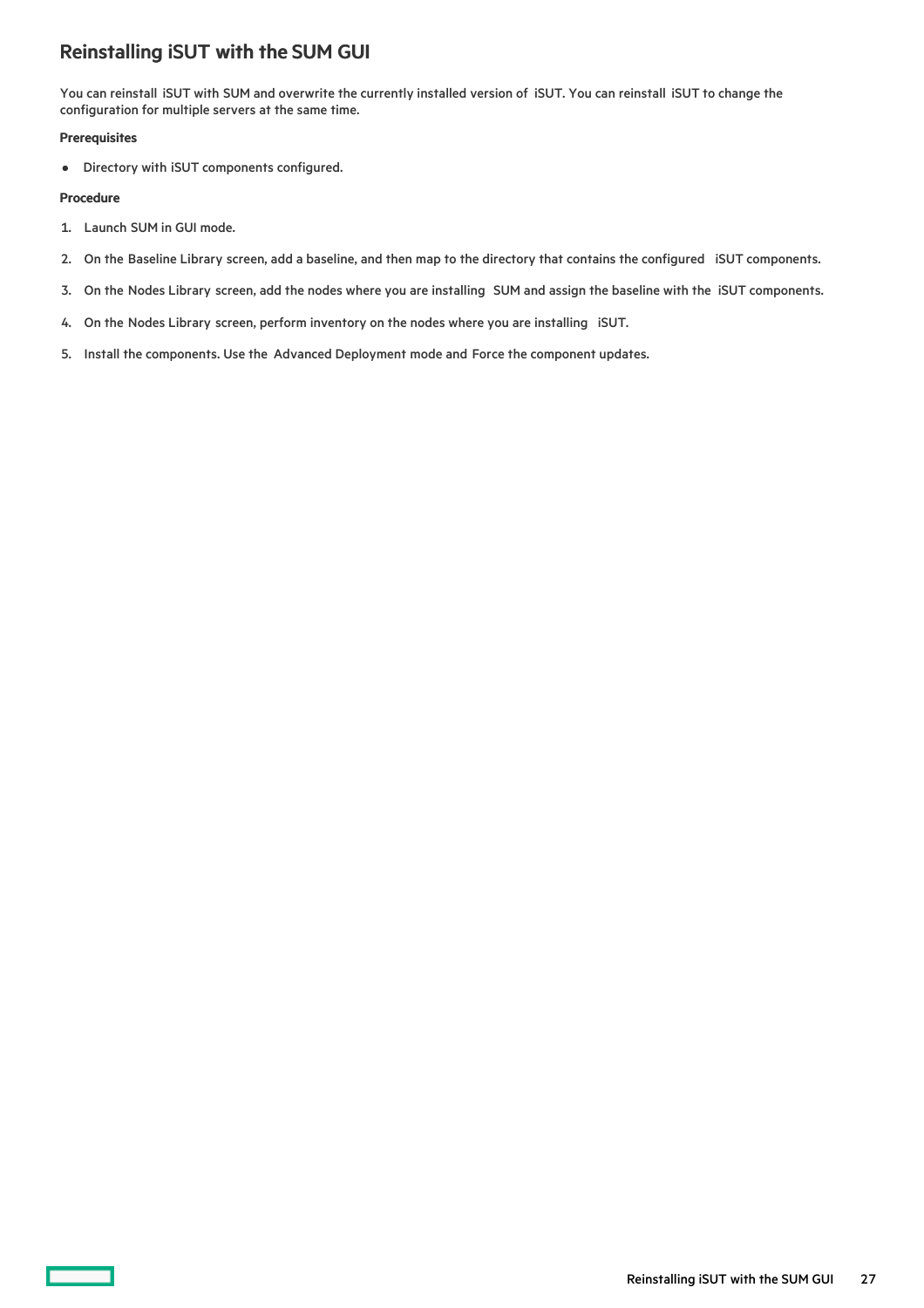<span id="page-27-0"></span>Installing iSUT for VMware ESXi

 $\sim$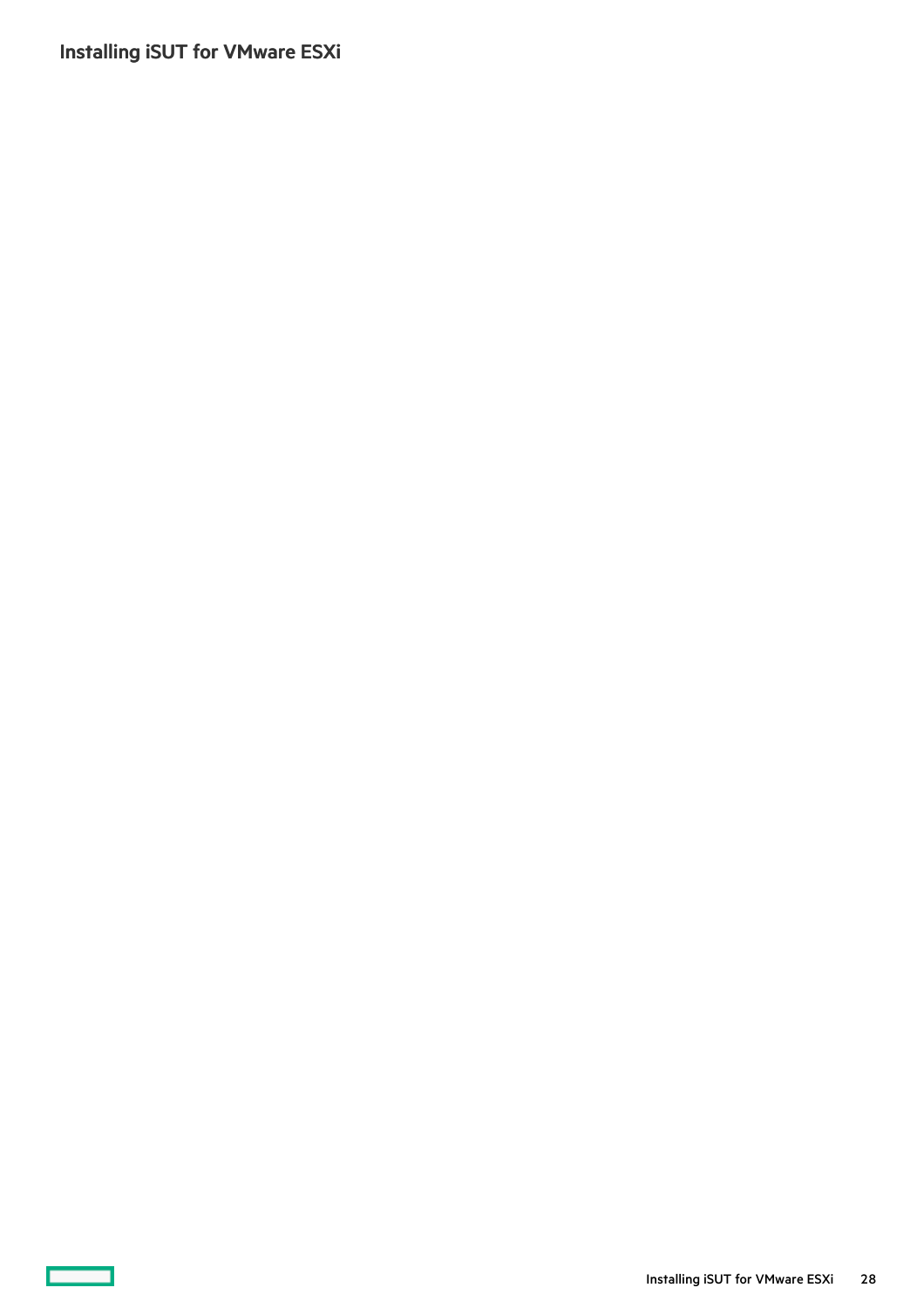## <span id="page-28-0"></span>Installing iSUT VMware ESXi (Gen10 only)

## **同**NOTE:

You can also install iSUT on VMware ESXi using VMware Update Manager (VUM). For more information, see <https://vibsdepot.hpe.com/>.

#### Procedure

- 1. Extract the bundle from the iSUT component (cpxxxxxx.zip).
- 2. Copy the iSUT bundle (sutComponent\_<esxi version>.<iSUT version>.zip) to the VMware ESXi system.
- 3. Install the iSUT bundle on the VMware ESXi host- esxcli software component apply -d <absolute path fo r iSUT bundle> .
- 4. Reboot the VMware ESXi host.
- 5. To clear the iLO settings used by the earlier iSUT installation, execute the sut -deregister command.
- 6. Set the iSUT mode using the OnDemand command, sut -set mode=<OnDemand/AutoDeploy/AutodeployReboot  $>$  .

### **目**NOTE:

- You can set the iSUT mode to AutoDeployReboot mode. However, iSUT reboots the VMware ESXi host only if the host is in Maintenance mode. To set the VMware ESXi host in Maintenance mode, run the command esxcl i system maintenanceMode set -e true on the VMware ESXi host.
- When using the latest HPE VMware OS image, iSUT gets pre-installed on the OS. If iSUT is already present, you can proceed from Step 5 directly.
- AutoStage mode is the default mode for Gen10 and above servers.

During every SPP upgrade, iSUT self-upgrades itself if the version of iSUT found in SPP is higher. During Self-Upgrade, iSUT configurations such as mode are retained (except for OnDemand mode in Gen10 and above servers).

| Server generation | Current Mode (Before Self-Upgrade) New Mode (after Self-Upgrade) |           |
|-------------------|------------------------------------------------------------------|-----------|
| Gen10 and above   | OnDemand                                                         | AutoStage |

## $\Xi$  NOTE:

- If Server is in Auto(AutoStage/AutoDeploy/AutoDeployReboot) mode before self upgrade, the mode will be retained after self upgrade for all generations.
- You can change the iSUT mode to a mode of your choice after a successful iSUT installation. To do so use the following command:

sut -set mode=<OnDemand/AutoStage/AutoDeploy/AutoDeployreboot>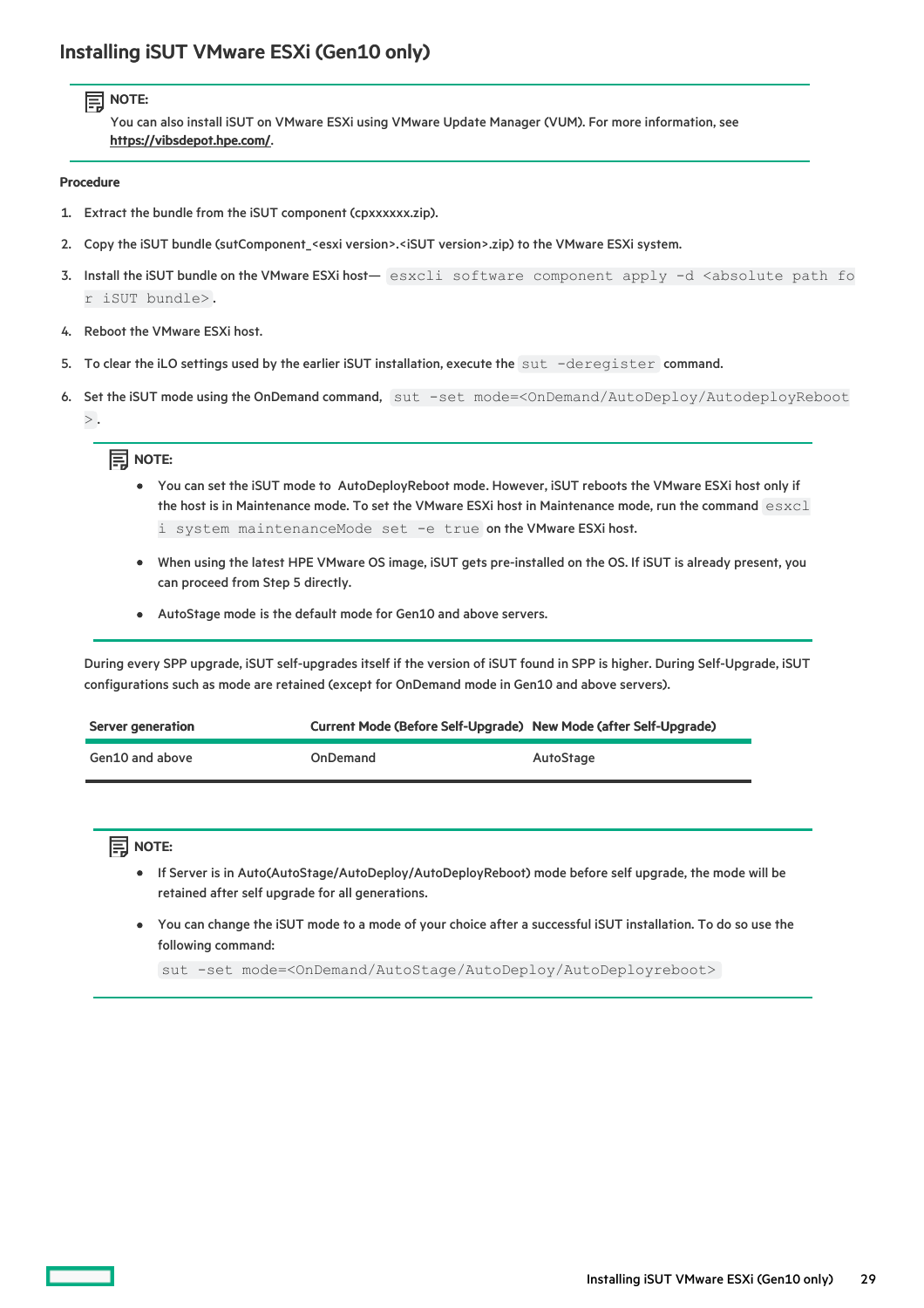## <span id="page-29-0"></span>Installing VMware software Smart Components on Gen10 using SUM and iSUT

To install the VMware ESXi software bundle Smart Components on Gen10 servers, you must configure the ESXi host with iSUT.

#### Starting Configuration

Install the HPE custom image for the required version of VMware ESXi.

#### Set up the ESXi host with iSUT

1. Install the appropriate iSUT component.

#### $\Xi$  NOTE:

Currently, the iSUT products are smart components that do not unzip correctly on the ESXi platform. Unzip the Smart Component in Linux or uncompress them on Windows.

2. After you unzip the smart component to extract the sutComponent\_<esxi OS version>.<iSUT Version>.zip file, copy the sutComponent\_<esxi OS version>.<iSUT Version>.zip file to the ESXi platform, and then install the component:

esxcli software component apply -d <sutComponent \*\*\*.\*\*\*.zip>

- 3. Reboot the server.
- 4. If you want iSUT to run in Automode, change the mode to one of the auto modes. For example, sut -set mode=autodeplo yreboot .

#### Setup and execute the test using SUM

- 1. Get the appropriate SPP file.
- 2. If you are hosting the SPP on a Windows 10 environment, right-click the file, and then mount the \*.iso.

## $\Xi$  NOTE:

If you are not hosting the SPP on a Windows 10 environment, use Virtual CloneDrive to mount ISOs.

- 3. Navigate to the folder that has the SPP files mounted, and then click launch\_sum.bat. The SUM GUI screen appears.
- 4. Click Baseline Library at the upper-left corner of the SUM GUI.
- 5. To add an additional baseline package, click Add Baseline in the top-left pane. The Add Baseline Options screen appears.
- 6. Click Add Baseline in the pop-up window. The Add Baseline screen appears.

## $\Xi$  NOTE:

You must have both the cp\*.zip and cp\*.compsig files for the smart component available in the same location as the smart components.

7. Click Add. The "Additional package" gets added with a list of the smart components found at the location you specified.

### $\Xi$  NOTE:

Use the "Additional package" as your baseline if you want to test the installation of the new components. You can test the installation by adding nodes.

- For Gen10 servers, add an iLO node (use iLO IP for requested IP address).
- 8. Select Smart Update Manger in the top-left corner of the GUI, and then click Nodes. SUM starts performing "discovery" actions.

After adding a node, you can perform an inventory, and then deploy the smart components.

## $\Xi$  NOTE:

For more information, see the SUM, HPE iLO Amplifier Pack, and HPE OneView documentation.

- **•** Smart Update Manager User Guide: [www.hpe.com/info/sum-docs](https://www.hpe.com/info/sum-docs)
- HPE iLO Amplifier Pack User Guide: [www.hpe.com/support/ilo-ap-docs](https://www.hpe.com/support/ilo-ap-docs)
- HPE OneView User Guide: [www.hpe.com/info/oneview/docs](https://www.hpe.com/info/oneview/docs)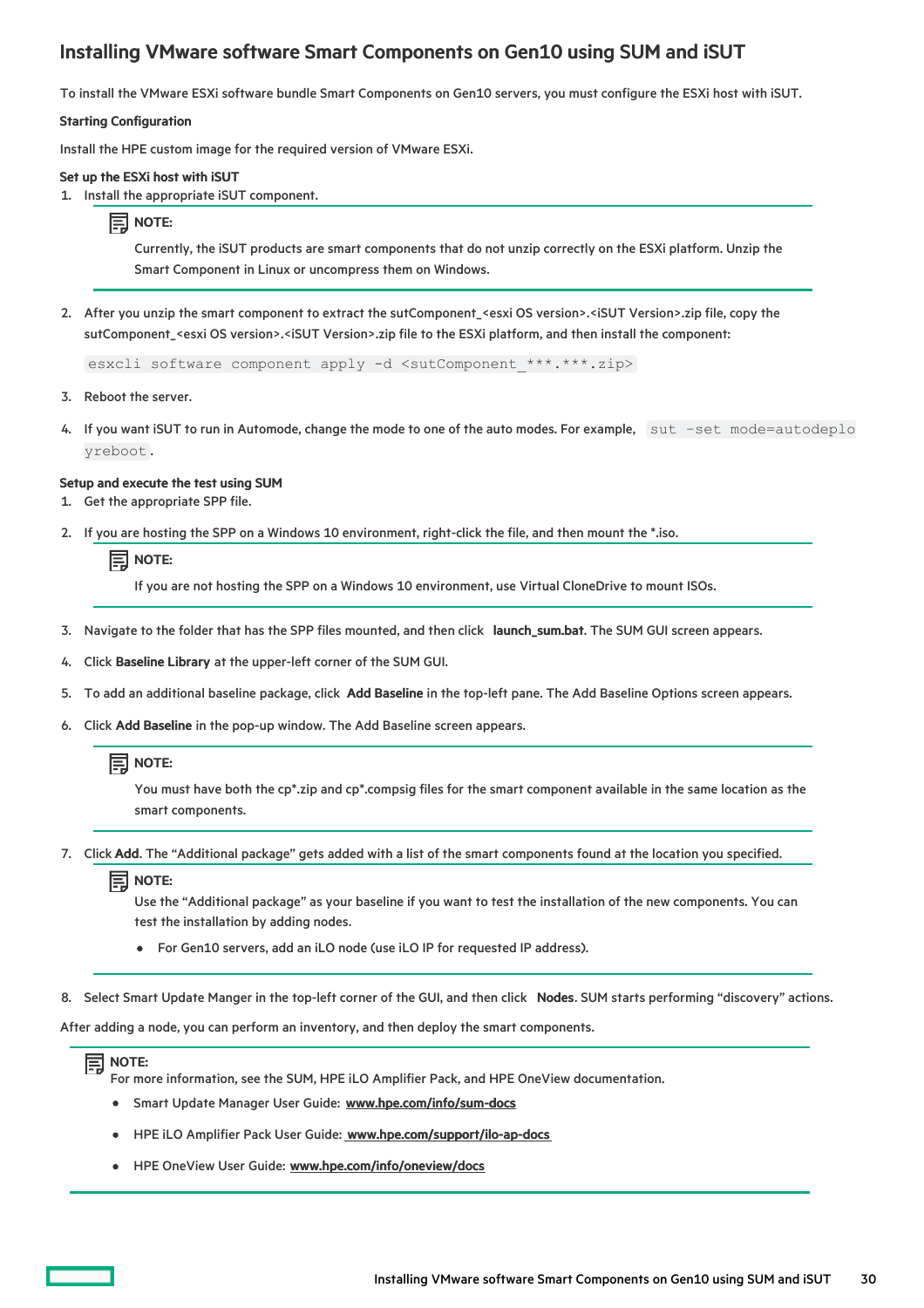<span id="page-30-0"></span>iSUT log files

 $\sim$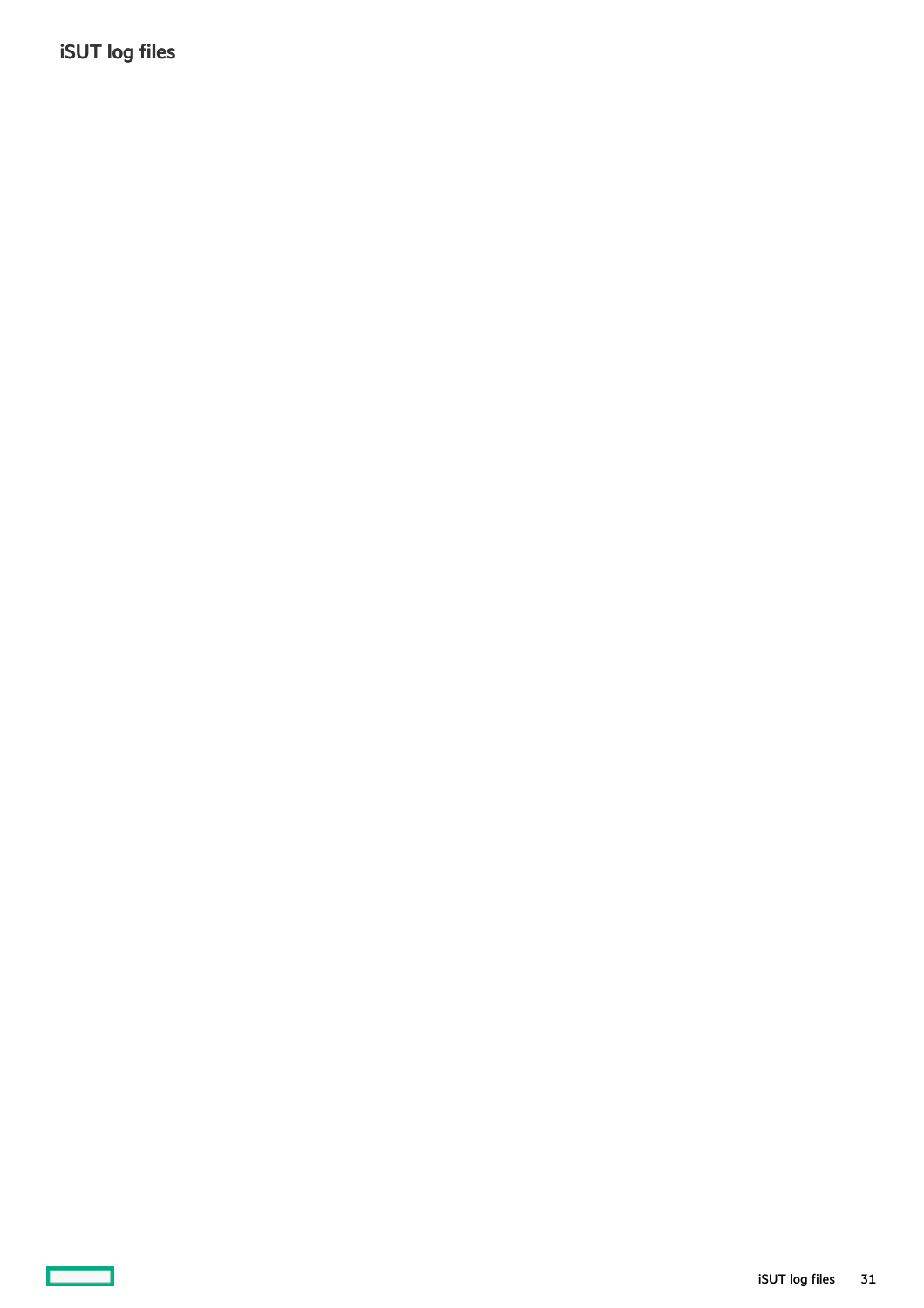# <span id="page-31-0"></span>About log files

iSUT automatically saves the logs after:

- Deploying updates
- Staging updates  $\bullet$
- Verifying updates

#### iSUT saves the log files in the following location:

- Linux: /var/tmp/sut
- Windows:
	- o OnDemand mode: C:\Users\Administrator\AppData\Local\sut\logs
	- o Auto mode: C:\Users\System32\config\systemprofile\AppData\Local\sut\logs
- VMware ESXi: /opt/sut/tmp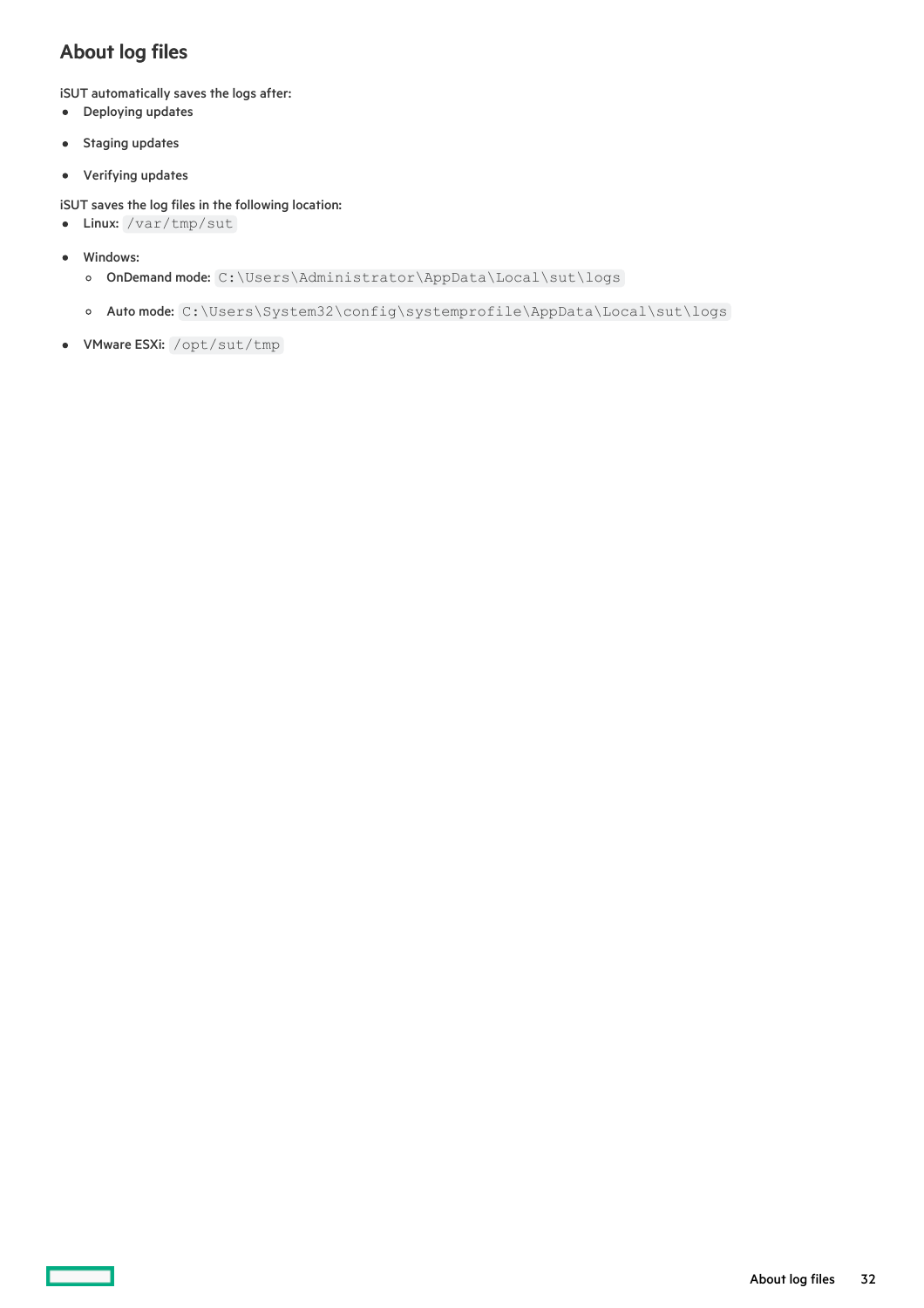# <span id="page-32-0"></span>Collecting log files

## Procedure

 $\overline{\phantom{a}}$ 

Use one of the following commands:

- Windows: C:\Program Files\SUT\bin\gatherlogs\_x64.exe
- Linux: /opt/sut/bin/gatherlogs.sh
- VMware ESXi: /opt/sut/bin/gatherlogs.sh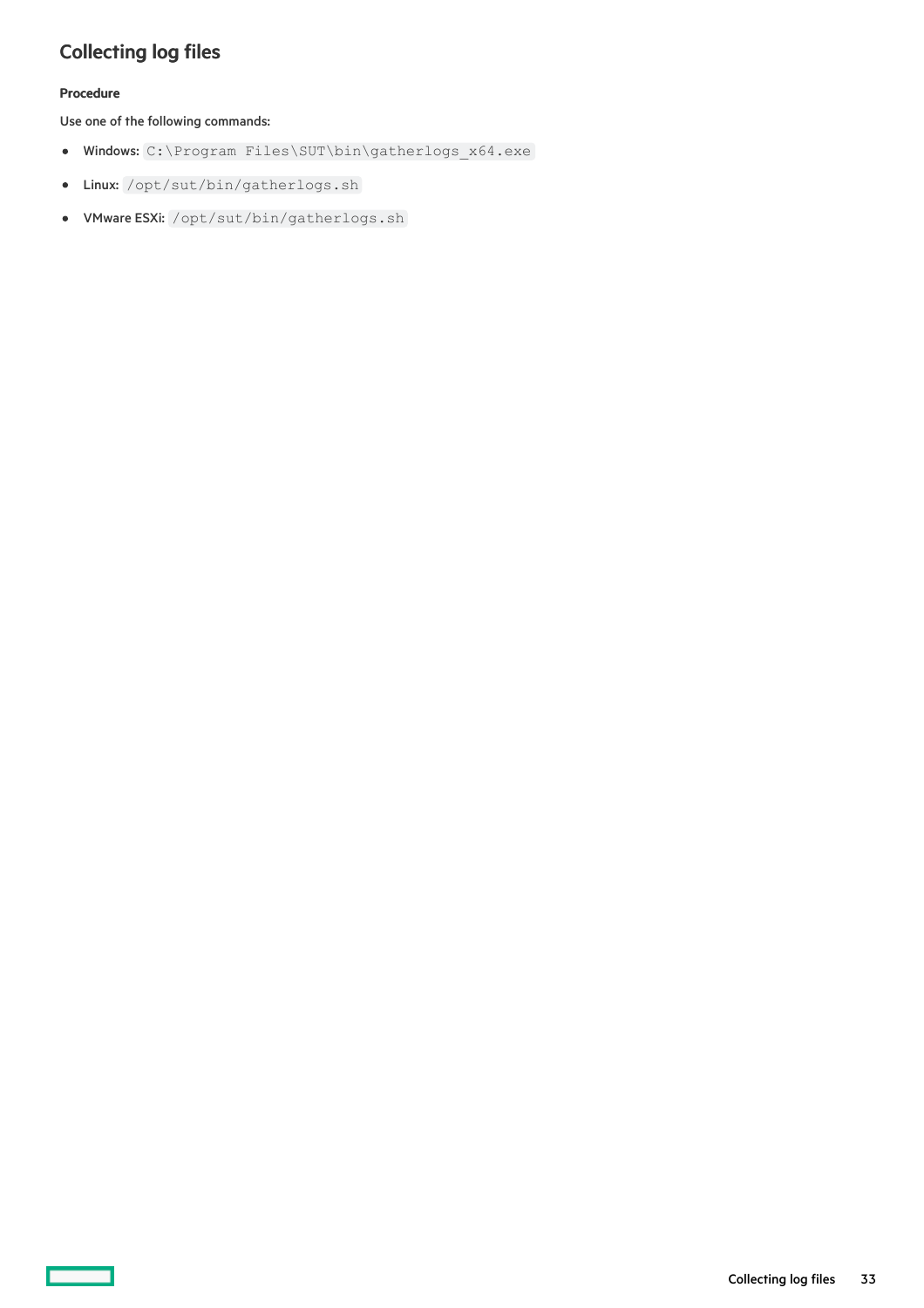<span id="page-33-0"></span>Uninstalling iSUT

<u>a sa Ba</u>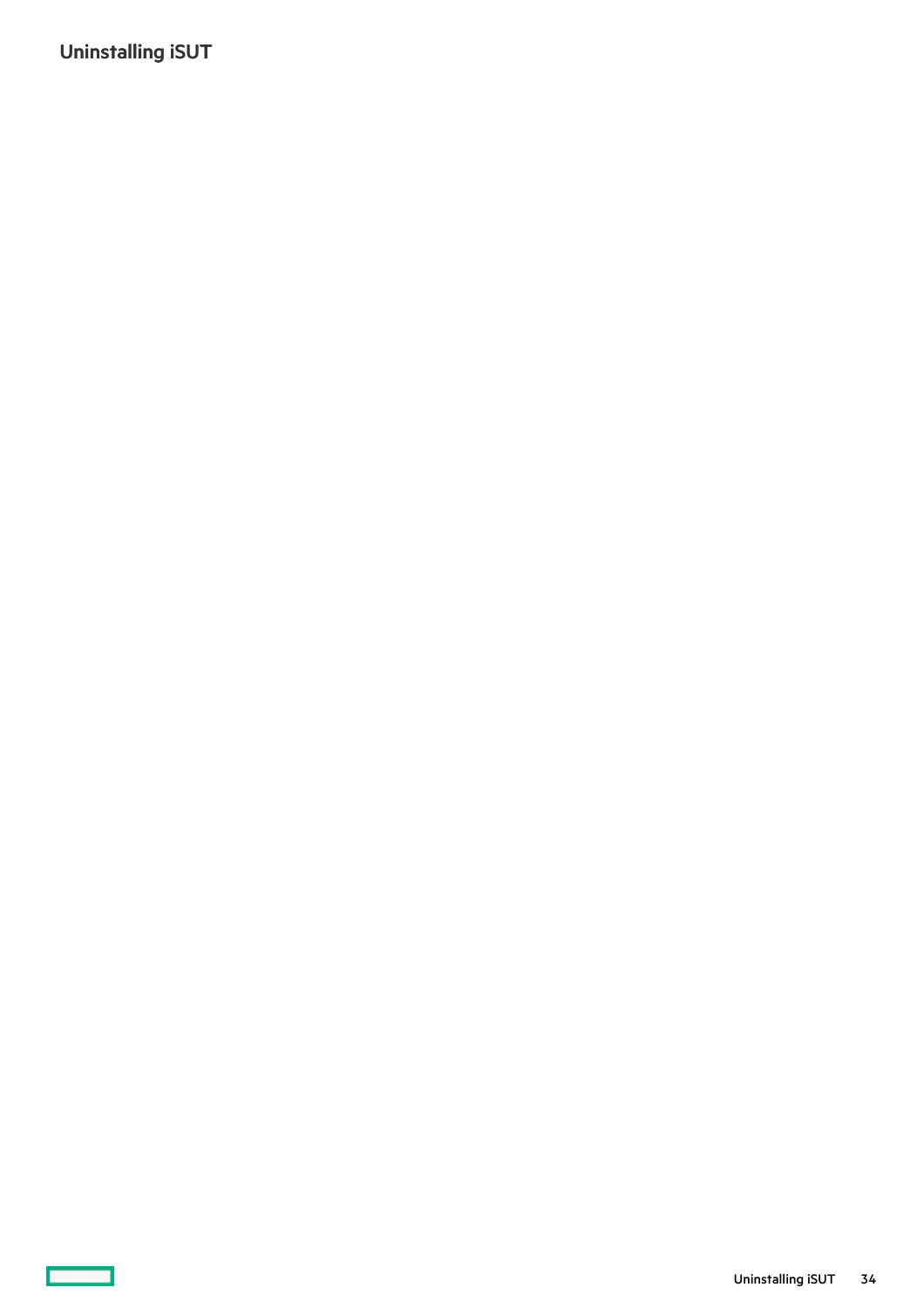# <span id="page-34-0"></span>Uninstalling iSUT in Windows

## Procedure

 $\overline{\phantom{0}}$ 

- 1. On your Windows server, open Programs and Features.
- 2. Select Integrated Smart Update Tools for Windows , and then click Uninstall.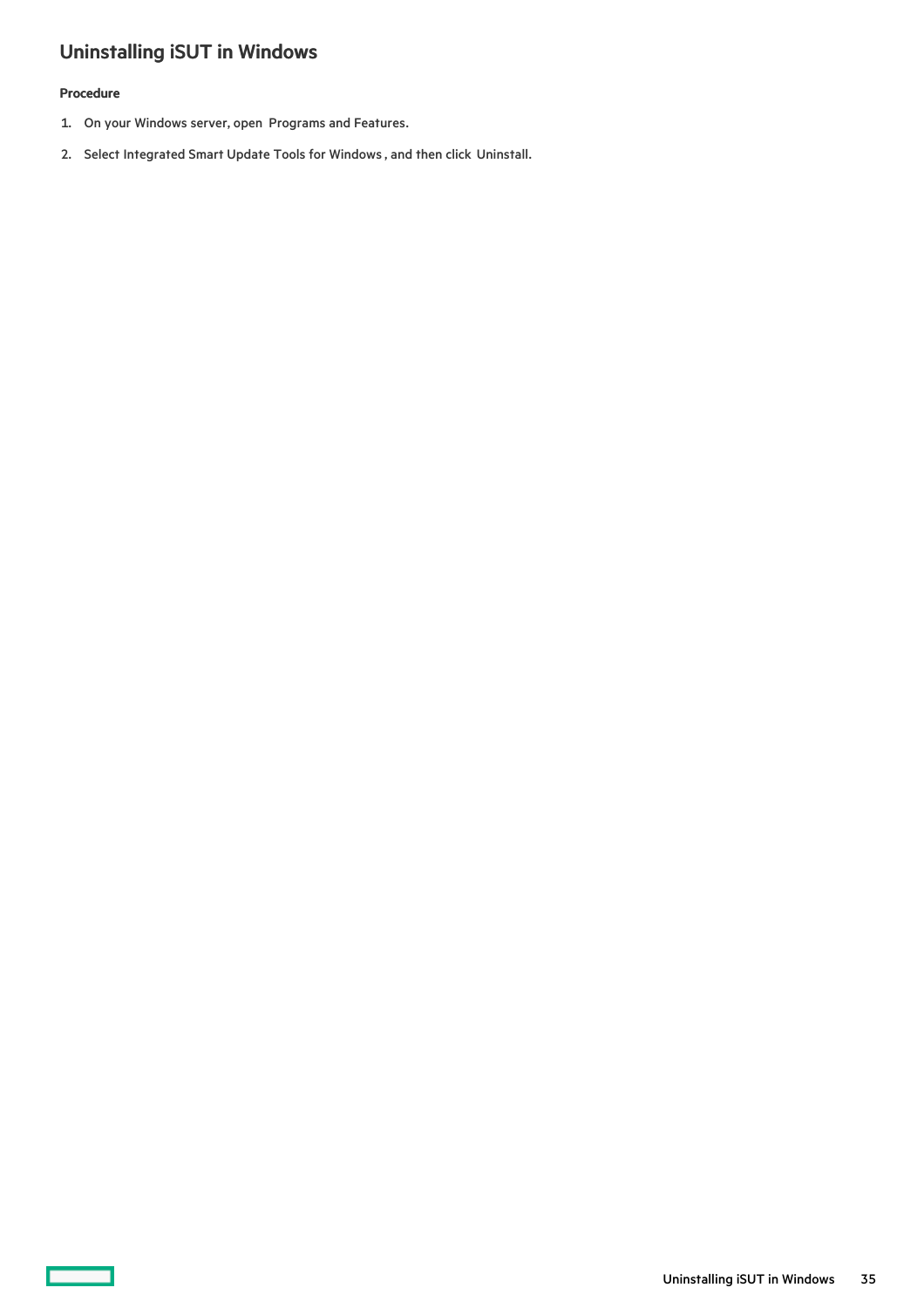# <span id="page-35-0"></span>Uninstalling iSUT in Linux

## Procedure

 $\overline{\phantom{a}}$ 

Use the following command to uninstall :

- rpm –e sut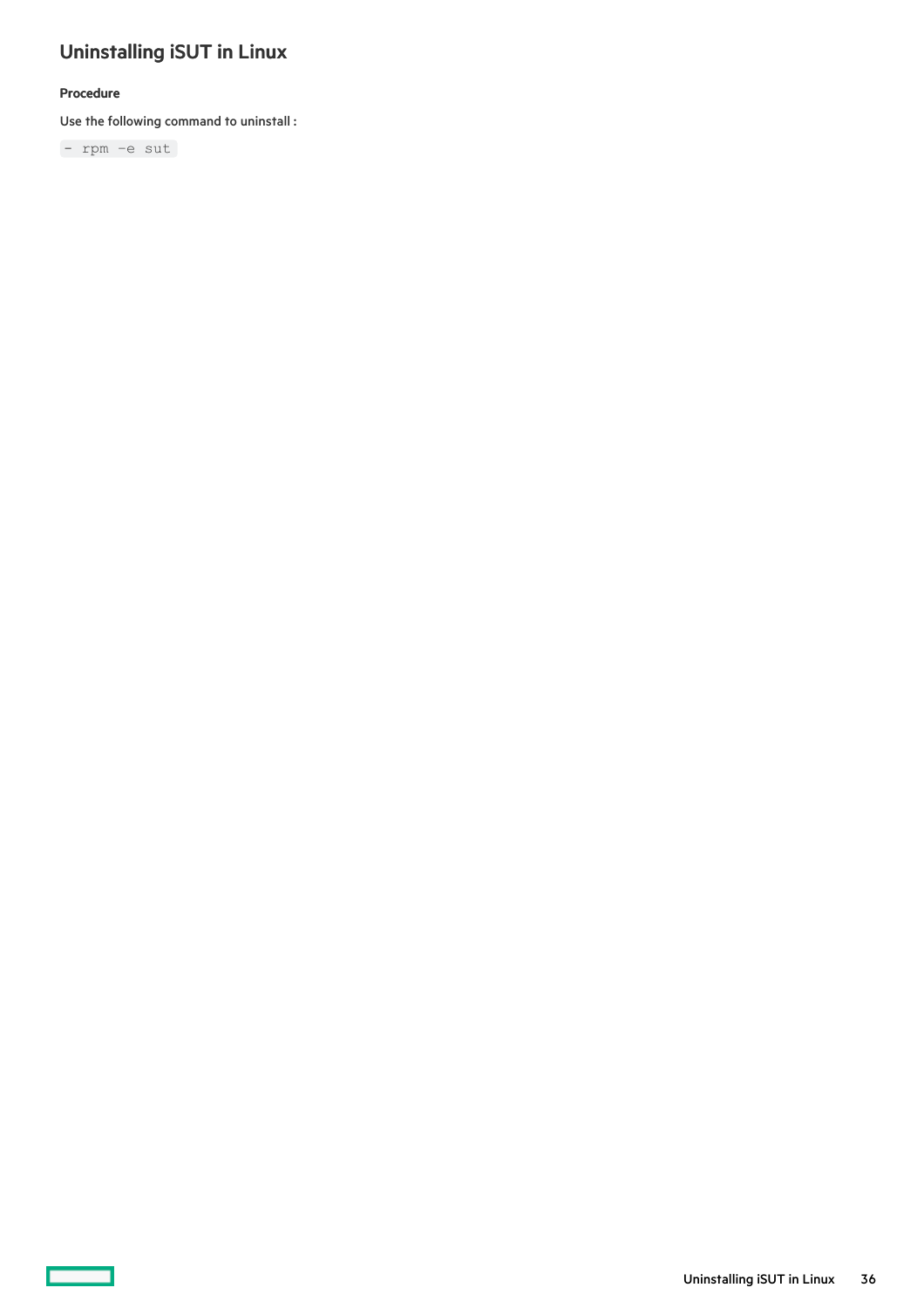## <span id="page-36-0"></span>Uninstalling iSUT in VMware ESXi

#### Procedure

- 1. Execute the sut -deregister command.
- 2. Execute the sut -clearilocreds command only if iLO is configured in a High Security mode, such as FIPS.
- 3. Use the following command to uninstall iSUT:
	- VMware ESXi 6.x:
		- esxcli software vib remove –n sut
		- esxcli software vib remove –n sutesxcli
	- VMware ESXi 7.x: esxcli software component remove -n sutComponent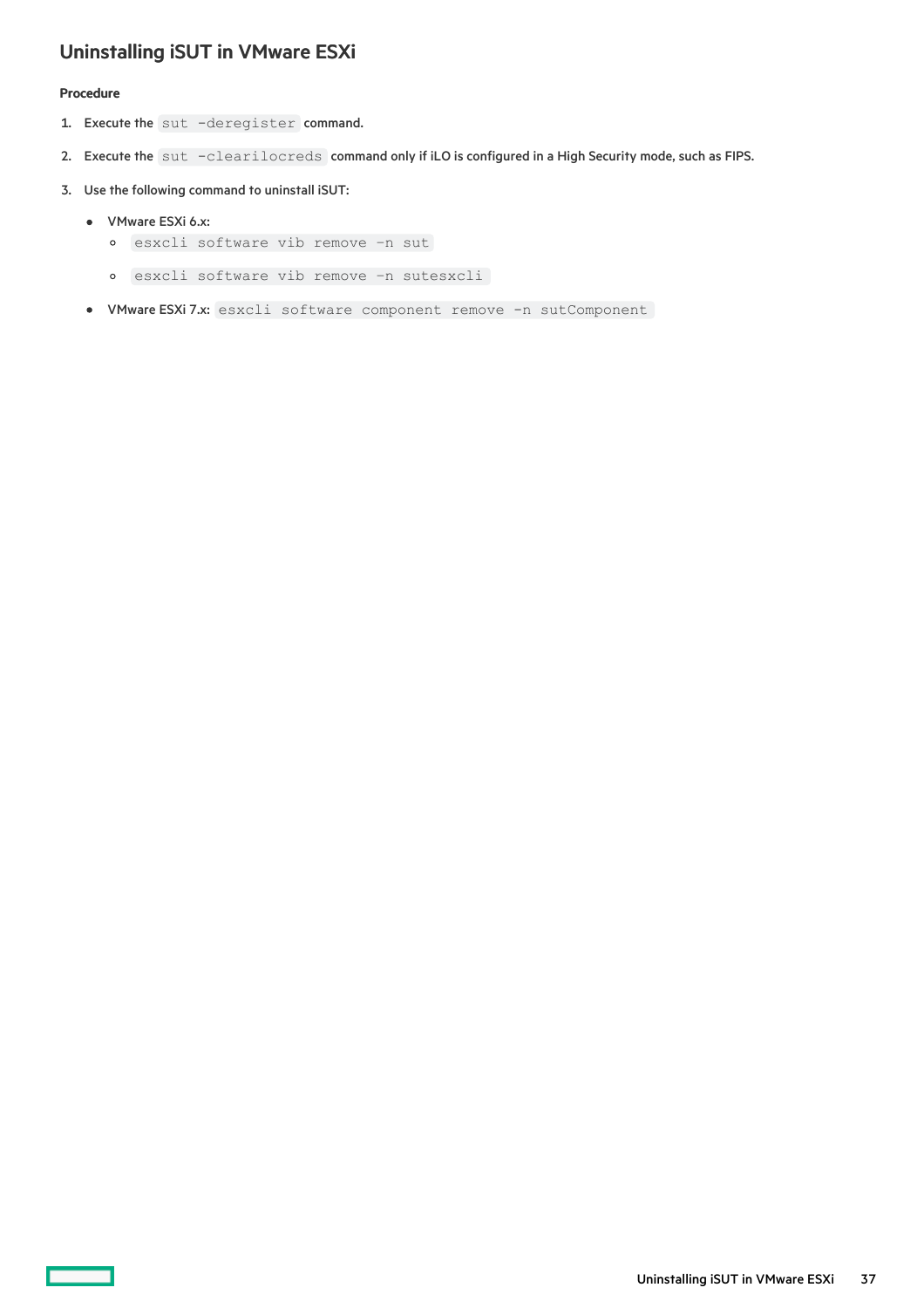# <span id="page-37-0"></span>iSUT troubleshooting

 $\sim$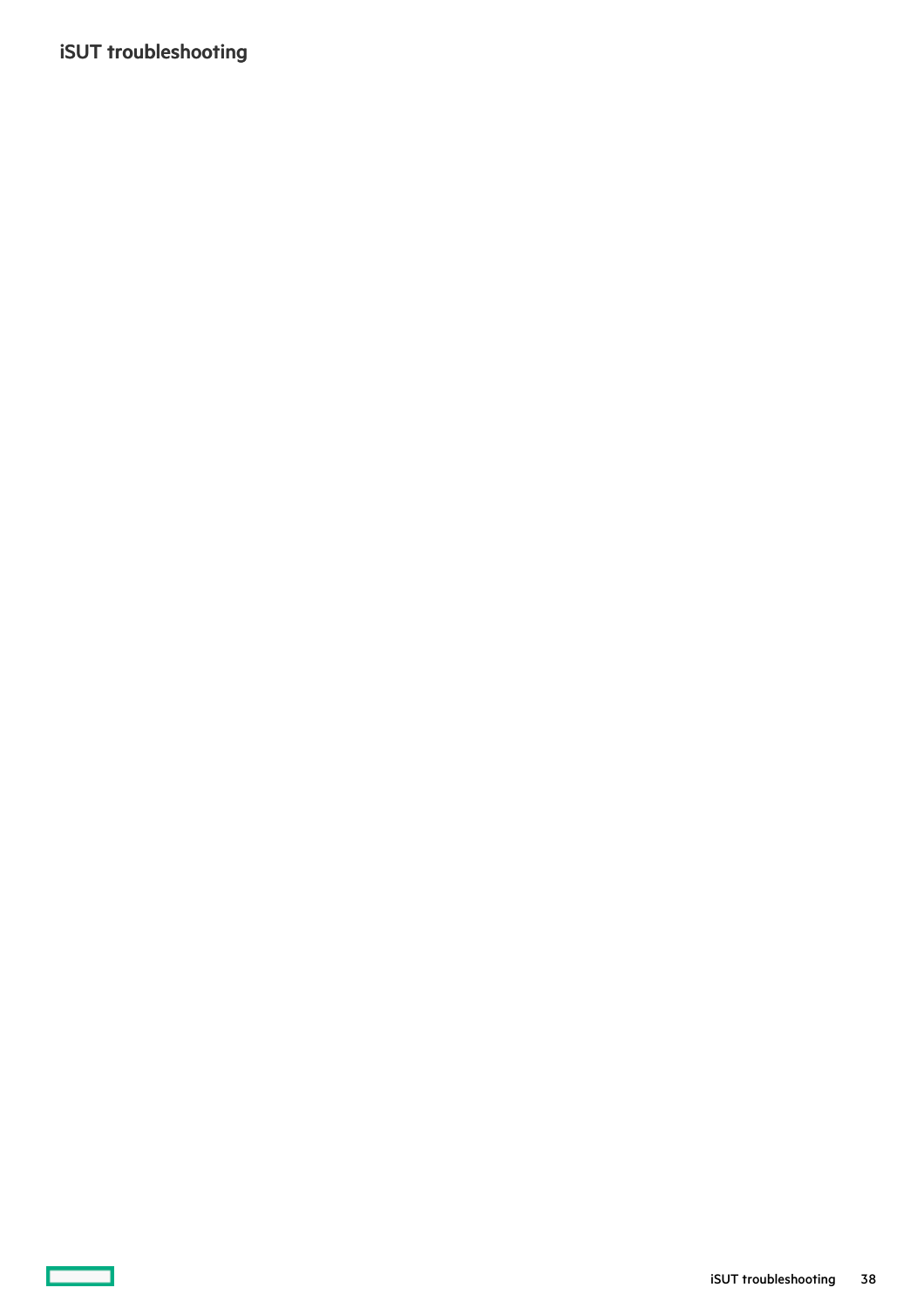# <span id="page-38-0"></span>Baseline URI not Detected as a Supported Baseline

## Symptom

The URI provided is not detected as a supported baseline ISO.

### Cause

The directory contents do not match the SPP structure.

### Action

 $\overline{\phantom{0}}$ 

- 1. Verify that the SPP ISO is valid.
- 2. Reissue the request.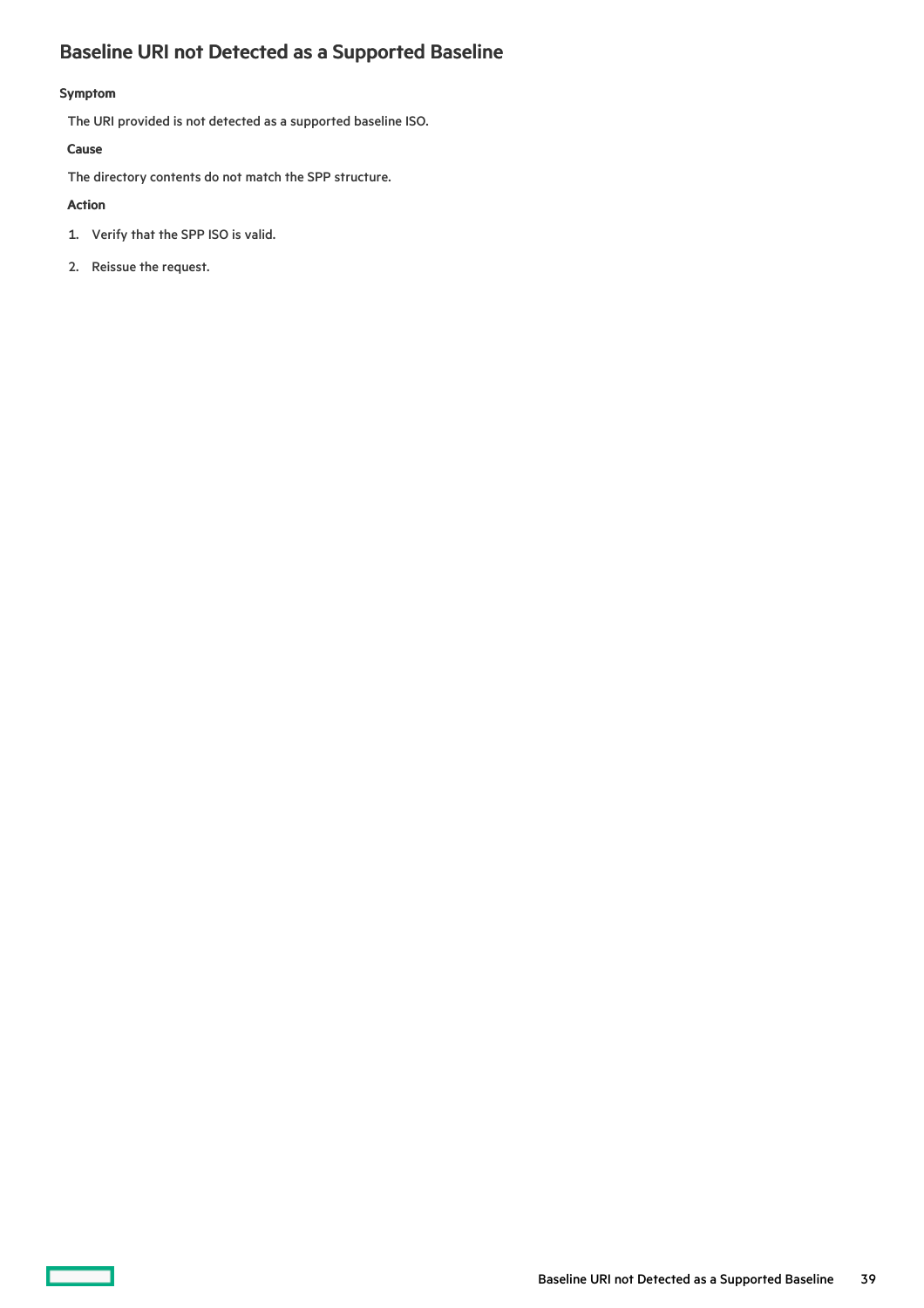# <span id="page-39-0"></span>iSUT installs a CHIF driver by default (Windows only)

## Symptom

iSUT installs an HPE iLO Channel Interface (CHIF) driver on the Windows system if you do not select it for installation.

#### Cause

iSUT requires the CHIF driver to perform tasks.

#### Action

 $\overline{\phantom{a}}$ 

No action.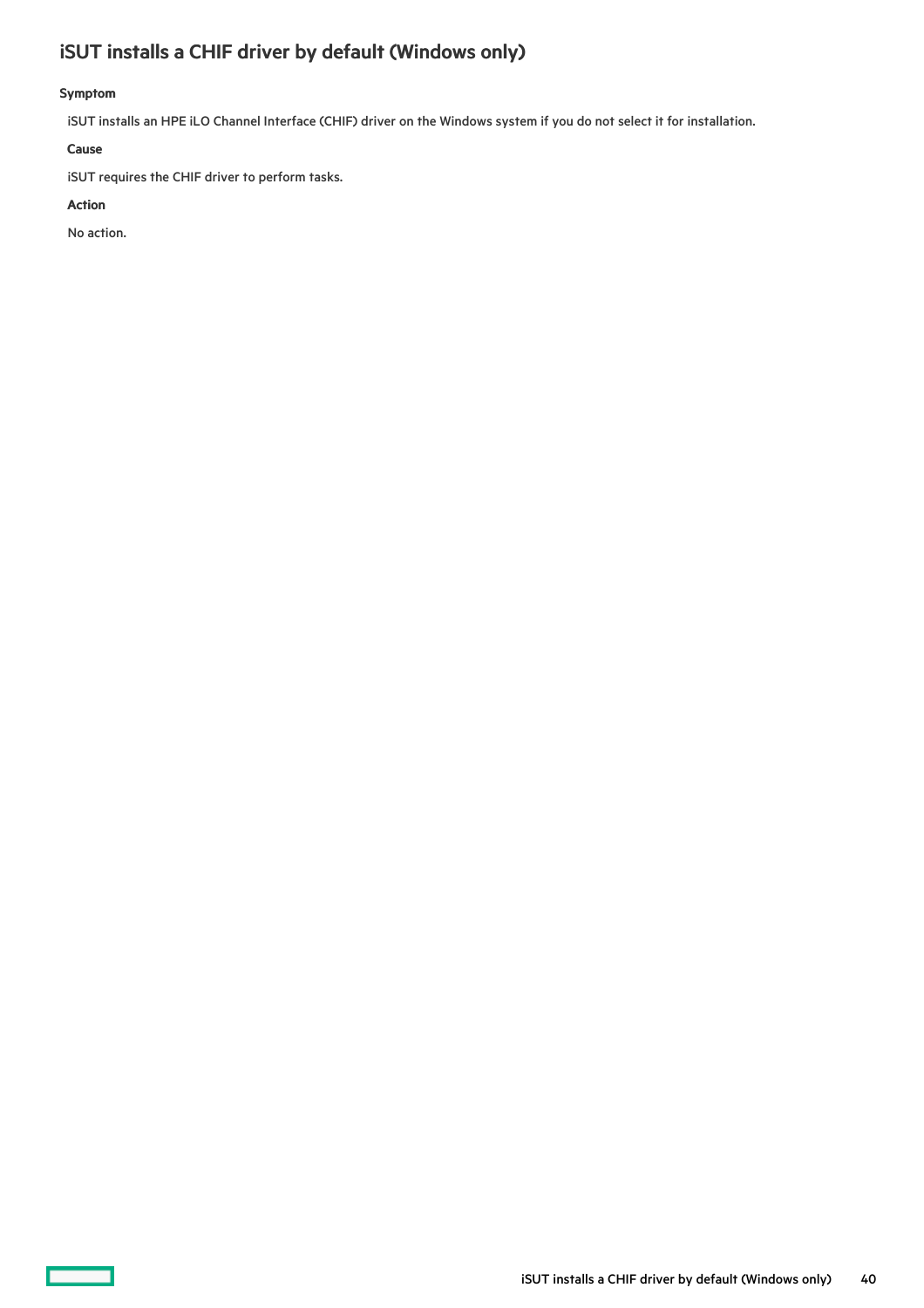# <span id="page-40-0"></span>Cannot clear the iSUT staging directory

#### Symptom

While staging components, iSUT cannot clear the staging directory.

### Solution 1

## Cause

The user does not have execution permissions for the directory or file.

### Action

Make sure that the administrator has write permissions for the directory.

## Solution 2

#### Cause

Other processes are using the staged files.

### Action

Verify that other processes are not using the staged files.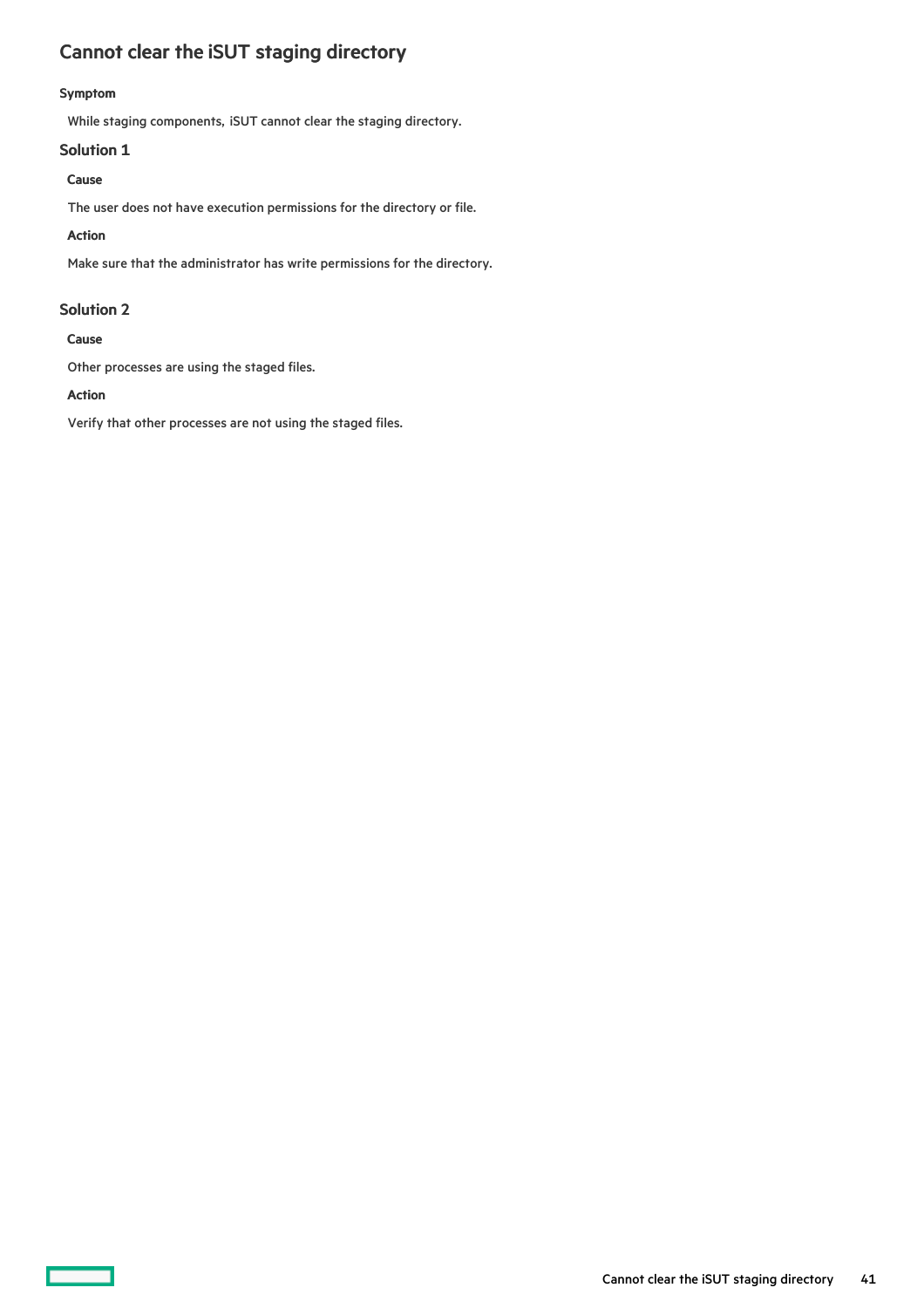# <span id="page-41-0"></span>iSUT is installed, but does not issue commands

## Symptom

iSUT installed succeeds, but commands do not function.

### Cause

A user account without administrator or root user privileges installed iSUT.

#### Action

Uninstall iSUT and reinstall with an administrator account or root user.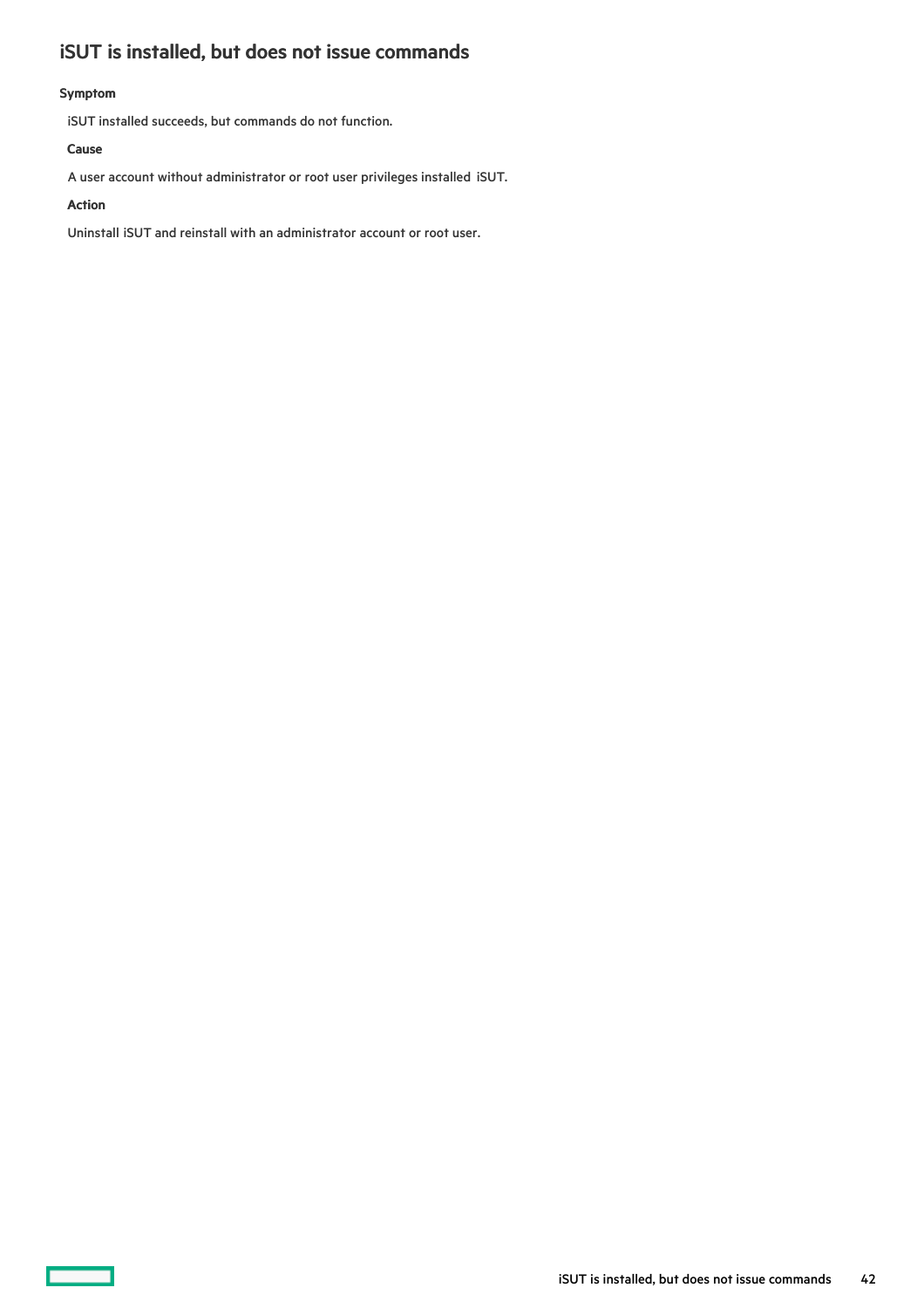# <span id="page-42-0"></span>iSUT does not recognize a configuration file

## Symptom

iSUT does not recognize the specified configuration file.

#### Cause

The path to the configuration file includes spaces.

#### Action

 $\overline{\phantom{a}}$ 

Remove all empty spaces from the directory path to a configuration file.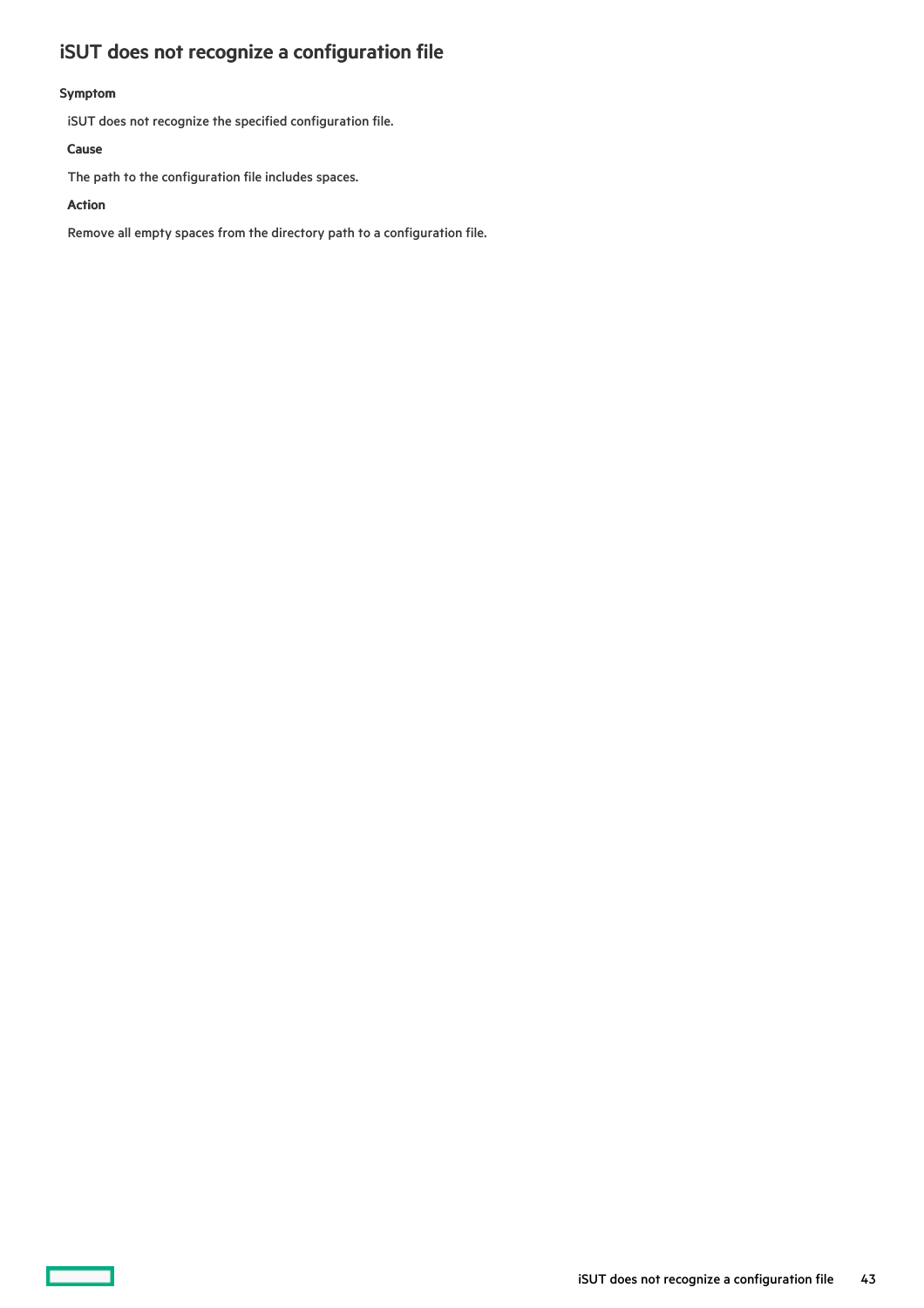## <span id="page-43-0"></span>iSUT cannot stage files

#### Symptom

iSUT cannot stage files.

## Solution 1

## Cause

iSUT files require more space than available on the disk.

## Action

Clear disk space on staging drive and retry the staging operation.

## Solution 2

## Cause

The component is not in the baseline SPP.

## Action

Verify that the component is in the baseline SPP.

## Solution 3

## Cause

SPP fails security validation on Windows.

## Action

Update the Windows root certificates. Manually update the GlobalSign Root CA and AddTrust External Root CA certificates.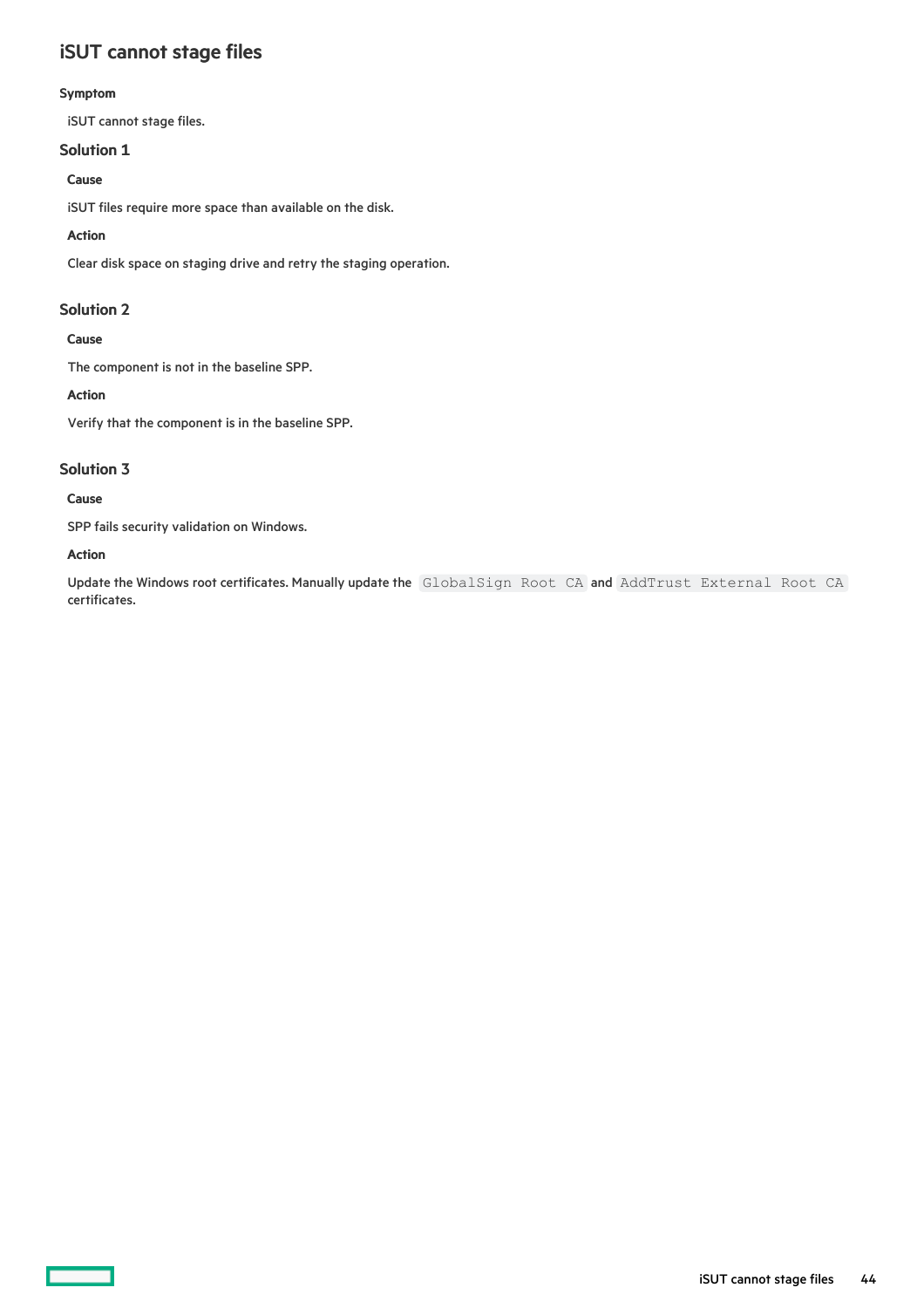# <span id="page-44-0"></span>iSUT cannot mount baseline ISO through iLO Virtual Media

#### Symptom

Mounting the baseline ISO through the iLO Virtual Media failed.

#### Cause

- $\bullet$ The baseline is not accessible.
- The HTTPS server hosting the baseline ISO is busy.  $\bullet$
- There is no HPE iLO Advanced license installed.  $\bullet$

#### Action

- 1. Check to see if another baseline ISO is already mounted through iLO Virtual Media.
- 2. Verify that an HPE iLO Advanced license is installed.
- 3. Verify that the staging directory URI is accessible.
- 4. Retry the operation.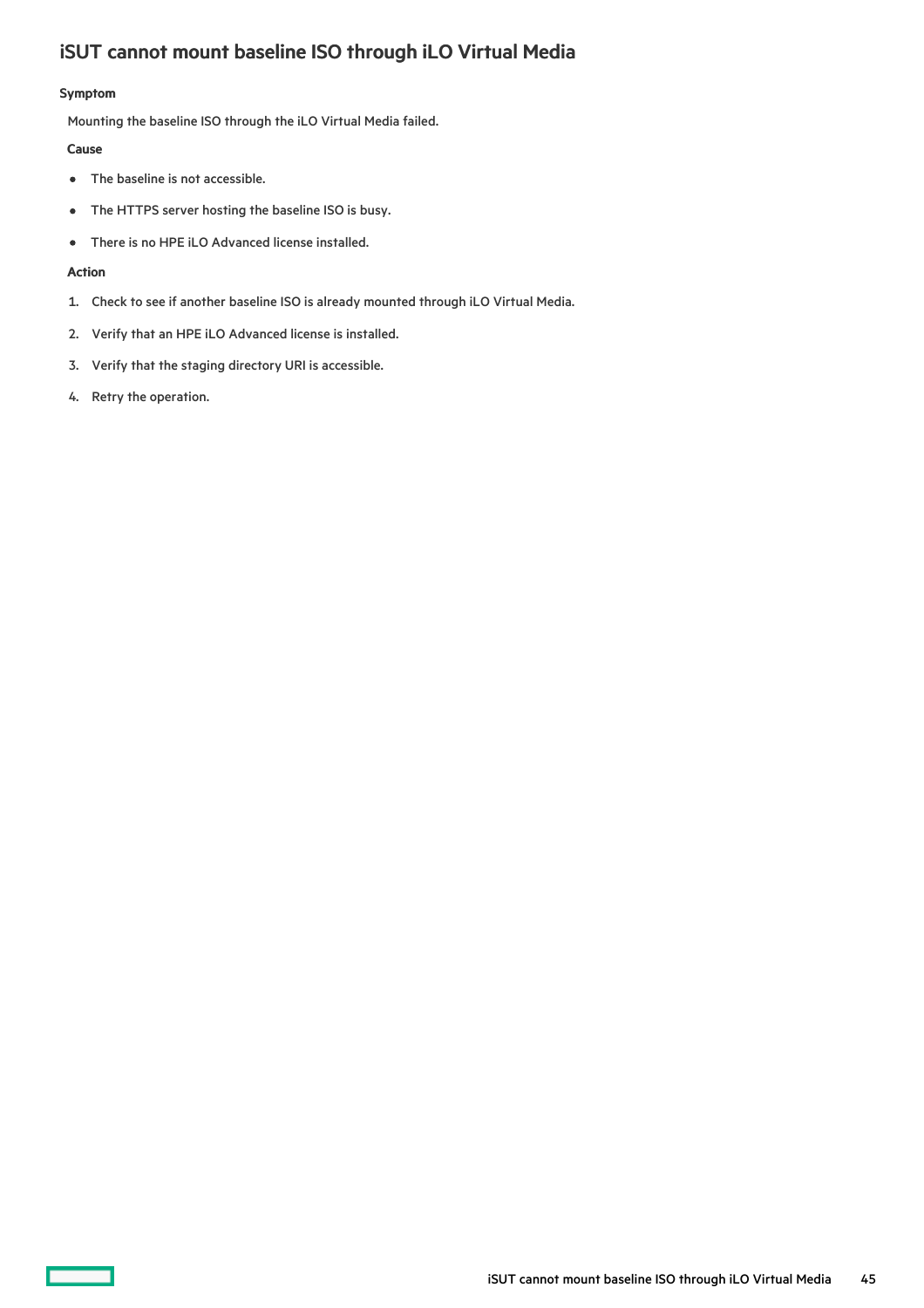# <span id="page-45-0"></span>iSUT cannot start deployment

#### Symptom

iSUT cannot deploy updates.

## Solution 1

## Cause

The staging directory is not accessible or has been deleted.

### Action

Verify that the staging directory is valid.

## Solution 2

### Cause

For Gen10 iLO Repository-based updates, if the system is connected to HPE OneView and you manually add components to the iLO queue, iSUT does not pick components for update.

### Action

Remove the server from HPE OneView or initiate the deployment from HPE OneView.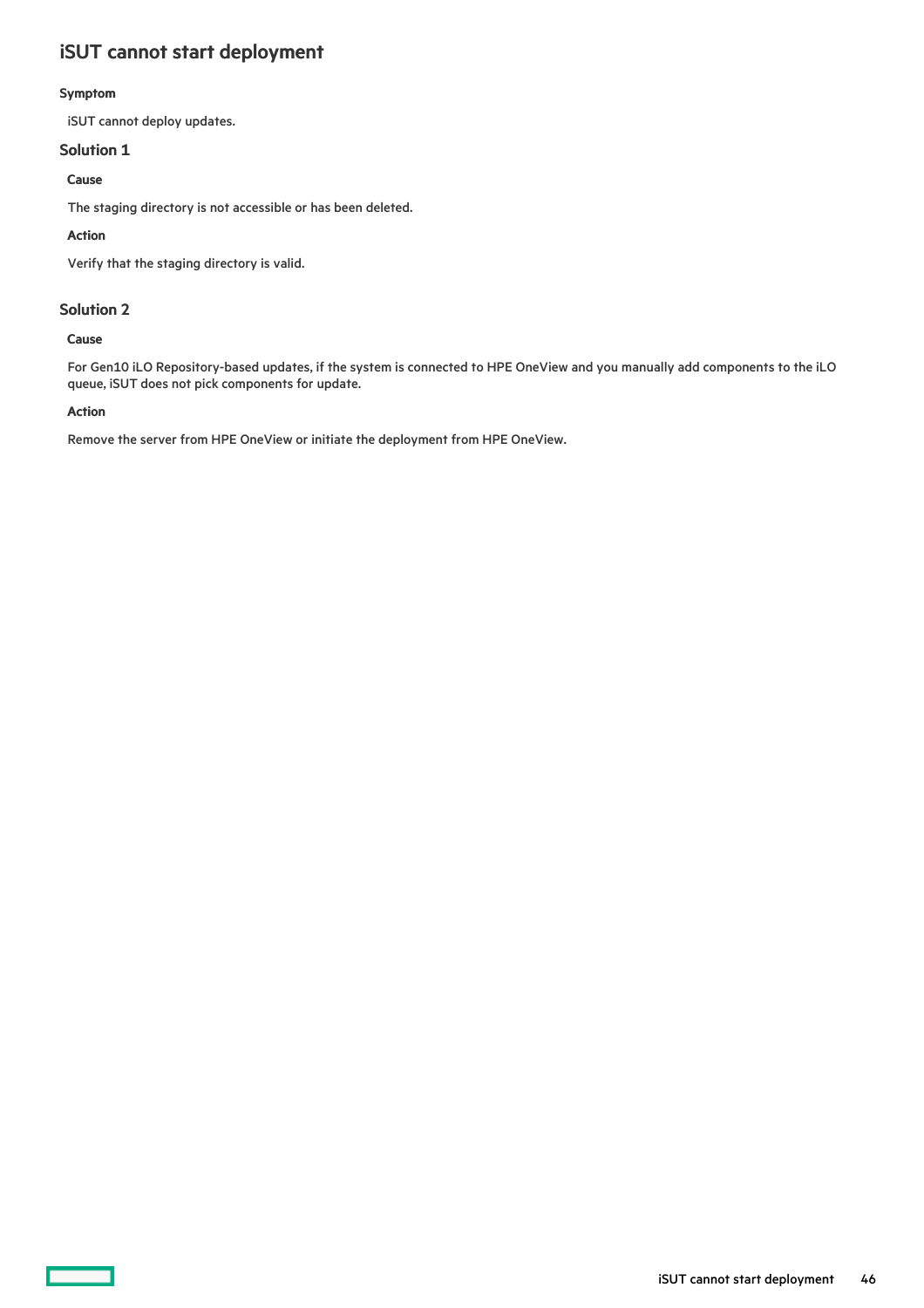## <span id="page-46-0"></span>iSUT cannot reboot a server

## Symptom

iSUT cannot reboot a server after deploying updates to the server.

#### Action

—

Manually reboot the server.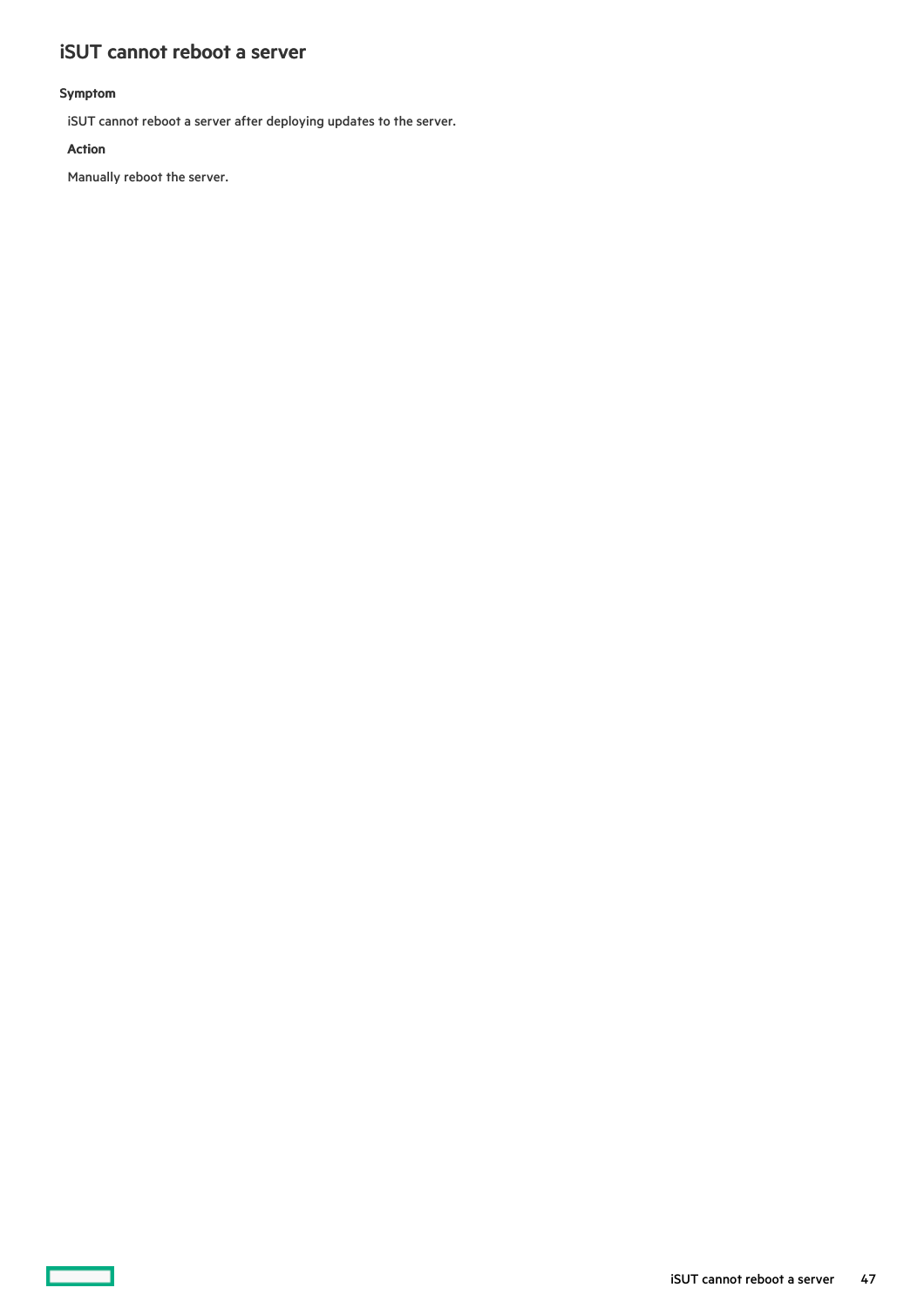# <span id="page-47-0"></span>Components in an iLO installation queue are marked as **Exception**

#### Symptom

iSUT marks the component state in iLO installation queue as Exception with message ID as InvalidFile.

#### Cause

This can occur if the component signature is not imported into the rpm database.

Windows certificates are not current.

#### Action

Make sure that the certificates are up-to-date on the system.

• Linux: Import the HPE rpm keys at [https://downloads.linux.hpe.com/SDR/keys.html](https://support.hpe.com/hpesc/docDisplay?docId=sd00001101en_us&page=https://downloads.linux.hpe.com/SDR/keys.html). Use the rpm --import command.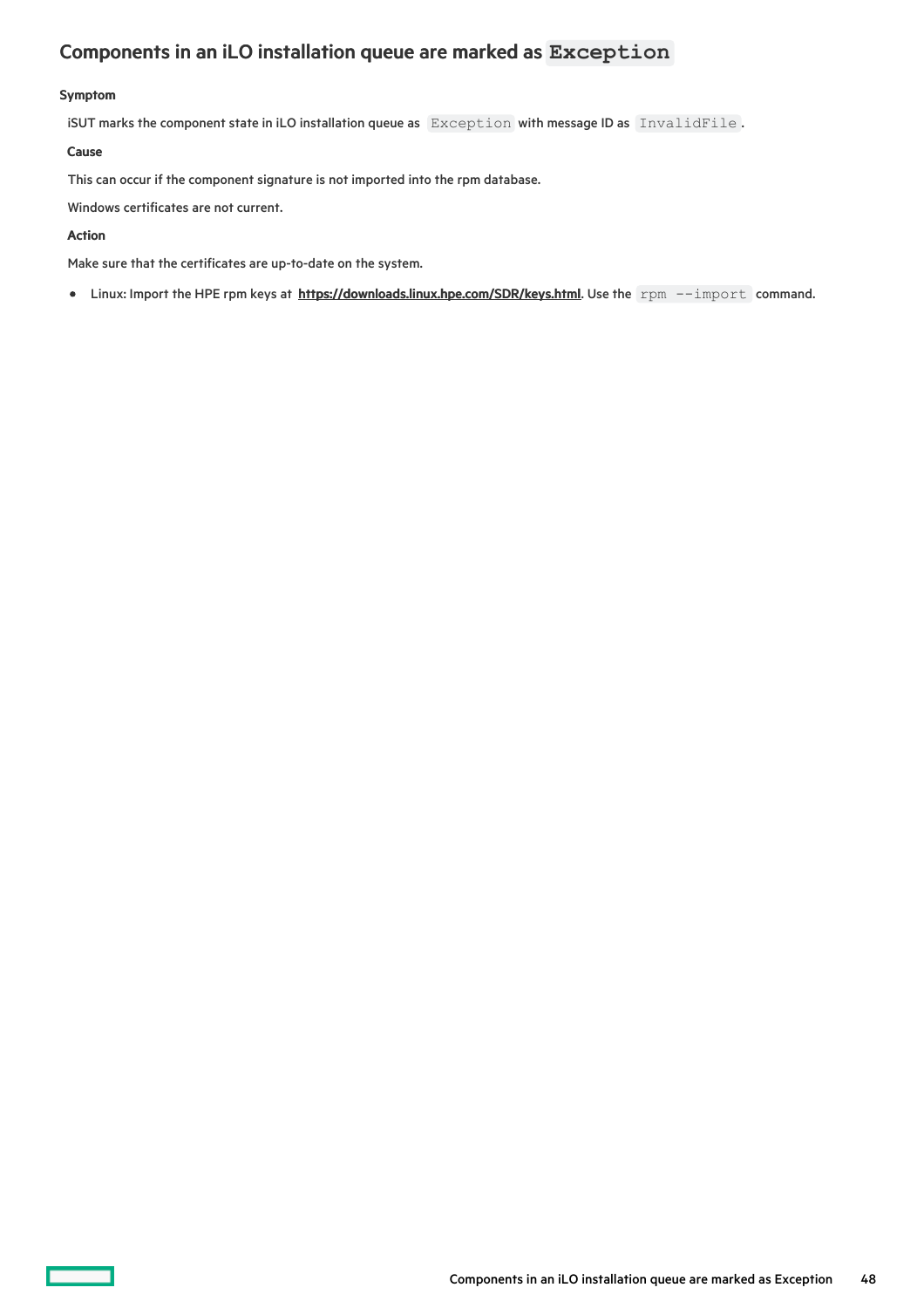# <span id="page-48-0"></span>iSUT does not launch SUM

#### Symptom

SUM does not execute.

## Solution 1

## Cause

The SUM binary does not exist in the staging location.

## Action

Make sure that SUM exists in the SPP ISO.

## Solution 2

## Cause

The SUM binary does not have the correct permissions.

## Action

Make sure that the SUM binary has the correct permissions.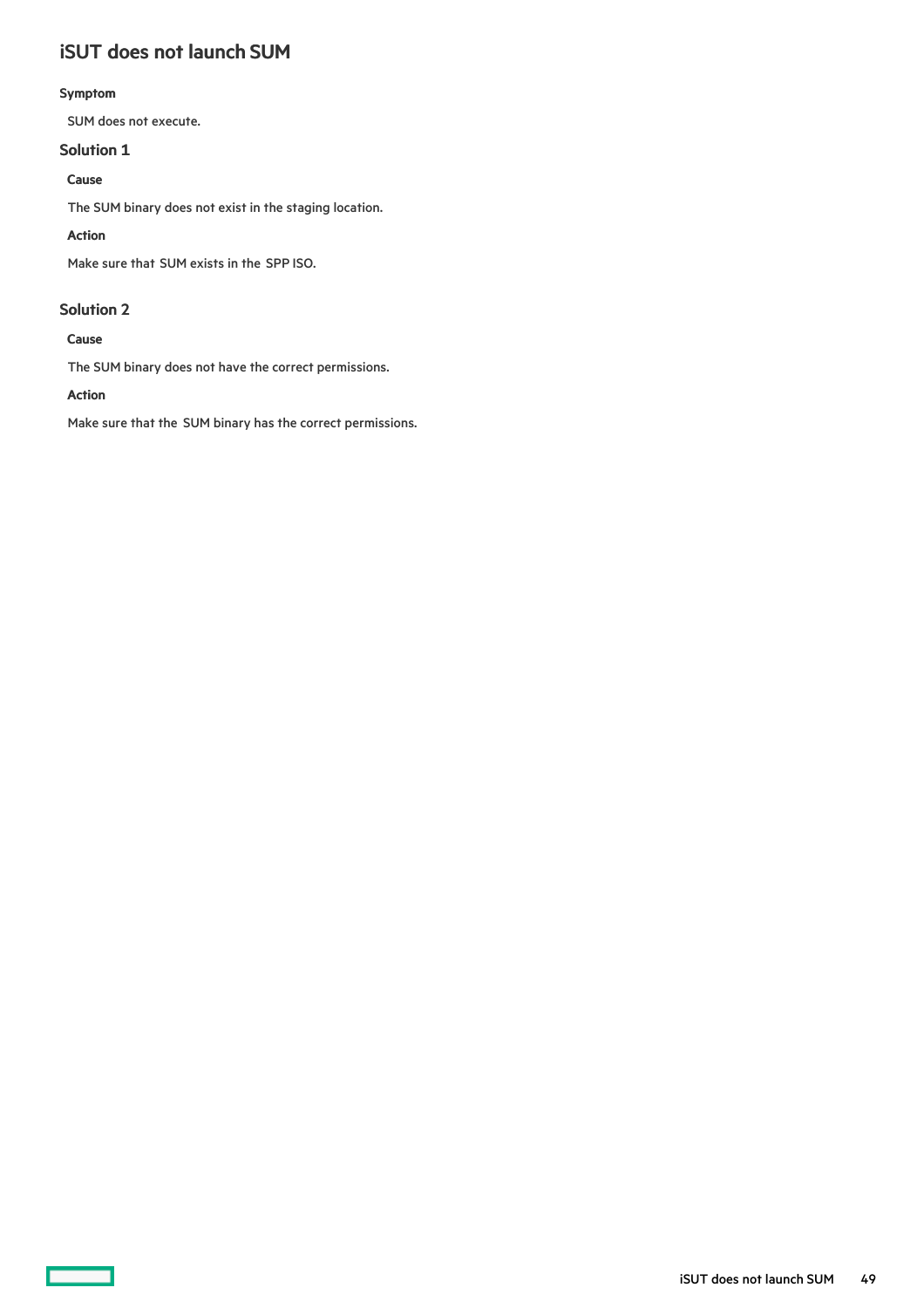# <span id="page-49-0"></span>iSUT does not support the version of SUM

## Symptom

iSUT cannot launch SUM.

### Cause

The version of SUM is too old.

#### Action

Verify that the version of SUM is supported. For more information, see the Integrated Smart Update Tools Release Notes .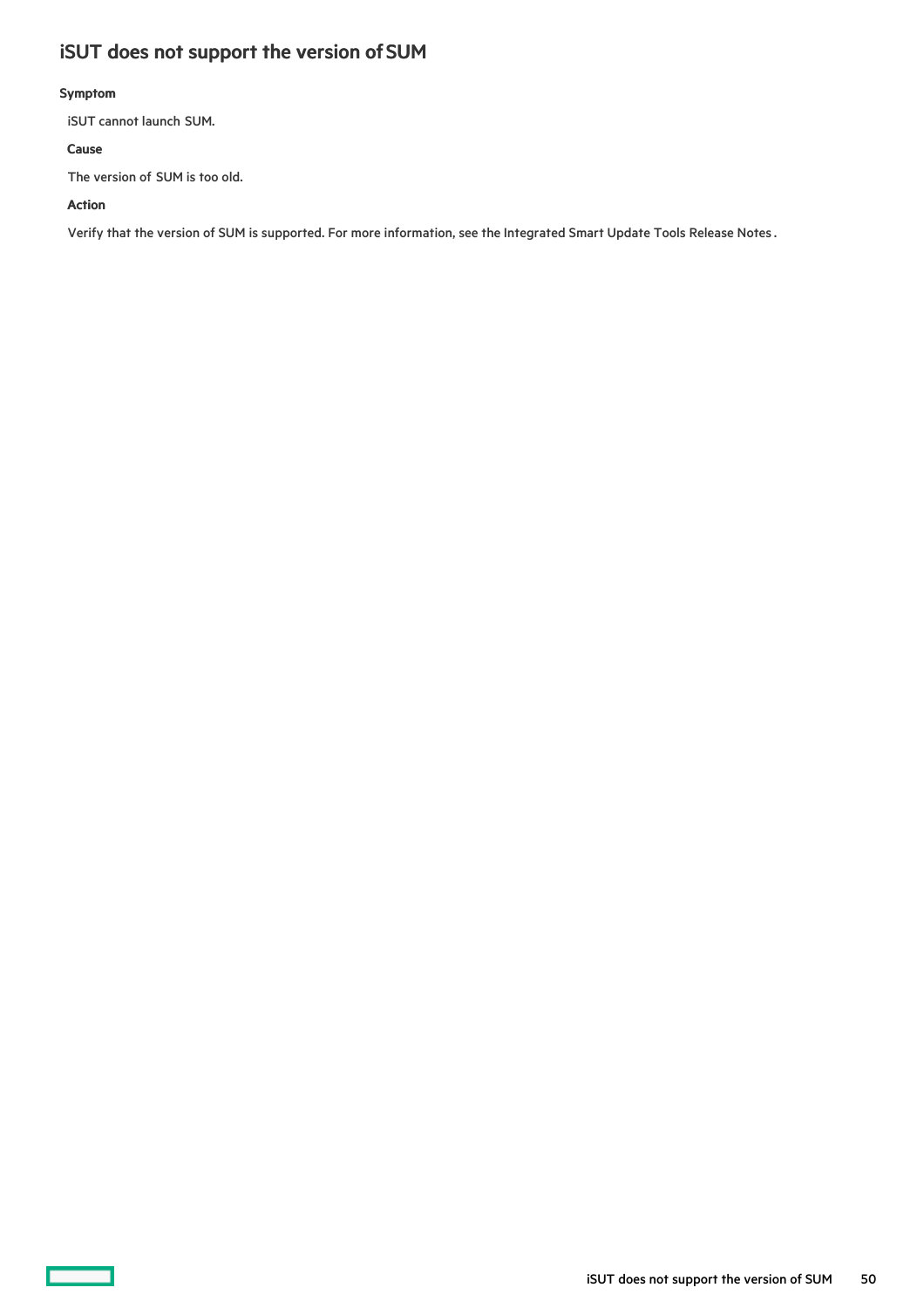# <span id="page-50-0"></span>An unprivileged account installed iSUT

## Symptom

iSUT installed succeeds, but commands do not function.

### Cause

A user account without administrator or root user privileges installed iSUT.

#### Action

 $\overline{\phantom{a}}$ 

Uninstall iSUT and reinstall with an administrator account or root user.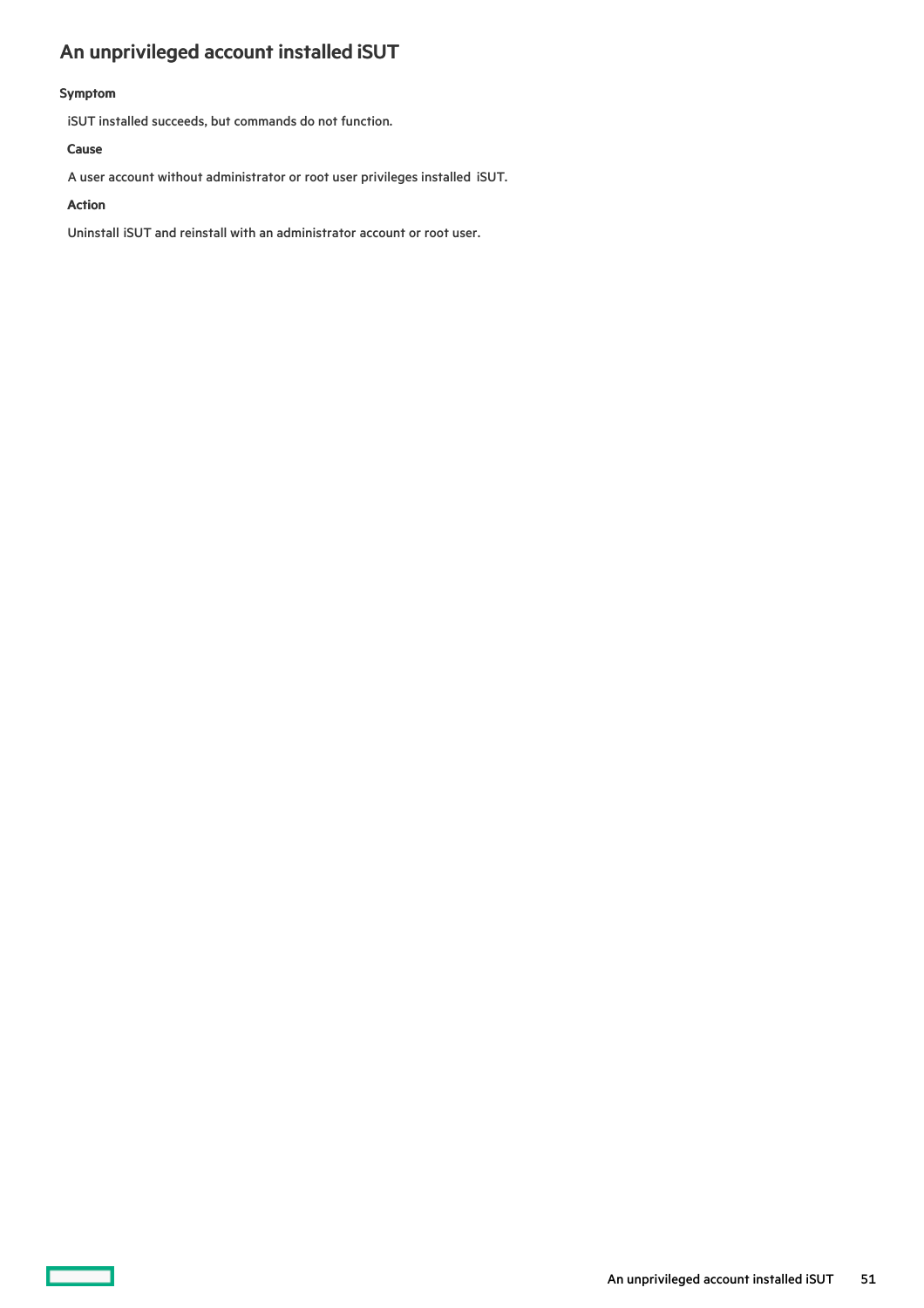# <span id="page-51-0"></span>iSUT unexpectedly changes the command

#### Symptom

A requested command changes during processing.

#### Cause

A user sent a request while iSUT processed another request.

#### Action

Reissue the command that changed. Make sure that one command ends before issuing another command.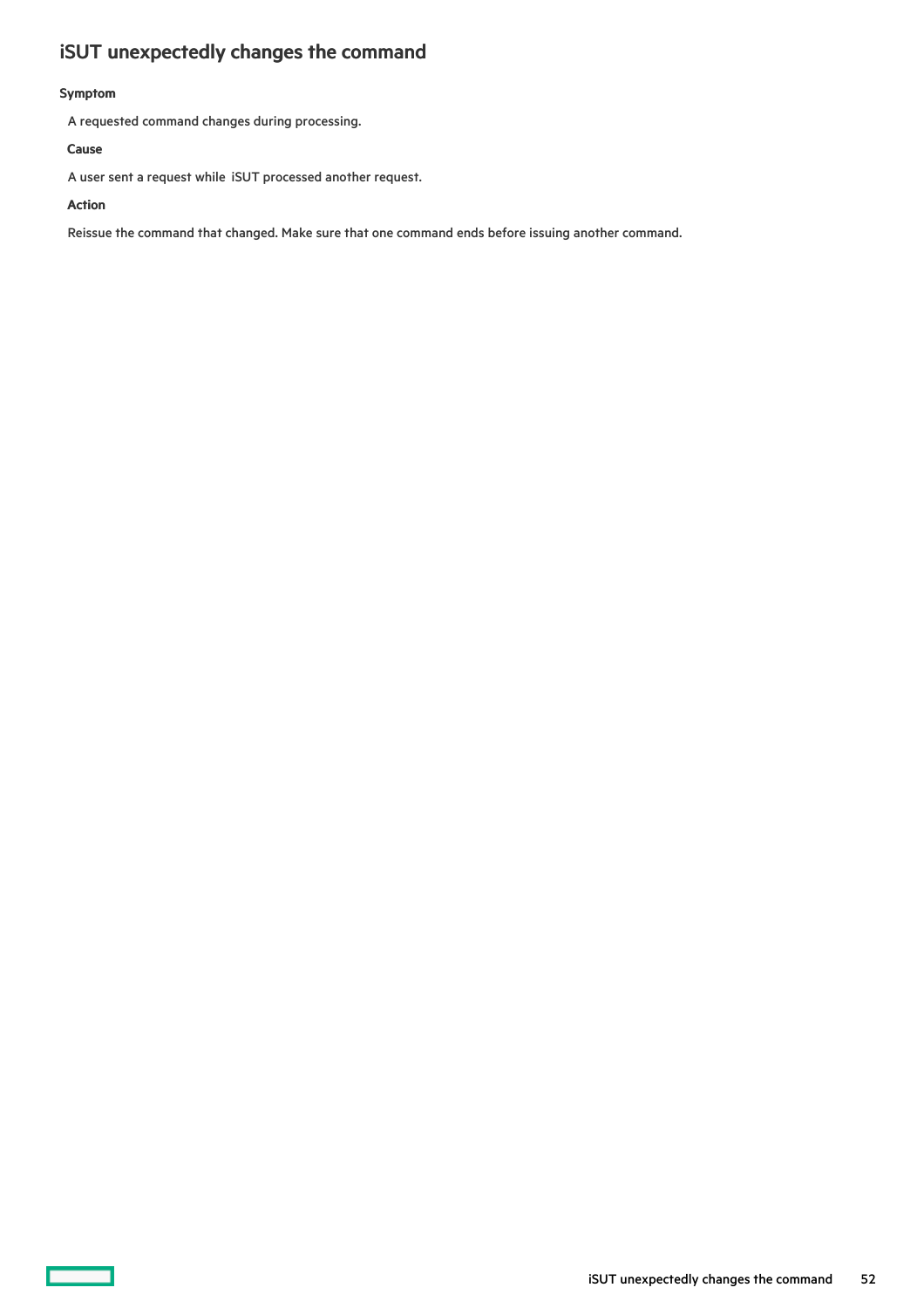## <span id="page-52-0"></span>Firmware update is delayed when firmware is applied in mixed mode

#### Symptom

When you create a profile in mixed mode, the firmware update schedule is delayed.

#### Cause

A group of nodes picked by iSUT for concurrent deployment can have a maximum of 20 nodes. The scheduled nodes that have similar attributes for Force Flag, Install type, Baseline URI, and Schedule time are grouped. These nodes are then sent for concurrent updates. If the update for a concurrent group is already in progress, the schedule for the subsequent group is delayed by 1 hour to allow the scheduled nodes to complete their updates.

#### Action

Ensure that a single group of nodes sent to iSUT for deployment has the following matching properties: Force Flag, Install type, Baseline URI, and Schedule time (if specified).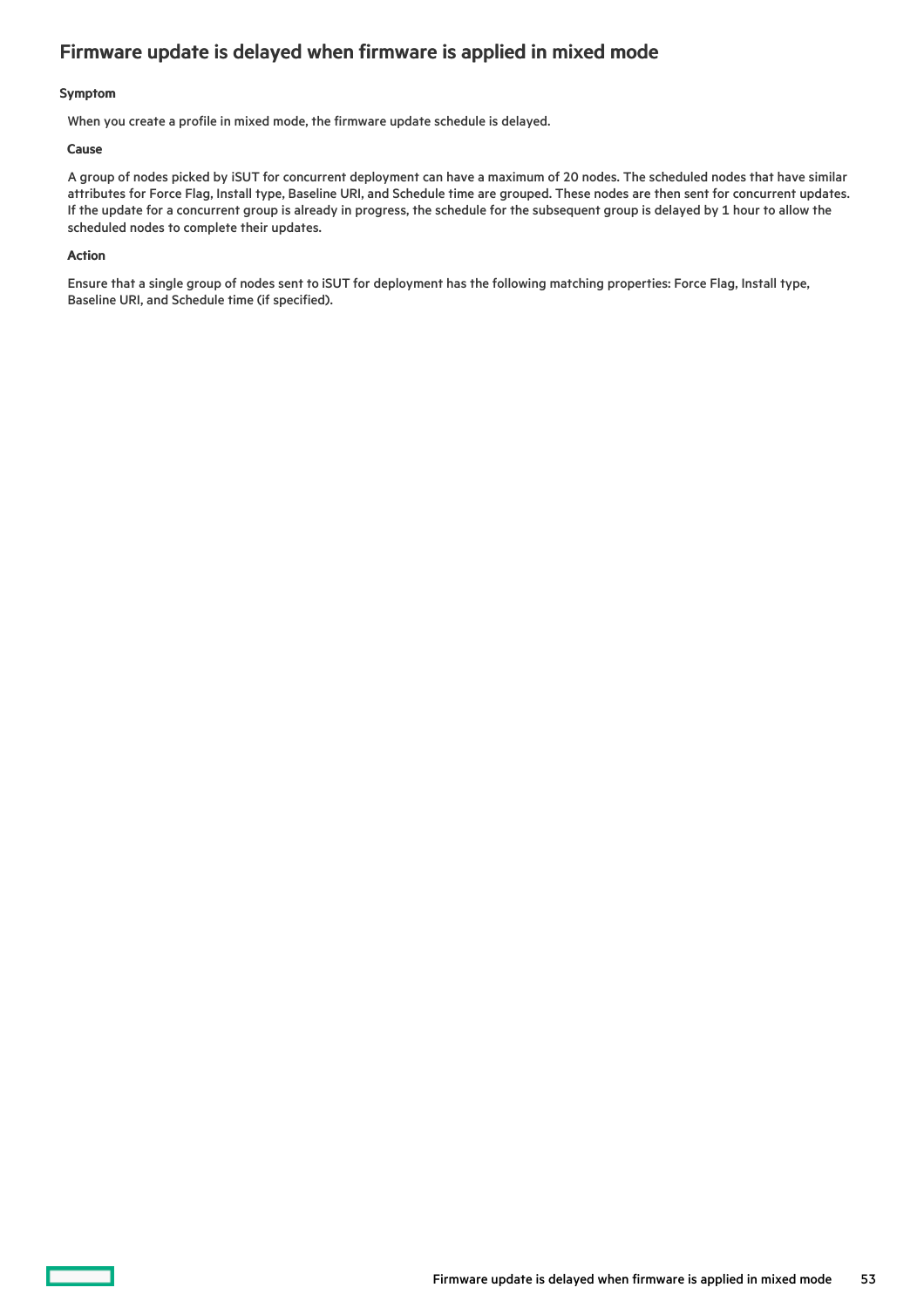<span id="page-53-0"></span>Website and support

 $\overline{\phantom{a}}$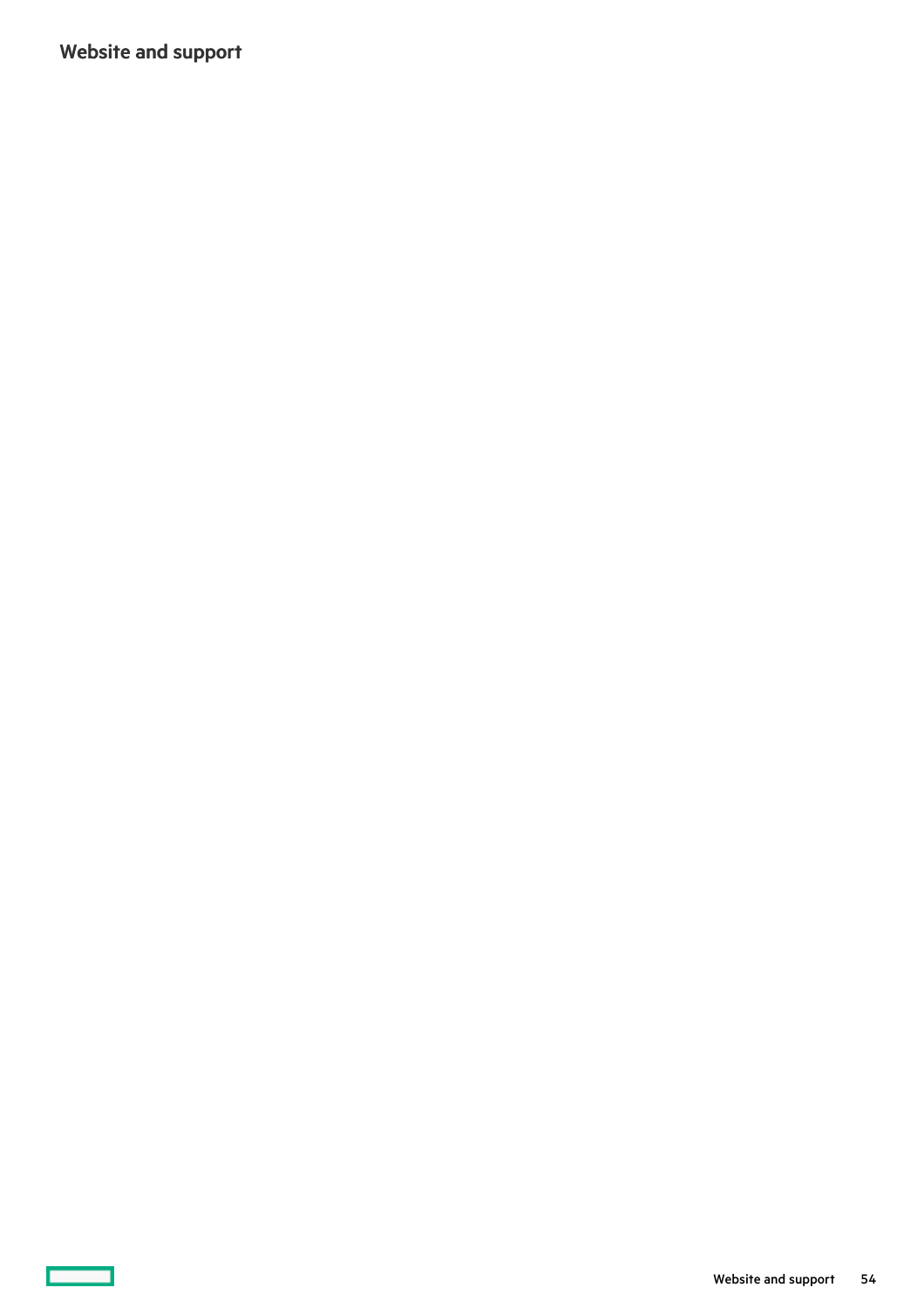## <span id="page-54-0"></span>**Websites**

 $\overline{\phantom{a}}$ 

| <b>Smart Update Manager</b>                     | www.hpe.com/servers/sum            |
|-------------------------------------------------|------------------------------------|
| <b>Smart Update Manager Information Library</b> | www.hpe.com/info/sum-docs          |
| <b>Smart Update Tools</b>                       | www.hpe.com/servers/sut            |
| <b>Smart Update Tools Information Library</b>   | www.hpe.com/info/isut-docs         |
| <b>Service Pack for ProLiant</b>                | www.hpe.com/servers/spp            |
| <b>Service Pack for ProLiant documentation</b>  | www.hpe.com/info/spp/documentation |
| Service Pack for ProLiant downloads             | www.hpe.com/servers/spp/download   |
| Service Pack for ProLiant custom downloads      | www.hpe.com/servers/spp/custom     |
| <b>HPE SDR site</b>                             | downloads.linux.hpe.com            |

For additional websites, see **Support and other [resources](#page-55-0)**.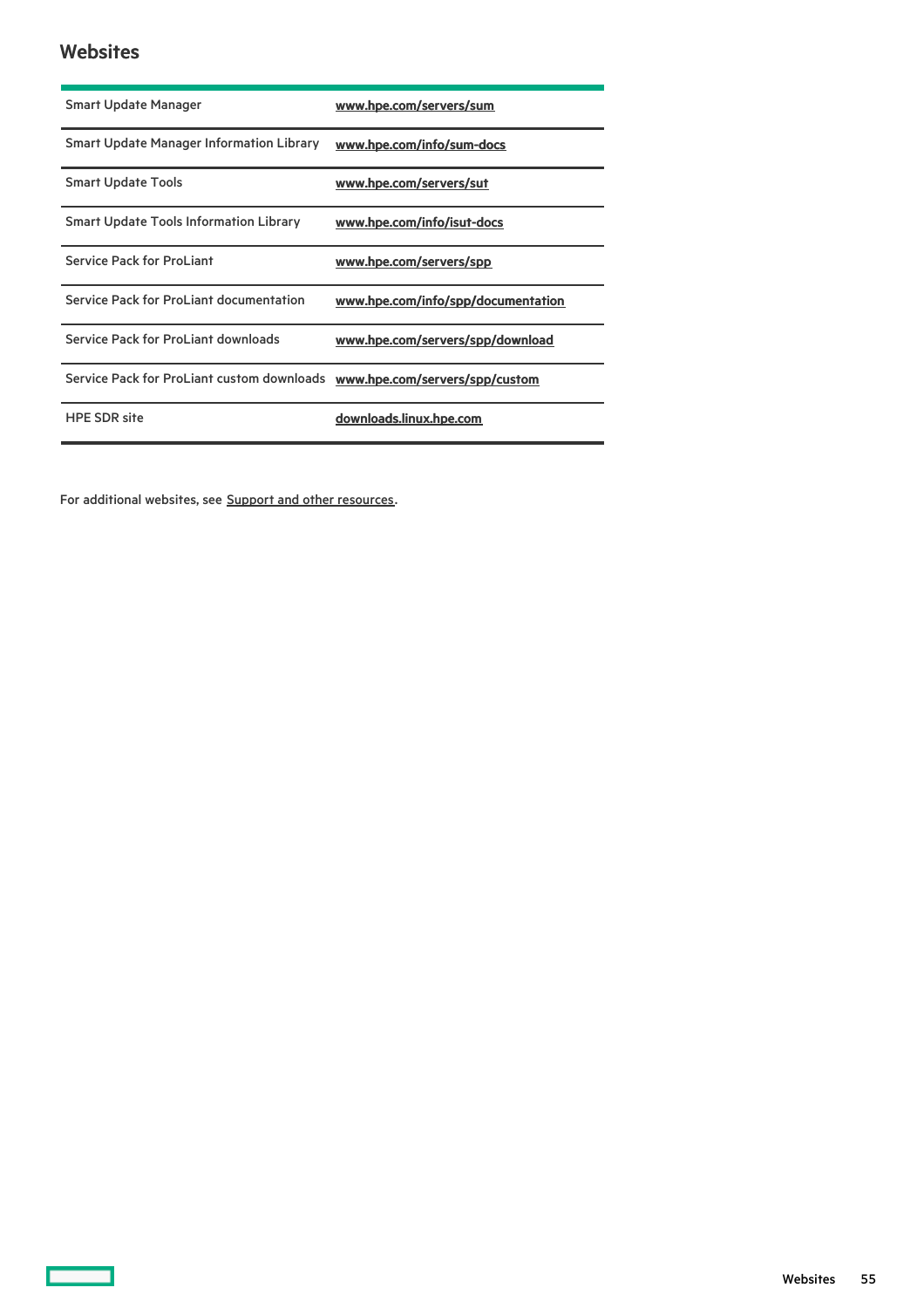<span id="page-55-0"></span>Support and other resources

**The Common**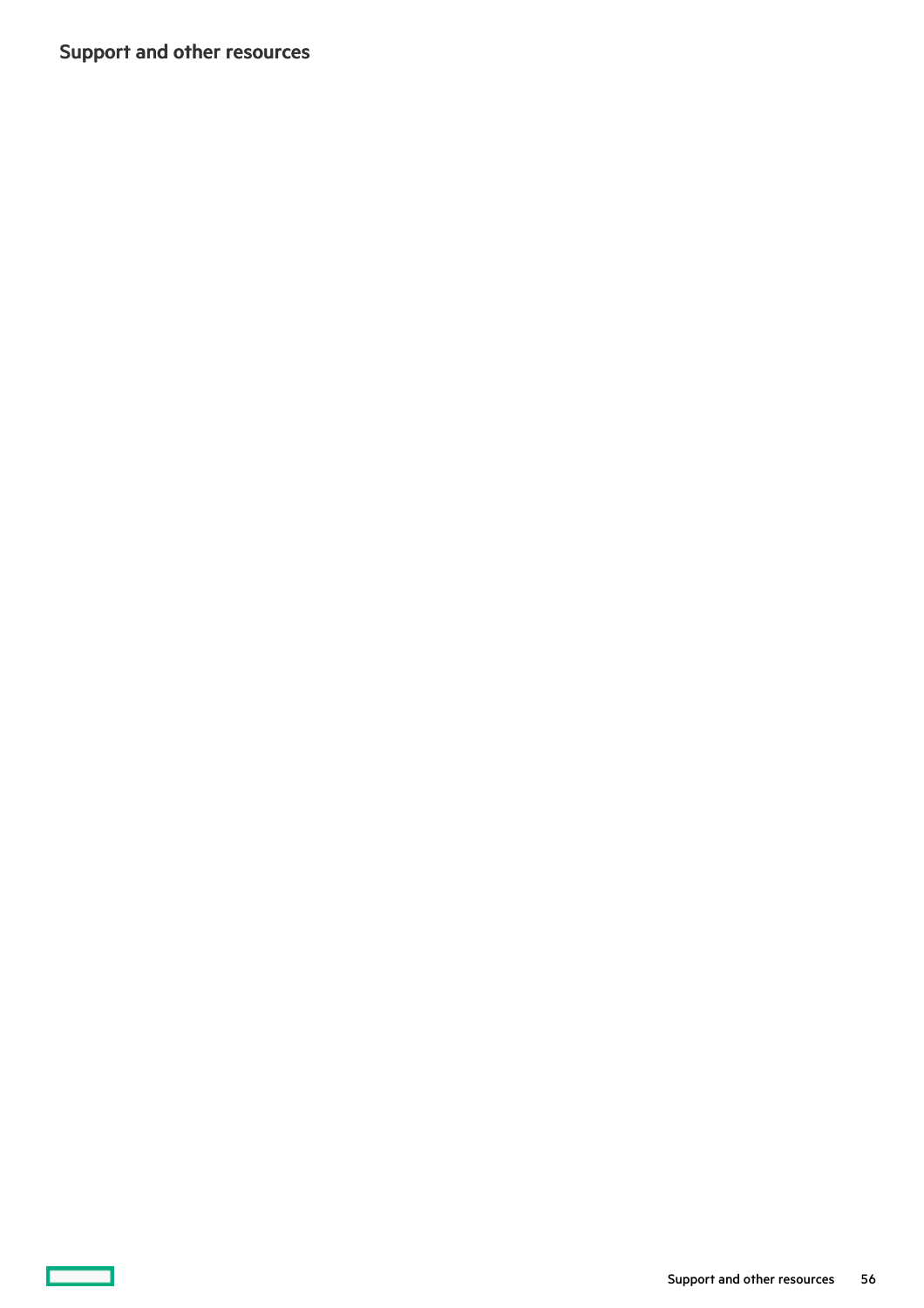## <span id="page-56-0"></span>Accessing Hewlett Packard Enterprise Support

For live assistance, go to the Contact Hewlett Packard Enterprise Worldwide website:

## <https://www.hpe.com/info/assistance>

To access documentation and support services, go to the Hewlett Packard Enterprise Support Center website:  $\bullet$ <https://www.hpe.com/support/hpesc>

## Information to collect

- $\bullet$ Technical support registration number (if applicable)
- Product name, model or version, and serial number  $\bullet$
- Operating system name and version  $\bullet$
- Firmware version  $\bullet$
- Error messages  $\bullet$
- Product-specific reports and logs
- Add-on products or components  $\bullet$
- Third-party products or components  $\bullet$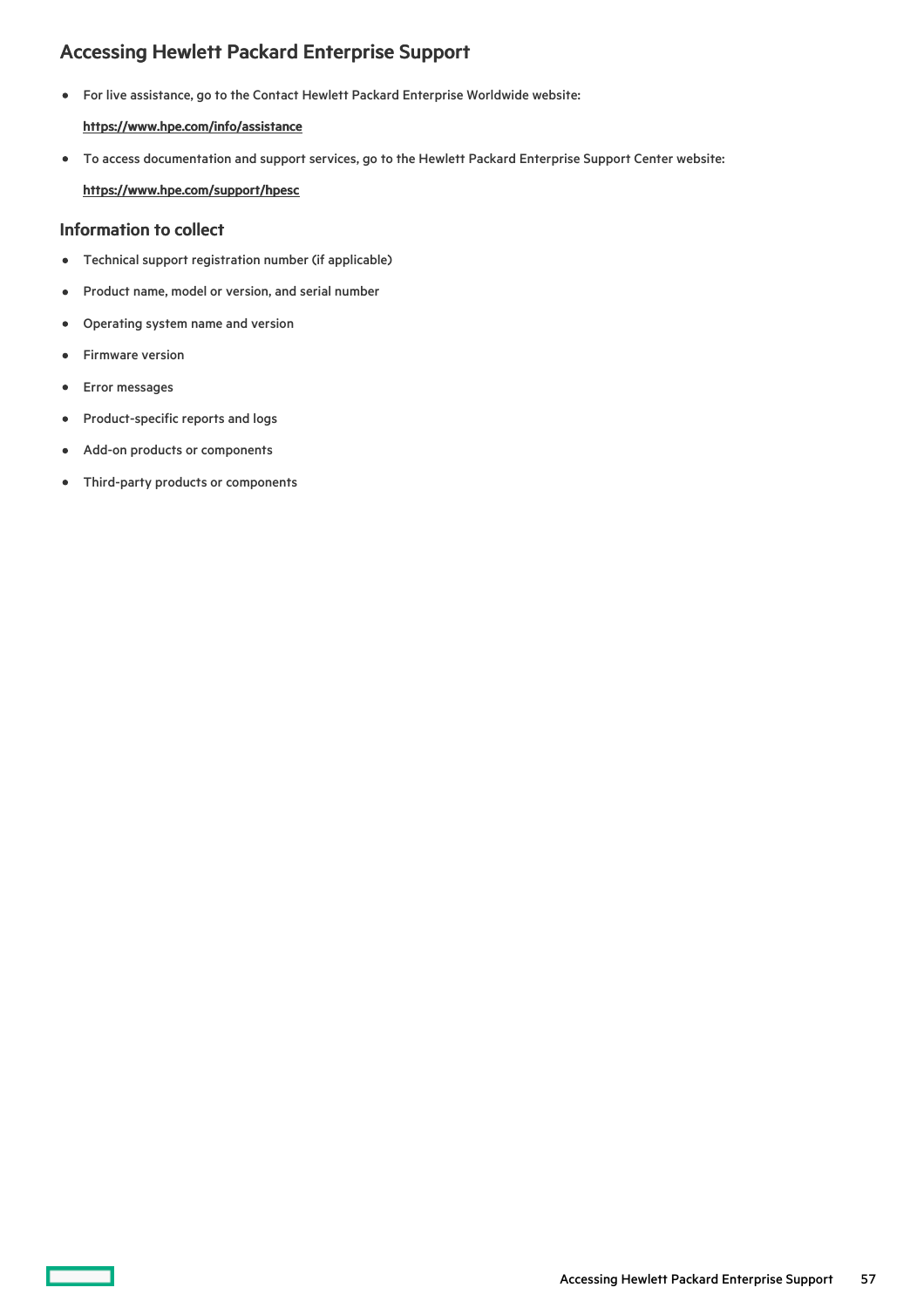## <span id="page-57-0"></span>Accessing updates

- Some software products provide a mechanism for accessing software updates through the product interface. Review your product  $\bullet$ documentation to identify the recommended software update method.
- To download product updates:  $\bullet$

Hewlett Packard Enterprise Support Center

#### <https://www.hpe.com/support/hpesc> Hewlett Packard Enterprise Support Center: Software downloads

## <https://www.hpe.com/support/downloads>

My HPE Software Center

#### <https://www.hpe.com/software/hpesoftwarecenter>

To subscribe to eNewsletters and alerts:  $\bullet$ 

#### <https://www.hpe.com/support/e-updates>

To view and update your entitlements, and to link your contracts and warranties with your profile, go to the Hewlett Packard  $\bullet$ Enterprise Support Center More Information on Access to Support Materials page:

#### <https://www.hpe.com/support/AccessToSupportMaterials>

### IMPORTANT:

Access to some updates might require product entitlement when accessed through the Hewlett Packard Enterprise Support Center. You must have an HPE Passport set up with relevant entitlements.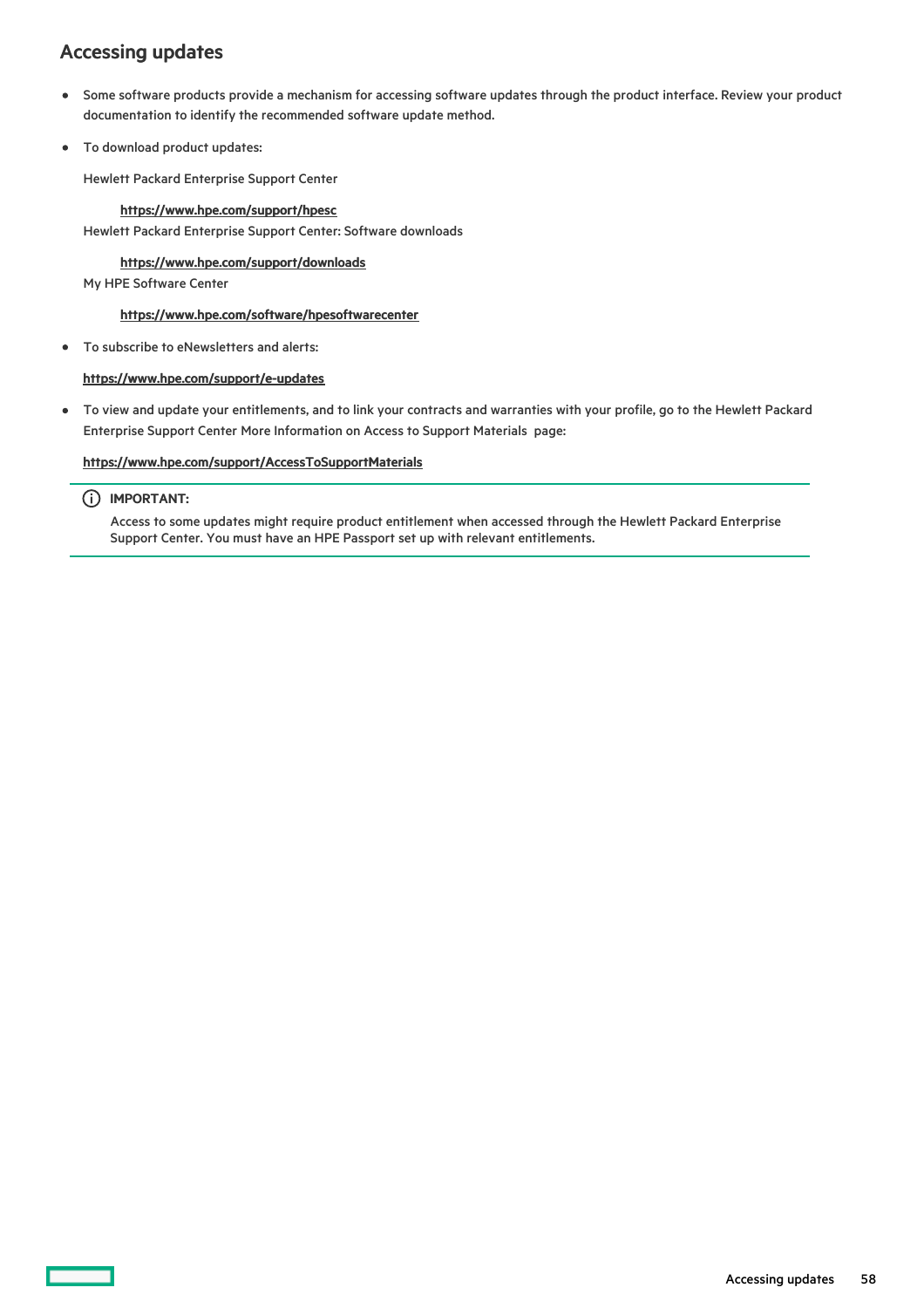## <span id="page-58-0"></span>Remote support

Remote support is available with supported devices as part of your warranty or contractual support agreement. It provides intelligent event diagnosis, and automatic, secure submission of hardware event notifications to Hewlett Packard Enterprise, which will initiate a fast and accurate resolution based on your product's service level. Hewlett Packard Enterprise strongly recommends that you register your device for remote support.

If your product includes additional remote support details, use search to locate that information.

## Remote support and Proactive Care information

HPE Get Connected

<https://www.hpe.com/services/getconnected>

HPE Proactive Care services

<https://www.hpe.com/services/proactivecare>

HPE Datacenter Care services

<https://www.hpe.com/services/datacentercare> HPE Proactive Care service: Supported products list

<https://www.hpe.com/services/proactivecaresupportedproducts> HPE Proactive Care advanced service: Supported products list

<https://www.hpe.com/services/proactivecareadvancedsupportedproducts>

## Proactive Care customer information

Proactive Care central

<https://www.hpe.com/services/proactivecarecentral>

Proactive Care service activation

<https://www.hpe.com/services/proactivecarecentralgetstarted>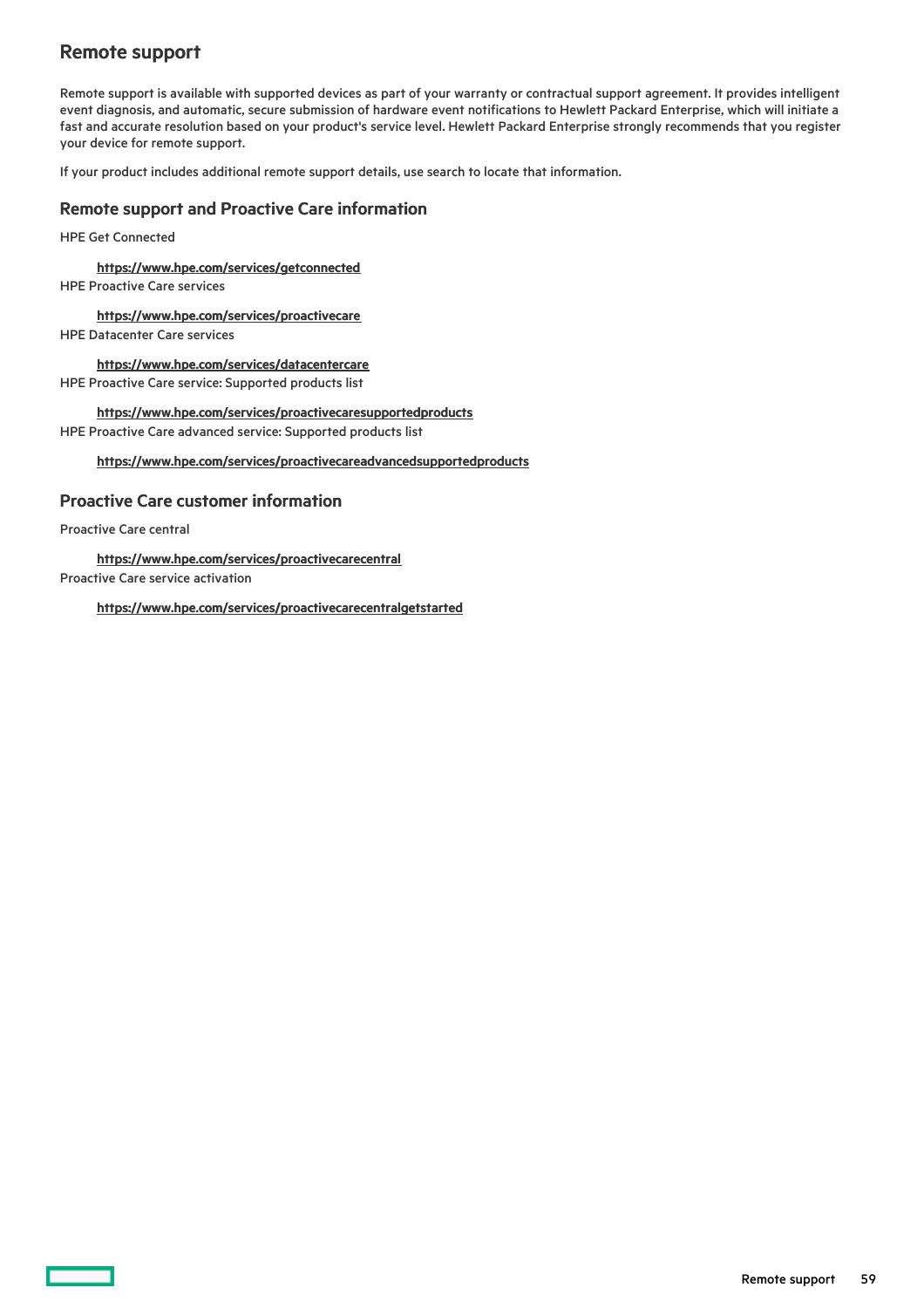# <span id="page-59-0"></span>Warranty information

 $\overline{\phantom{0}}$ 

To view the warranty information for your product, see the links provided below:

HPE ProLiant and IA-32 Servers and Options

<https://www.hpe.com/support/ProLiantServers-Warranties> HPE Enterprise and Cloudline Servers

<https://www.hpe.com/support/EnterpriseServers-Warranties> HPE Storage Products

<https://www.hpe.com/support/Storage-Warranties> HPE Networking Products

<https://www.hpe.com/support/Networking-Warranties>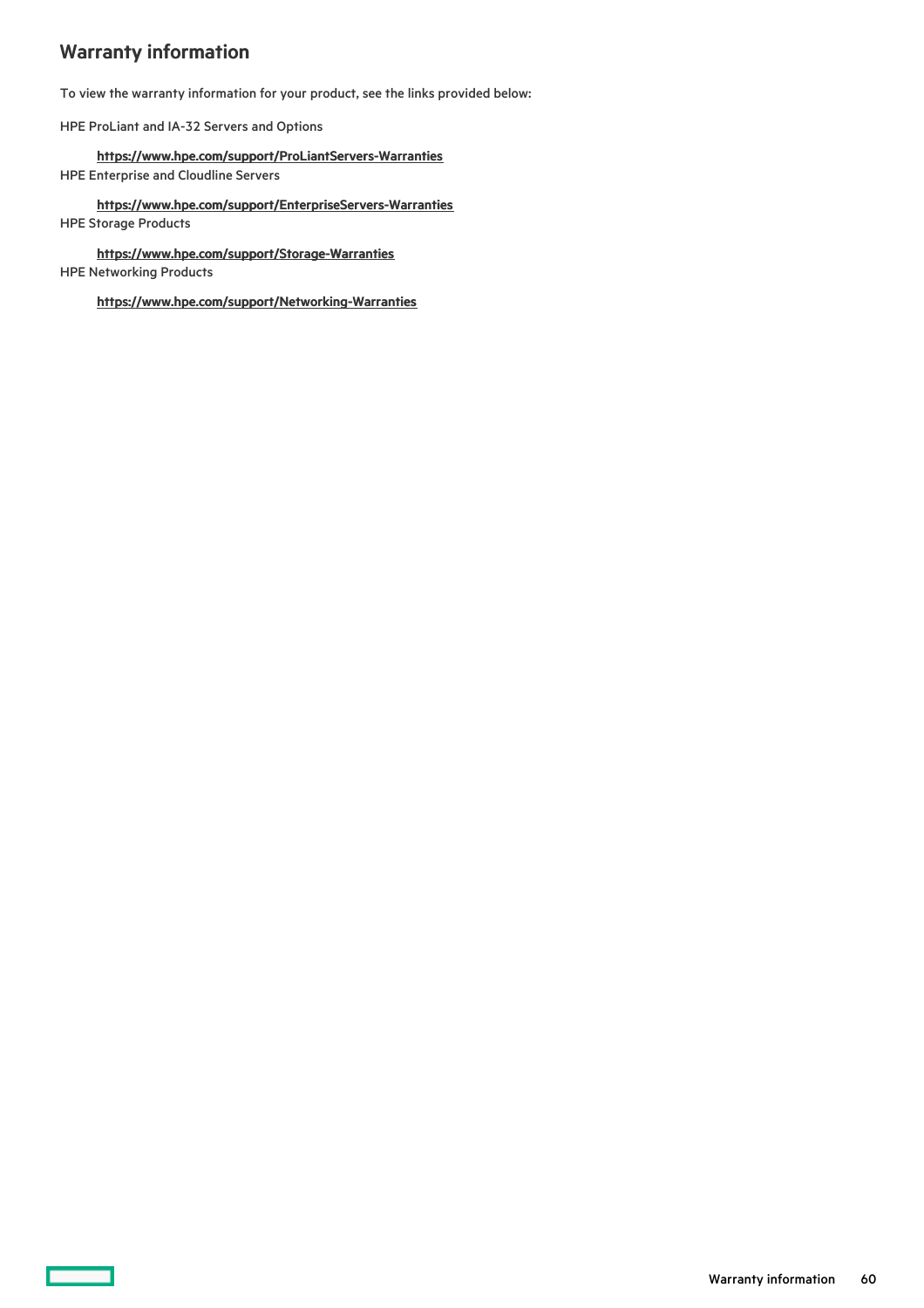## <span id="page-60-0"></span>Regulatory information

To view the regulatory information for your product, view the Safety and Compliance Information for Server, Storage, Power, Networking, and Rack Products, available at the Hewlett Packard Enterprise Support Center:

#### <https://www.hpe.com/support/Safety-Compliance-EnterpriseProducts>

## Additional regulatory information

Hewlett Packard Enterprise is committed to providing our customers with information about the chemical substances in our products as needed to comply with legal requirements such as REACH (Regulation EC No 1907/2006 of the European Parliament and the Council). A chemical information report for this product can be found at:

#### <https://www.hpe.com/info/reach>

For Hewlett Packard Enterprise product environmental and safety information and compliance data, including RoHS and REACH, see:

#### <https://www.hpe.com/info/ecodata>

For Hewlett Packard Enterprise environmental information, including company programs, product recycling, and energy efficiency, see:

#### <https://www.hpe.com/info/environment>